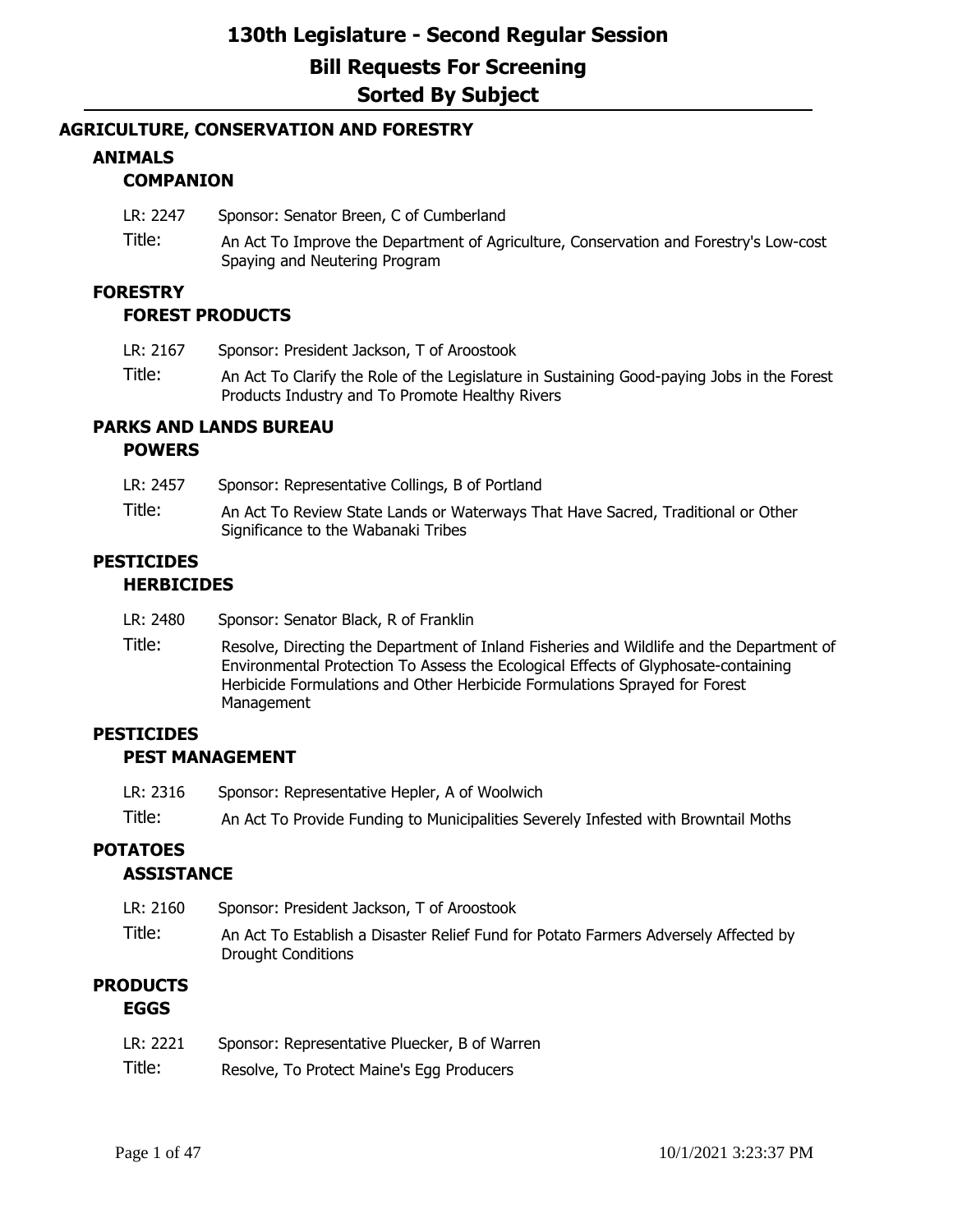## **AGRICULTURE, CONSERVATION AND FORESTRY**

## **PUBLIC LANDS CONVEYANCES**

LR: 2121 Sponsor: Senator Hickman, C of Kennebec

Title: Resolve, Authorizing the Maine National Guard To Sell Certain Property in Hallowell

## **PUBLIC LANDS STATE PARKS**

| LR: 2411 | Sponsor: Representative Geiger, V of Rockland                    |
|----------|------------------------------------------------------------------|
| Title:   | An Act To Address Overdue Maintenance at Owls Head State Park    |
| LR: 2458 | Sponsor: Representative Collings, B of Portland                  |
| Title:   | An Act To Add a Tribal Member to the Baxter State Park Authority |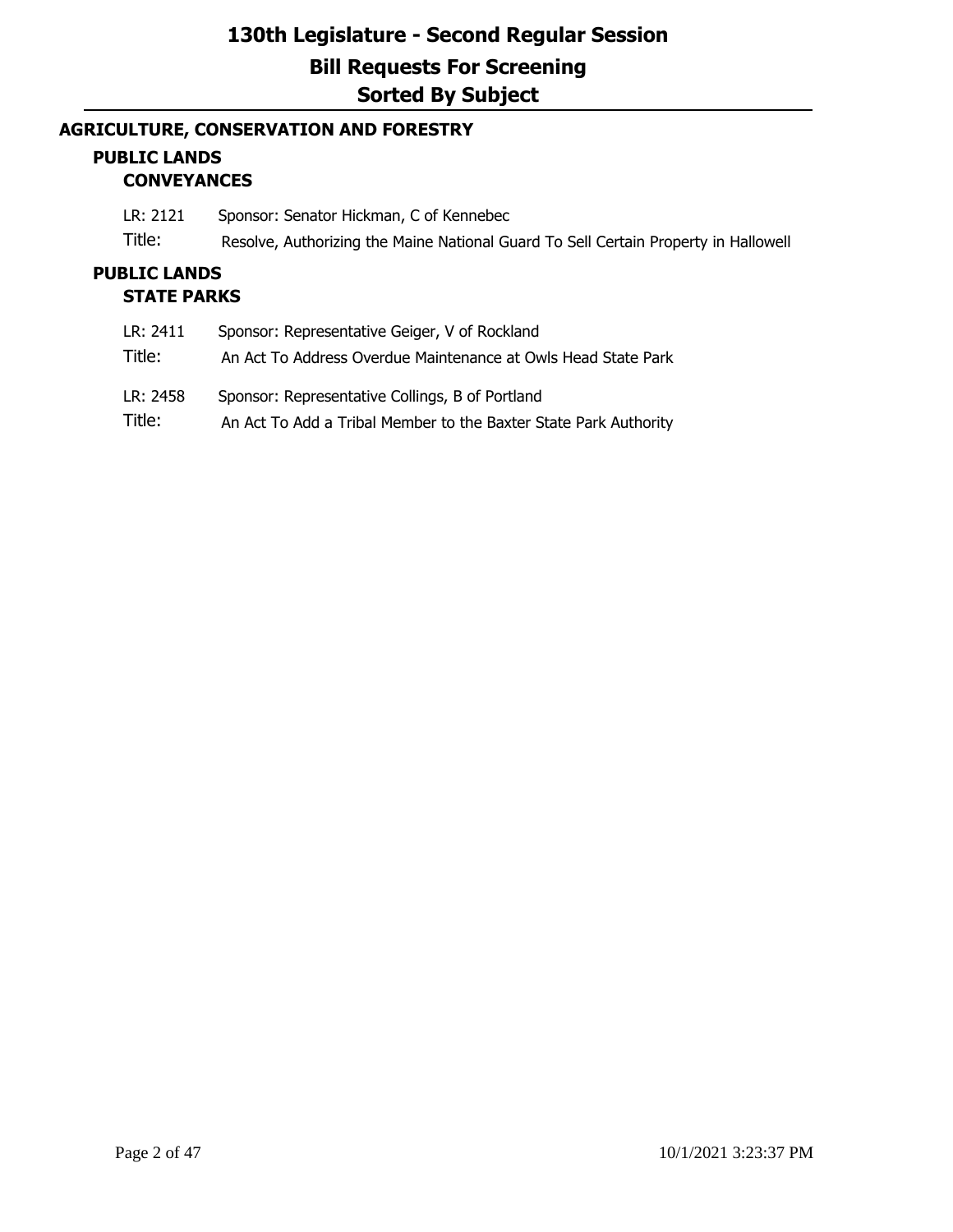## **APPROPRIATIONS AND FINANCIAL AFFAIRS**

### **STATE FINANCES SURPLUS FUNDS**

- LR: 2496 Sponsor: Senator Timberlake, J of Androscoggin
- Title: An Act To Give Back Excess Revenue to the People of the State of Maine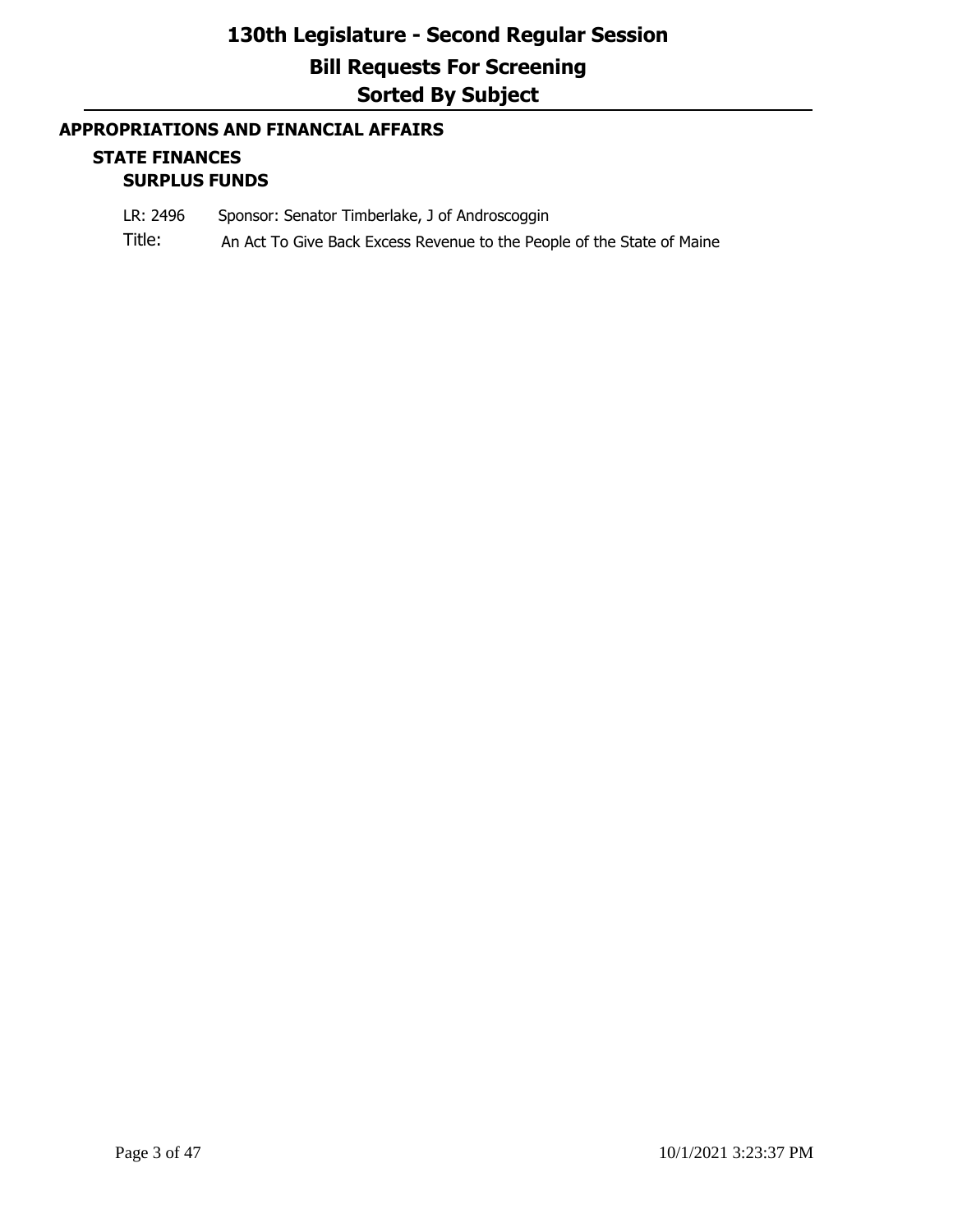### **CRIMINAL JUSTICE AND PUBLIC SAFETY**

## **CORRECTIONAL INSTITUTIONS EMPLOYEES**

- LR: 2353 Sponsor: Representative Talbot Ross, R of Portland
- Title: An Act Regarding Disciplinary and Grievance Policy Procedures and Outcomes in State Correctional Facilities

### **CORRECTIONS DEPT POWERS**

| LR: 2180 | Sponsor: Senator Dill, J of Penobscot                                                                      |
|----------|------------------------------------------------------------------------------------------------------------|
| Title:   | An Act To Expand the Acreage Available for Agricultural Use by the Department of<br>Corrections            |
| LR: 2181 | Sponsor: Senator Dill, J of Penobscot                                                                      |
| Title:   | An Act To Allow the Department of Corrections To Dig a Well in the Bud Leavitt Wildlife<br>Management Area |

### **CORRECTIONS DEPT PROCEDURES**

| LR: 2370 | Sponsor: Representative Pluecker, B of Warren                                |
|----------|------------------------------------------------------------------------------|
| Title:   | An Act To Standardize Department of Corrections Reporting to the Legislature |

## **CRIMES**

## **CHILD DEATH**

| LR: 2134 | Sponsor: Senator Diamond, B of Cumberland            |
|----------|------------------------------------------------------|
| Title:   | An Act To Prioritize the Prosecution of Child Deaths |

## **CRIMES**

## **DRUG OFFENSES**

| LR: 2253 | Sponsor: Senator Dill, J of Penobscot                                                                                                                                     |
|----------|---------------------------------------------------------------------------------------------------------------------------------------------------------------------------|
| Title:   | An Act To Allow for Expungement of Certain Criminal Records and To Expunge Criminal<br>and Civil Records Related to Marijuana Activities Legalized by the Voters of Maine |
| LR: 2427 | Sponsor: Senator Lawrence, M of York                                                                                                                                      |
| Title:   | An Act To Update Maine's Felony Drug Possession Law                                                                                                                       |

## **CRIMES**

## **ENDANGERING**

| LR: 2224 | Sponsor: Senator Baldacci, J of Penobscot                       |
|----------|-----------------------------------------------------------------|
| Title:   | An Act To Amend the Crime of Endangering the Welfare of a Child |

### **CRIMES**

## **MISCELLANEOUS**

| LR: 2189 | Sponsor: Representative Moriarty, S of Cumberland |
|----------|---------------------------------------------------|
|----------|---------------------------------------------------|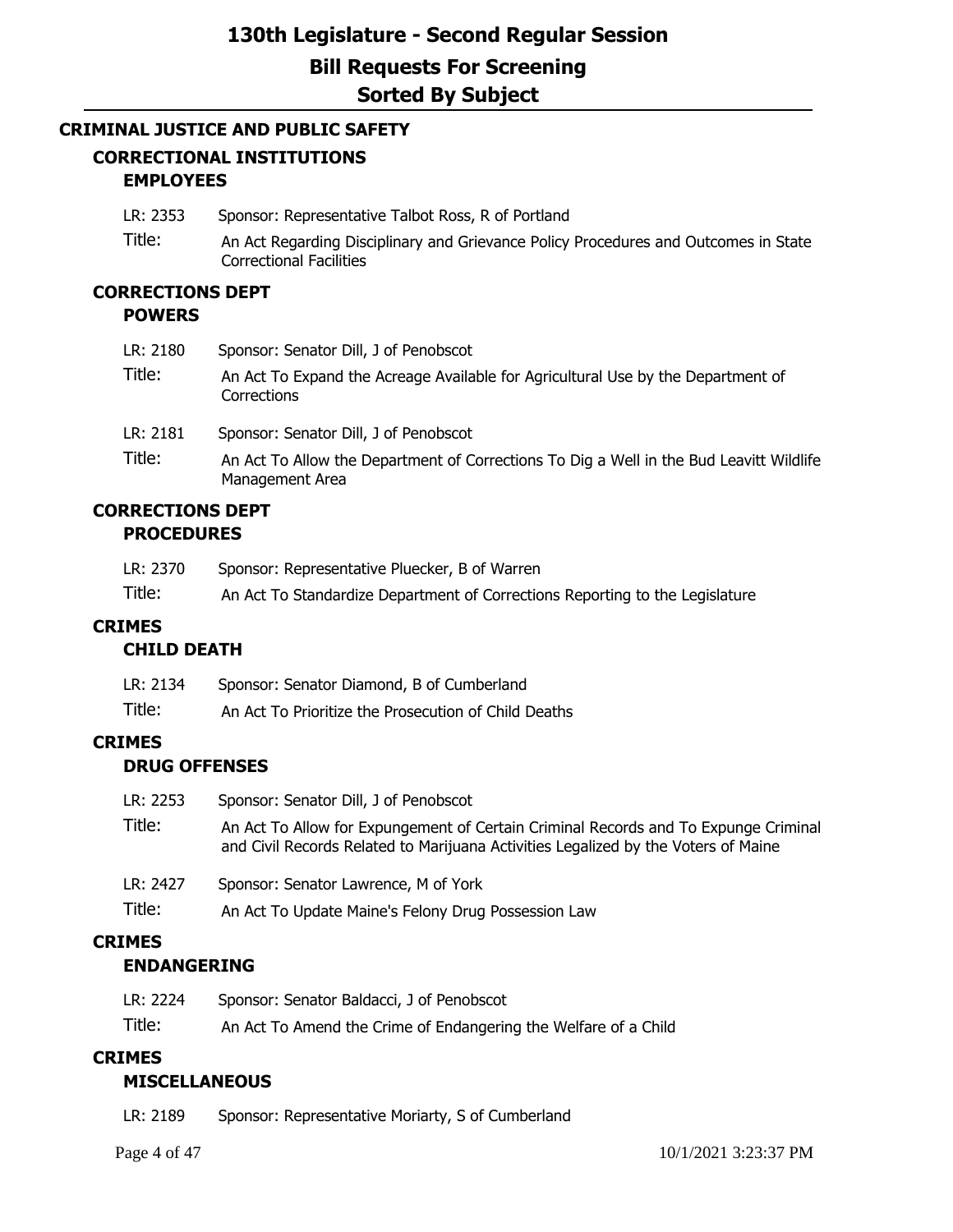## **CRIMINAL JUSTICE AND PUBLIC SAFETY**

### **CRIMES**

## **MISCELLANEOUS**

| Title: | An Act To Amend the Laws Governing the Criminal Use of Laser Pointers |
|--------|-----------------------------------------------------------------------|
|--------|-----------------------------------------------------------------------|

### **CRIMES**

### **NEW**

| LR: 2346 | Sponsor: Representative White, B of Waterville                       |
|----------|----------------------------------------------------------------------|
| Title:   | An Act To Make Interfering with an Election Official a Class C Crime |

## **CRIMES**

## **SEX OFFENSES**

| LR: 2217 | Sponsor: Senator Moore, M of Washington                                             |
|----------|-------------------------------------------------------------------------------------|
| Title:   | An Act To Establish Statewide Residency Restrictions for Sex Offenders              |
| LR: 2505 | Sponsor: Representative Gramlich, L of Old Orchard Beach                            |
| Title:   | An Act To Strengthen Child Sexual Abuse Laws and the Sex Offender Registry Protocol |
|          |                                                                                     |

# **CRIMES**

## **THEFTS**

| LR: 2176 | Sponsor: Senator Davis, Sr., P of Piscataquis       |
|----------|-----------------------------------------------------|
| Title:   | An Act To Prevent the Theft of Catalytic Converters |

## **CRIMES**

## **TRESPASS**

| LR: 2169 | Sponsor: Senator Davis, Sr., P of Piscataquis |
|----------|-----------------------------------------------|
| Title:   | An Act Regarding Illegal School Entry         |

## **EMERGENCY MEDICAL SERVICES AMBULANCE SERVICES**

| LR: 2443 | Sponsor: Representative Theriault, T of China                                |
|----------|------------------------------------------------------------------------------|
| Title:   | An Act To Amend the Laws Governing the Maine Length of Service Award Program |

### **EMERGENCY MEDICAL SERVICES BOARD**

| LR: 2456 | Sponsor: Senator Curry, C of Waldo                        |
|----------|-----------------------------------------------------------|
| Title:   | An Act To Build More Sustainable Rural Ambulance Services |

## **EMERGENCY MEDICAL SERVICES**

## **SYSTEM**

- LR: 2127 Sponsor: Senator Farrin, B of Somerset
- Title: An Act Regarding the Authorization of Services Performed by Emergency Medical Services Personnel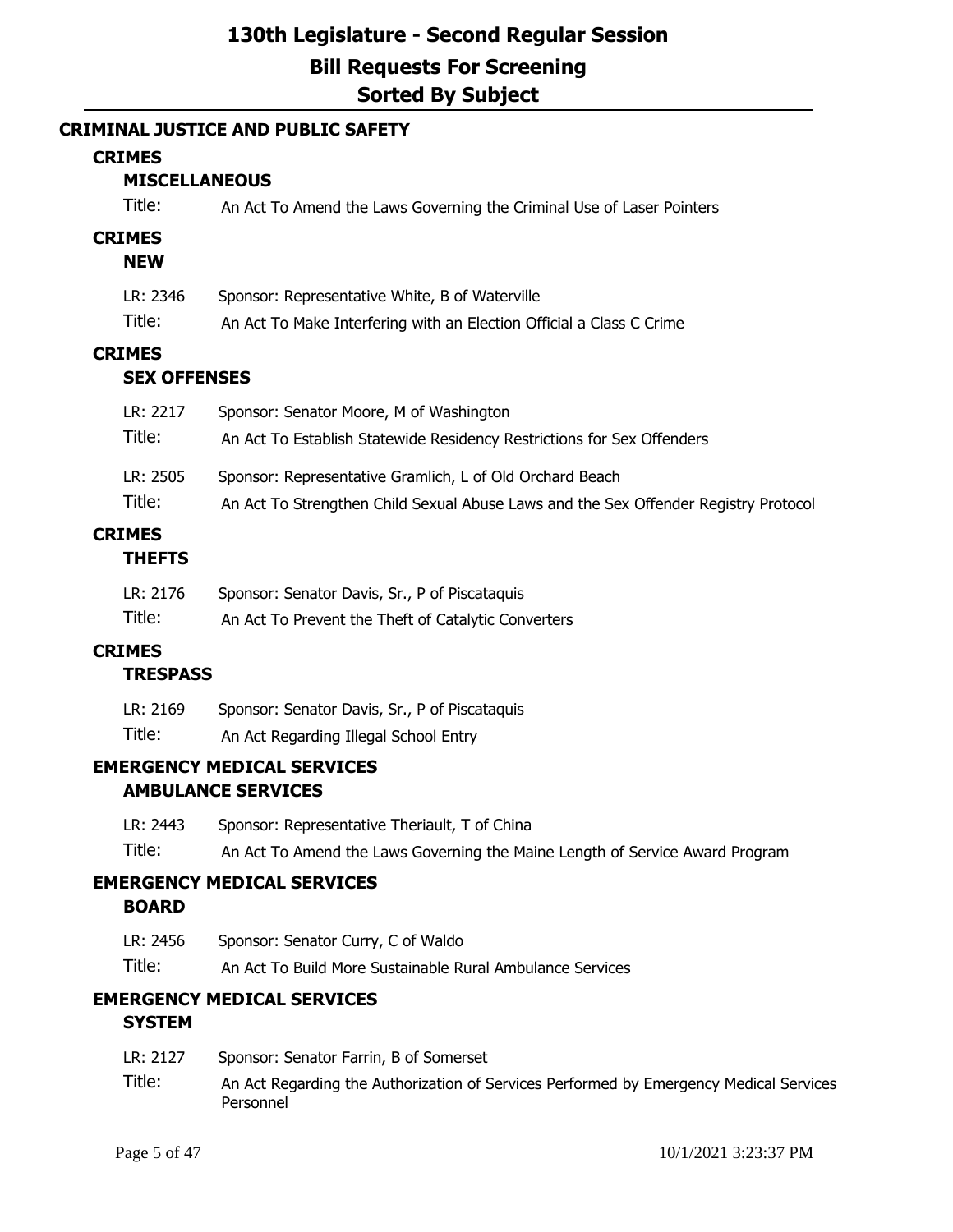### **CRIMINAL JUSTICE AND PUBLIC SAFETY**

### **EMERGENCY MEDICAL SERVICES**

### **SYSTEM**

- LR: 2140 Sponsor: Representative Talbot Ross, R of Portland
- Title: An Act To Establish the Provision of Emergency Medical Services as an Essential Service

### **FIRE SAFETY**

#### **PREVENTION**

| LR: 2175 | Sponsor: Senator Davis, Sr., P of Piscataquis |
|----------|-----------------------------------------------|
|----------|-----------------------------------------------|

Title: An Act To Amend the Statewide Fire Code

### **FIRE SAFETY**

### **VOLUNTEER FIREFIGHTERS**

| LR: 2444 | Sponsor: Representative Theriault, T of China                                                       |
|----------|-----------------------------------------------------------------------------------------------------|
| Title:   | An Act To Attract and Retain Firefighters Using the Maine Length of Service Award<br><b>Program</b> |

### **JAILS**

### **COUNTY REIMBURSEMENTS**

| LR: 2255 | Sponsor: Representative Evangelos, J of Friendship                   |
|----------|----------------------------------------------------------------------|
| Title:   | An Act To Repeal the Law Regarding the County Jail Reimbursement Fee |

#### **JAILS**

### **INVOLUNTARY HOSPITALIZATION**

- LR: 2324 Sponsor: Representative Costain, D of Plymouth
- Title: An Act To Require the Immediate Transfer of Individuals in County Jails to State Mental Health Facilities upon Completion of Judicial Review of Involuntary Hospitalization Proceedings

### **JUVENILE OFFENDERS DETENTION**

| LR: 2251 | Sponsor: Representative Lookner, G of Portland |  |
|----------|------------------------------------------------|--|
|----------|------------------------------------------------|--|

- Title: An Act To Prevent the Use of Prone Restraints on Youths Held in Department of Corrections Facilities
- LR: 2257 Sponsor: Representative O'Neil, M of Saco
- Title: An Act To Close the Long Creek Youth Development Center

## **LAW ENFORCEMENT DEADLY FORCE**

| LR: 2254 | Sponsor: Representative Evangelos, J of Friendship                          |
|----------|-----------------------------------------------------------------------------|
| Title:   | An Act To Amend the Composition and Powers of the Deadly Force Review Panel |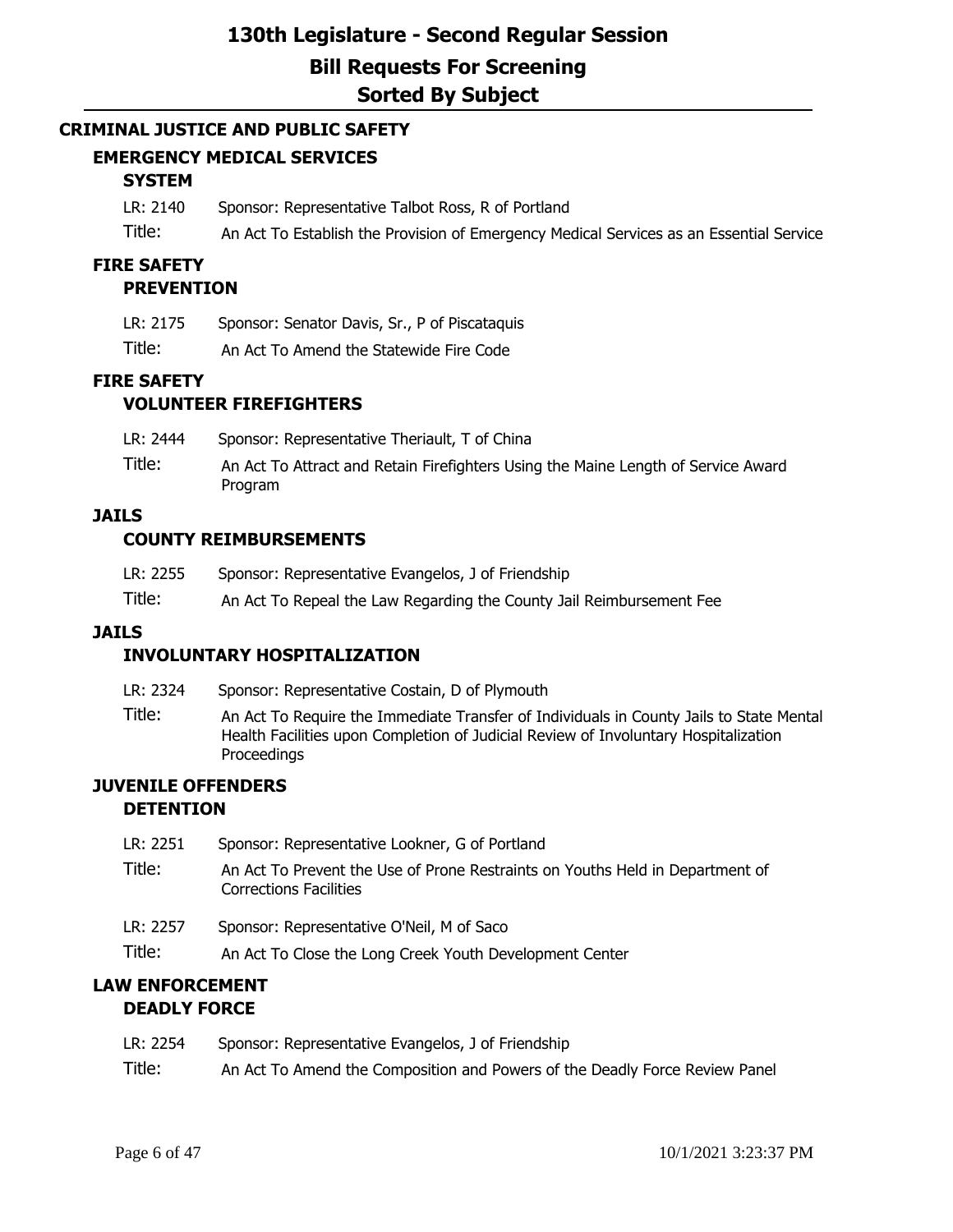### **CRIMINAL JUSTICE AND PUBLIC SAFETY**

## **LAW ENFORCEMENT PROCEDURES**

- LR: 2276 Sponsor: Representative Mason, R of Lisbon
- Title: An Act To Require Law Enforcement Agencies To Retain Serial Numbers of Stolen Firearms

## **PRISONERS**

### **VISITATION**

| LR: 2256 | Sponsor: Representative Harnett, T of Gardiner                  |
|----------|-----------------------------------------------------------------|
| Title:   | An Act To Ensure Constitutionally Adequate Contact with Counsel |

### **PUBLIC SAFETY COMMUNICATIONS**

| LR: 2388 | Sponsor: Representative Corey, P of Windham                                                                    |
|----------|----------------------------------------------------------------------------------------------------------------|
| Title:   | An Act To Ensure the Integrity of County and Regional Dispatchers through the Use of<br>Polygraph Examinations |

### **PUBLIC SAFETY DEPT PROCEDURES**

- LR: 2183 Sponsor: Representative Warren, C of Hallowell
- Title: An Act Regarding the Maine Information and Analysis Center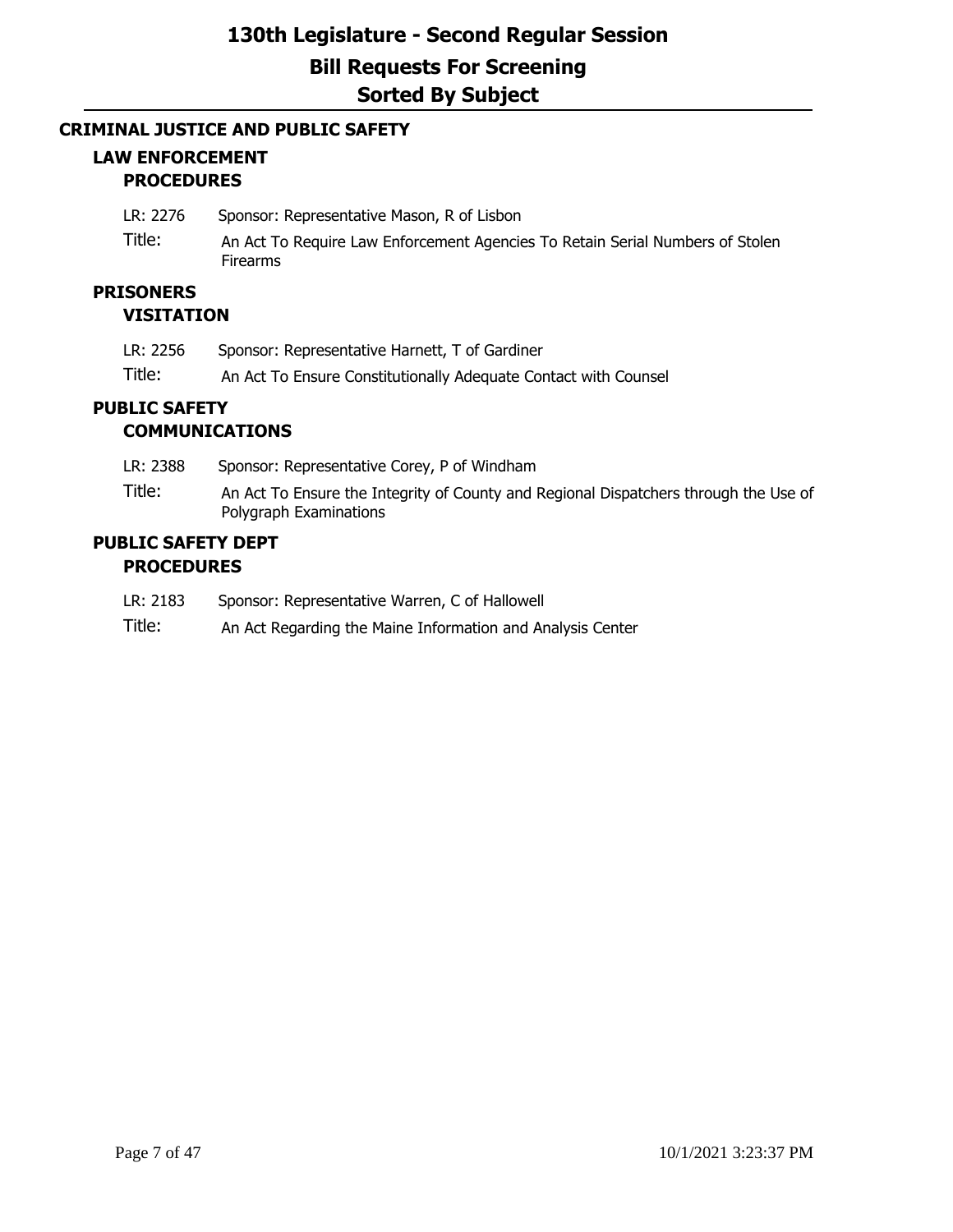### **EDUCATION AND CULTURAL AFFAIRS**

### **ADMINISTRATORS PRINCIPALS**

LR: 2510 Sponsor: Senator Breen, C of Cumberland

Title: An Act To Protect School Officials from Harassment and Abuse

## **APPLIED TECHNOLOGY EDUCATION FUNDING**

- LR: 2357 Sponsor: Senator Maxmin, C of Lincoln
- Title: An Act To Modernize Funding Payments from Schools with State-tuitioned Students to Career and Technical Education Programs

### **COLLEGES AND UNIVERSITIES POLICIES AND PROGRAMS**

| LR: 2120<br>Title: | Sponsor: Representative Brennan, M of Portland<br>An Act Regarding Compensation for College Athletes in the University of Maine System |
|--------------------|----------------------------------------------------------------------------------------------------------------------------------------|
| LR: 2145           | Sponsor: Representative Millett, R of Cape Elizabeth                                                                                   |
| Title:             | An Act To Strengthen the Governance of Maine's Community College and University<br>Systems                                             |
| LR: 2165           | Sponsor: Senator Luchini, L of Hancock                                                                                                 |
| Title:             | An Act Regarding the Payment of College Athletes                                                                                       |
| LR: 2337           | Sponsor: Representative Hutchins, S of Penobscot                                                                                       |
| Title:             | An Act To Ensure Free Expression on Campuses of the University of Maine System by<br>Promoting Campus Clubs                            |
| LR: 2359           | Sponsor: President Jackson, T of Aroostook                                                                                             |
| Title:             | An Act To Expand Access to Justice in Rural Maine through Legal Education                                                              |
| LR: 2381           | Sponsor: Senator Vitelli, E of Sagadahoc                                                                                               |
| Title:             | An Act To Improve Access to Transcripts and Diplomas                                                                                   |

## **COLLEGES AND UNIVERSITIES TUITION WAIVERS**

- LR: 2152 Sponsor: Representative Brennan, M of Portland
- Title: An Act Regarding College Tuition Waivers for Disadvantaged Students

## **COMMUNITY COLLEGE SYSTEM CURRICULUM**

- LR: 2375 Sponsor: Senator Daughtry, M of Cumberland
- Title: An Act To Expand Nursing Education Programs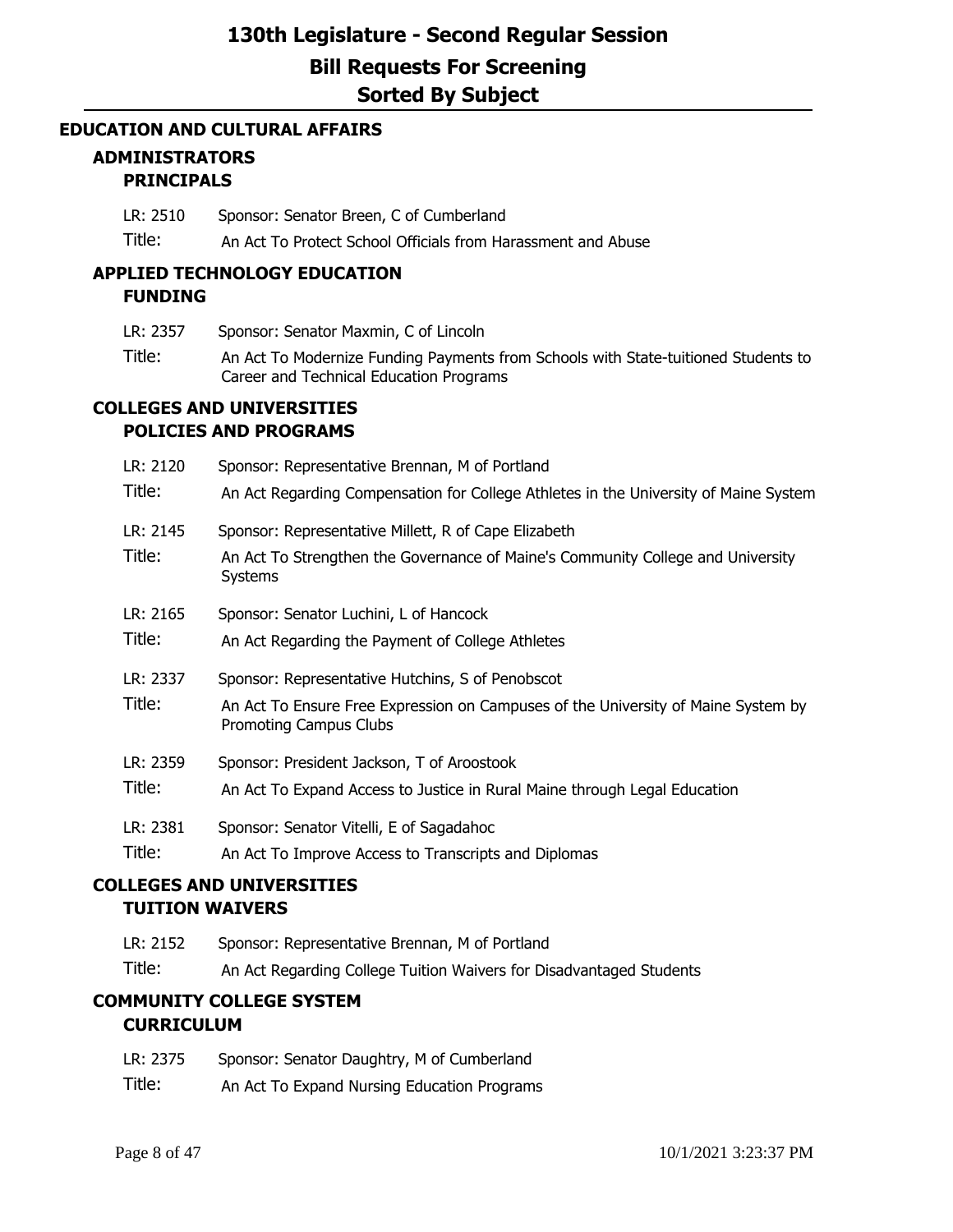## **EDUCATION AND CULTURAL AFFAIRS EDUCATIONAL OPTIONS CHARTER SCHOOLS**

LR: 2419 Sponsor: Representative Libby, L of Auburn Title: An Act Regarding Guaranteed Educational Access Resources for Students

## **SCHOOL ADMINISTRATION ADMINISTRATIVE UNITS**

- LR: 2385 Sponsor: Representative Martin, J of Eagle Lake
- Title: An Act To Amend the Laws Regarding Education Service Centers

## **SCHOOL ADMINISTRATION**

## **BOARDS**

| LR: 2225           | Sponsor: Representative Landry, S of Farmington                                                                                                   |
|--------------------|---------------------------------------------------------------------------------------------------------------------------------------------------|
| Title:             | An Act To Promote the Accessibility and Transparency of Maine's School Boards                                                                     |
| LR: 2338<br>Title: | Sponsor: Representative Hutchins, S of Penobscot<br>An Act To Ensure the Participation of Parents and Taxpayers at Local School Board<br>Meetings |

## **SCHOOL FUNDING FORMULA PROVISIONS REVISED**

LR: 2340 Sponsor: Representative Geiger, V of Rockland

Title: An Act To Make State Education Subsidies More Equitable

## **SCHOOL FUNDING FORMULA SUBSIDIES**

- LR: 2446 Sponsor: Representative O'Neil, M of Saco
- Title: An Act To Provide Textbook Cost Assistance for High School Students Enrolled in Early College Courses

## **SCHOOL PERSONNEL**

### **EDUCATION TECHNICIANS**

- LR: 2309 Sponsor: Senator Rafferty, J of York
- Title: An Act To Increase Student Learning Potential through the Use of High-impact Tutoring

### **SCHOOL PERSONNEL LEAVE**

| LR: 2230 | Sponsor: Representative McCrea, D of Fort Fairfield                                                              |
|----------|------------------------------------------------------------------------------------------------------------------|
| Title:   | An Act To Clarify the Retroactive Granting of Sick Leave Days to Public School Employees<br>Affected by COVID-19 |
| LR: 2397 | Sponsor: Representative White, B of Waterville                                                                   |
| Title:   | An Act To Clarify COVID-19 Sick Leave Reimbursement for School Employees                                         |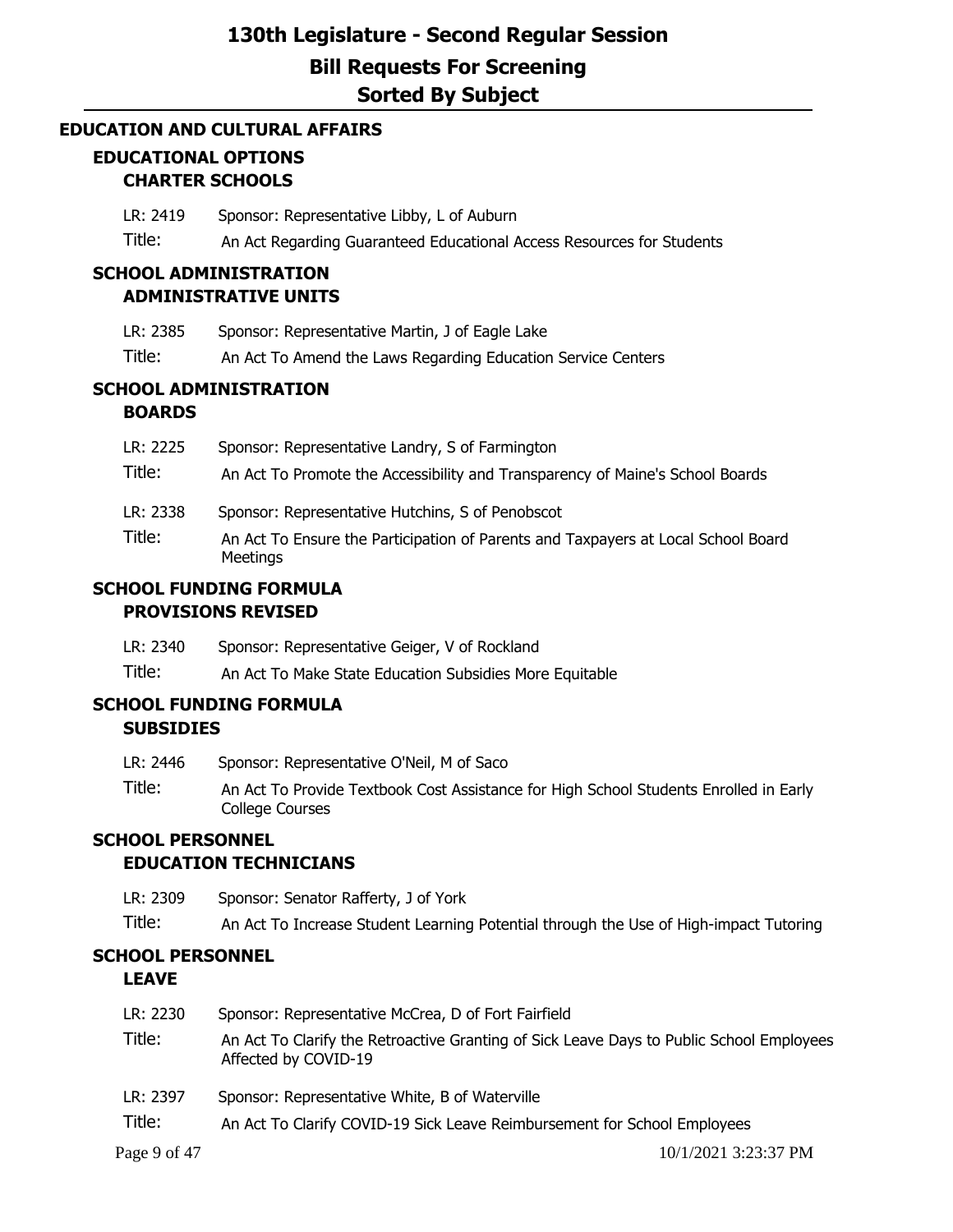### **EDUCATION AND CULTURAL AFFAIRS**

## **SCHOOL PERSONNEL**

## **SALARY**

LR: 2332 Sponsor: Representative Dunphy, M of Old Town

Title: An Act To Allow Unorganized Territory School Staff To Receive Annualized Pay

## **SCHOOL PERSONNEL**

## **TRAINING**

| LR: 2327 | Sponsor: Representative Blume, L of York                             |
|----------|----------------------------------------------------------------------|
| Title:   | An Act To Encourage Climate Change Education in Maine Public Schools |

## **SCHOOL POLICIES CURRICULUM**

| LR: 2442           | Sponsor: Representative Stetkis, J of Canaan                                                                                                                 |
|--------------------|--------------------------------------------------------------------------------------------------------------------------------------------------------------|
| Title:             | An Act To Establish Education Curriculum Transparency                                                                                                        |
| LR: 2481<br>Title: | Sponsor: Representative Gere, T of Kennebunkport<br>An Act To Improve the Educational Climate and Safety in Maine Schools by Reducing Bias<br>and Harassment |

### **SCHOOL POLICIES EARLY EDUCATION**

| LR: 2410 | Sponsor: Representative Geiger, V of Rockland                     |
|----------|-------------------------------------------------------------------|
| Title:   | An Act To Transition to Publicly Funded Early Childhood Education |

# **SCHOOL POLICIES**

## **ENTRANCE REQUIREMENTS**

| LR: 2259 | Sponsor: Representative Pierce, T of Falmouth            |
|----------|----------------------------------------------------------|
| Title:   | An Act To Prevent COVID-19 Transmission in Maine Schools |

## **SCHOOL POLICIES**

## **MEDICAL**

| LR: 2173 | Sponsor: Senator Bennett, R of Oxford                                               |
|----------|-------------------------------------------------------------------------------------|
| Title:   | An Act Regarding the Application of Antimicrobial Agents by School Facilities Staff |
| LR: 2515 | Sponsor: Representative Greenwood, R of Wales                                       |
| Title:   | An Act To Protect Students in Maine Public Schools from Mandatory Masking           |

### **SCHOOL POLICIES SECURITY**

| LR: 2235 | Sponsor: Representative Rielly, M of Westbrook                                                                   |
|----------|------------------------------------------------------------------------------------------------------------------|
| Title:   | An Act To Require Emergency Contact and Crisis Hotline Numbers To Be Included on<br>Student Identification Cards |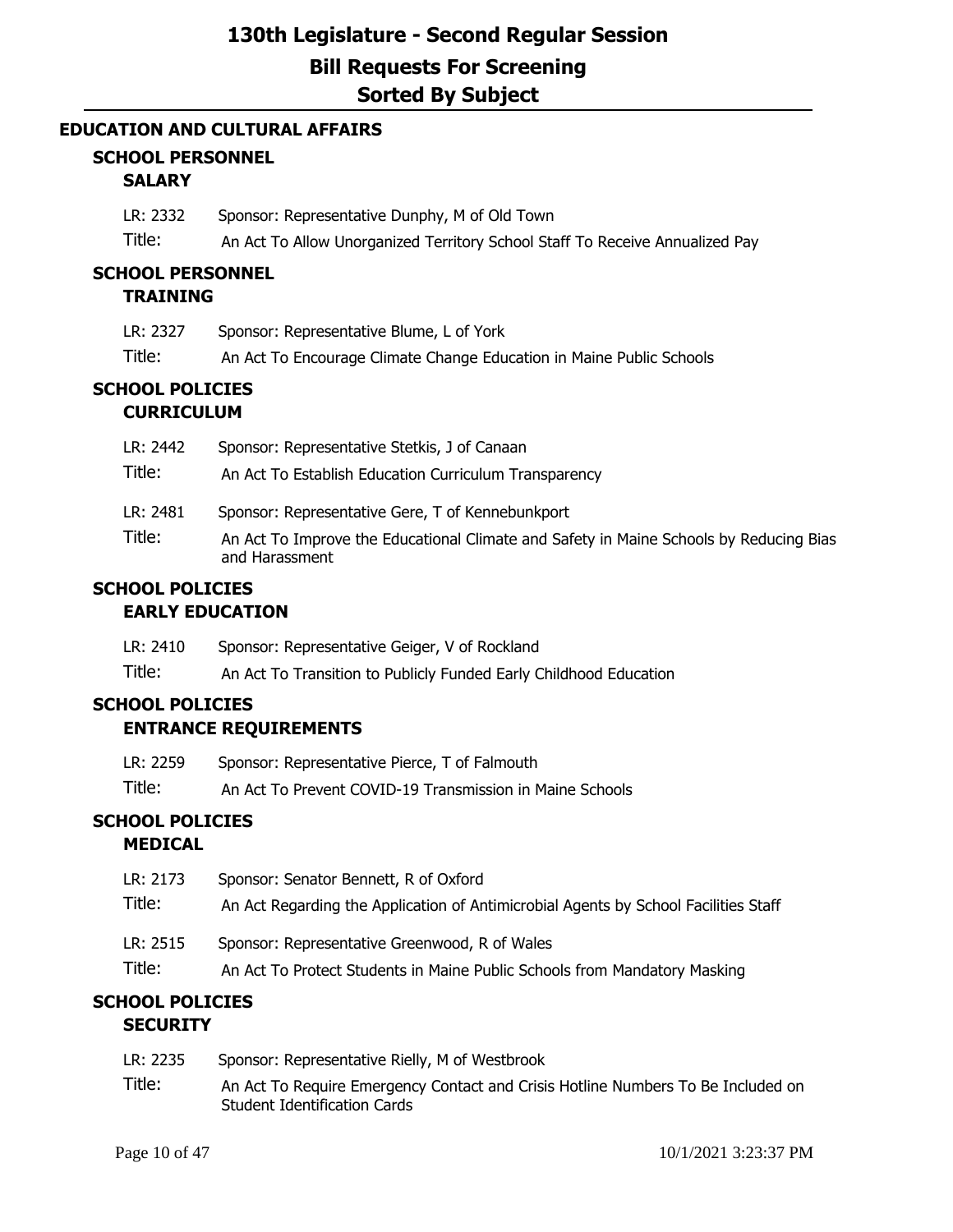### **EDUCATION AND CULTURAL AFFAIRS**

## **SCHOOL POLICIES**

## **SECURITY**

LR: 2485 Sponsor: Representative Salisbury, S of Westbrook

Title: An Act Concerning School Security Alarms

#### **SCHOOL TRANSPORTATION BUS DRIVERS**

| LR: 2408 | Sponsor: Representative Tuell, W of East Machias |  |
|----------|--------------------------------------------------|--|
|          |                                                  |  |

Title: An Act To Address the School Bus Driver Shortage

## **SPECIAL EDUCATION**

## **FUNDING**

| LR: 2156 | Sponsor: Representative Mathieson, K of Kittery |  |
|----------|-------------------------------------------------|--|
|          |                                                 |  |

Title: An Act Regarding Special Education Funding for So-called Minimum Receiver Districts

#### **SPECIAL EDUCATION INDIVIDUALIZED LEARNING PLANS**

- LR: 2130 Sponsor: Representative Brennan, M of Portland Title: Resolve, Directing the Department of Education To Develop Protocols and Plans for Ensuring That All Relevant Services Are Included in an Individualized Education Program
- LR: 2131 Sponsor: Representative Brennan, M of Portland
- Title: An Act Regarding MaineCare Funding for Maine Schools

### **UNIVERSITY OF MAINE SYSTEM CHANCELLOR**

- LR: 2281 Sponsor: Senator Baldacci, J of Penobscot
	- Title: Resolve, To Direct the University of Maine System To Study the Feasibility of Establishing a Public Allopathic Medical School in Penobscot County

## **UNIVERSITY OF MAINE SYSTEM TUITION**

- LR: 2486 Sponsor: Representative Rudnicki, S of Fairfield
- Title: An Act To Ensure In-state Tuition for Postsecondary Students Who Are Maine Residents for the Purpose of Voting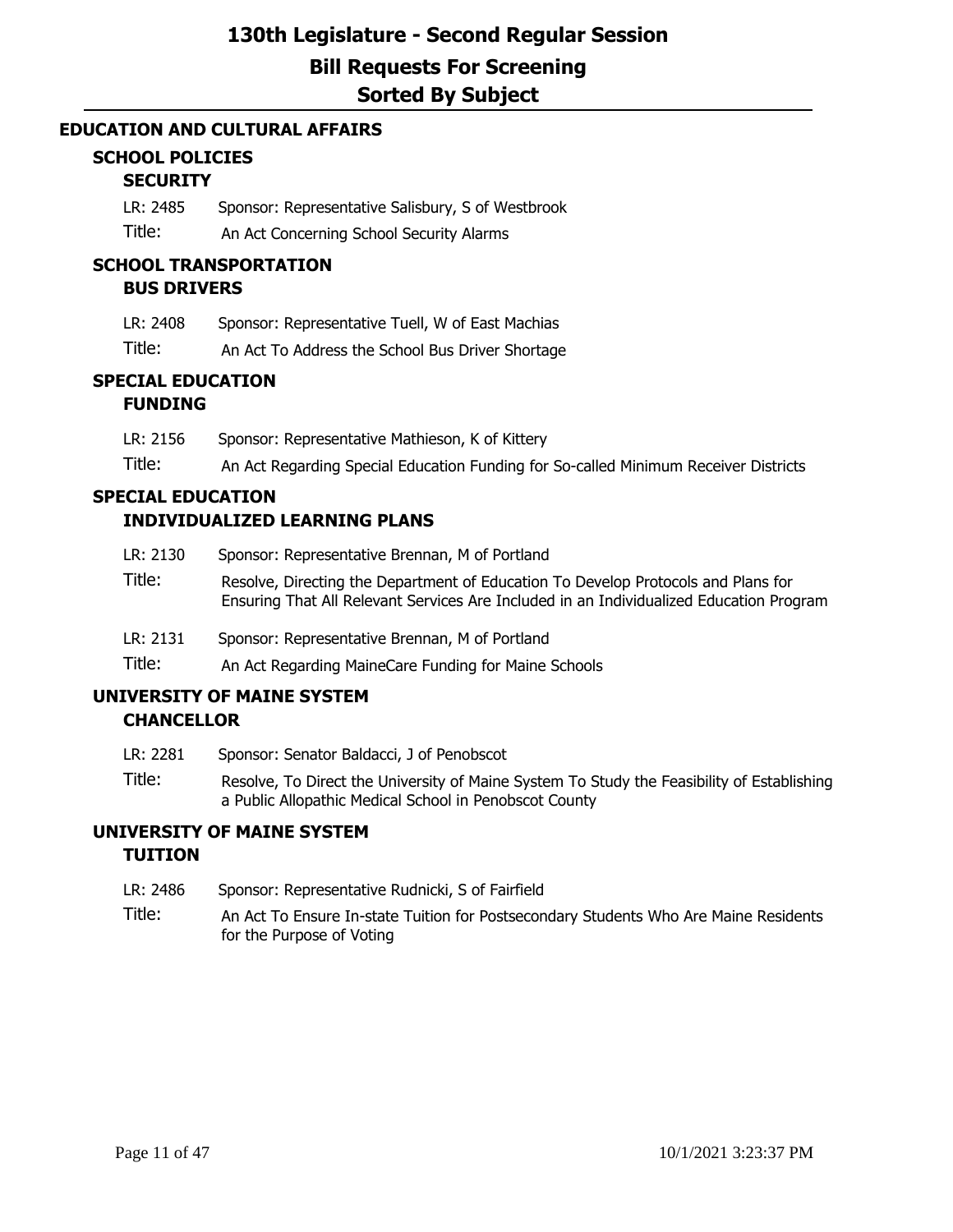### **ENVIRONMENT AND NATURAL RESOURCES**

## **AIR QUALITY**

## **POLLUTANT STANDARDS**

| LR: 2394 | Sponsor: Senator Timberlake, J of Androscoggin               |
|----------|--------------------------------------------------------------|
| Title:   | An Act To Prevent the Prohibition of the Use of Refrigerants |

## **COASTAL AREAS**

### **INTERTIDAL LANDS**

| LR: 2343 | Sponsor: Representative Hutchins, S of Penobscot                               |
|----------|--------------------------------------------------------------------------------|
| Title:   | An Act To Ensure Protection of the Ocean Bottom within Maine's 3-mile Boundary |
| LR: 2417 | Sponsor: Representative Babbidge, C of Kennebunk                               |
| Title:   | An Act To Establish the Commission on the Future of Maine's Intertidal Lands   |

### **ENVIRONMENTAL PROTECTION BOARD POWERS**

LR: 2487 Sponsor: Representative O'Neil, M of Saco Title: An Act Regarding Board of Environmental Protection Review of Projects of Statewide **Significance** 

## **GROUND WATER AQUIFERS**

| LR: 2434 | Sponsor: Representative Collings, B of Portland                                     |
|----------|-------------------------------------------------------------------------------------|
| Title:   | An Act To Protect Communities from Water Extraction That Is Detrimental to Aquifers |

## **LAND USE**

### **SHORELAND ZONING**

| LR: 2252 | Sponsor: Senator Brenner, S of Cumberland                                            |
|----------|--------------------------------------------------------------------------------------|
| Title:   | An Act To Allow Exceptions to the Height Limitations under the Shoreland Zoning Laws |

## **SURFACE WATER**

### **LAKES**

LR: 2466 Sponsor: Representative Hasenfus, T of Readfield Title: Resolve, Directing the Interagency Task Force on Invasive Aquatic Plants and Nuisance Species To Recommend Ways To Reduce the Threat of Further Infestations

## **TOXIC SUBSTANCES CHEMICALS**

| LR: 2322 | Sponsor: Representative Zeigler, S of Montville                                                                 |
|----------|-----------------------------------------------------------------------------------------------------------------|
| Title:   | An Act To Address Perfluoroalkyl and Polyfluoroalkyl Substances Pollution from State-<br>owned Waste Facilities |
| LR: 2334 | Sponsor: Representative McDonald, G of Stonington                                                               |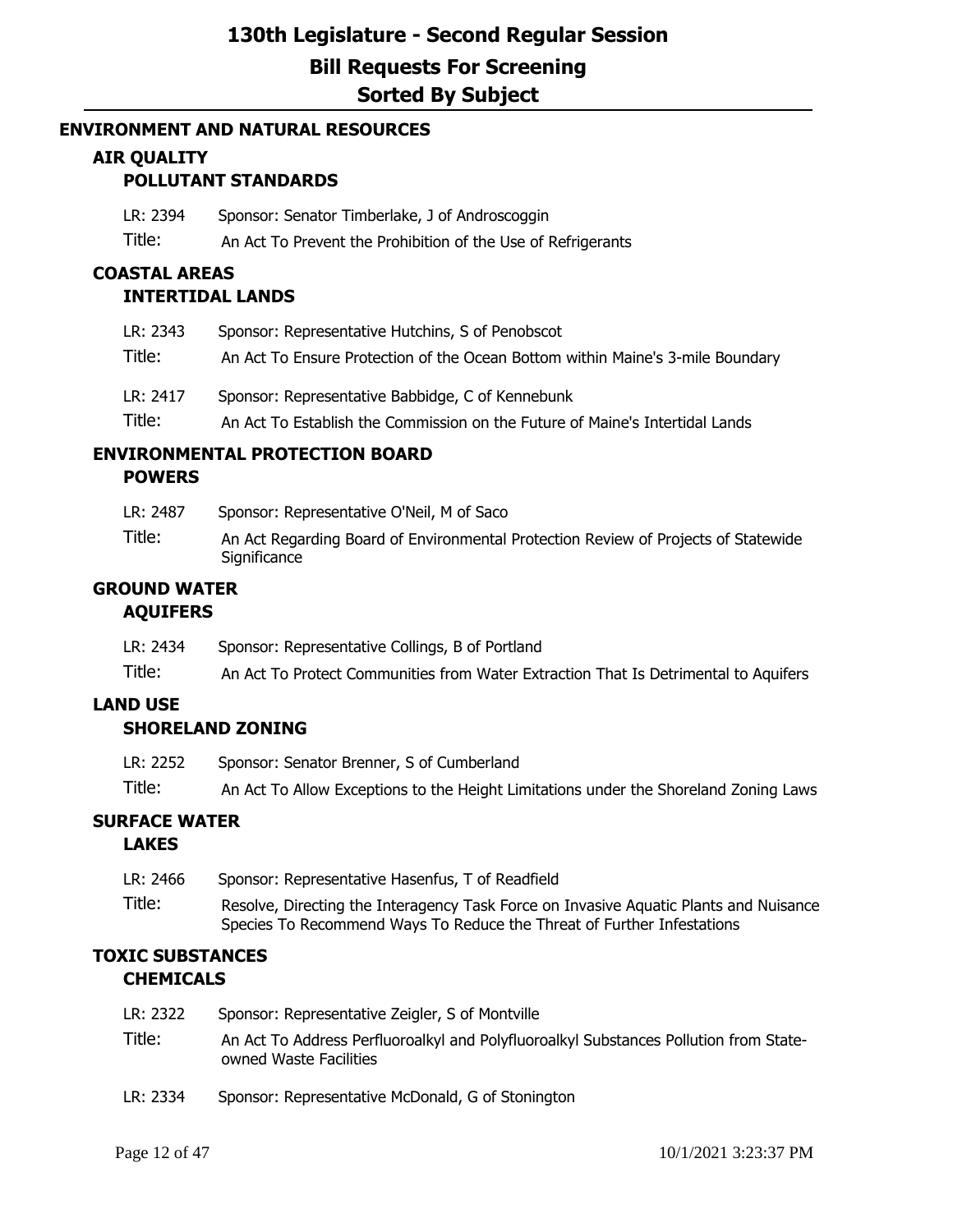### **ENVIRONMENT AND NATURAL RESOURCES**

### **TOXIC SUBSTANCES**

### **CHEMICALS**

- Title: An Act To Investigate Perfluoroalkyl and Polyfluoroalkyl Substances Discharge into Maine's Waterways
- LR: 2504 Sponsor: Representative Gramlich, L of Old Orchard Beach
- Title: An Act To Protect the Public from Exposure to Toxic Perfluoroalkyl and Polyfluoroalkyl Substances from Fish Consumption

### **TOXIC SUBSTANCES TOXIC CHEMICALS**

| LR: 2227 | Sponsor: Representative Pluecker, B of Warren                                          |
|----------|----------------------------------------------------------------------------------------|
| Title:   | Resolve, To Prohibit the Contamination of Clean Soils with So-called Forever Chemicals |

# **WATER QUALITY**

## **NONPOINT DISCHARGES**

LR: 2262 Sponsor: Senator Daughtry, M of Cumberland

Title: An Act To Amend the Laws Governing Storm Water Management for Mountain Bike Trails

## **WATER QUALITY**

### **NONPOINT SOURCE POLLUTION**

- LR: 2464 Sponsor: Representative Copeland, L of Saco
- Title: Resolve, To Create a Task Force To Study the Water Quality of Saco Bay and To Determine Pollution Sources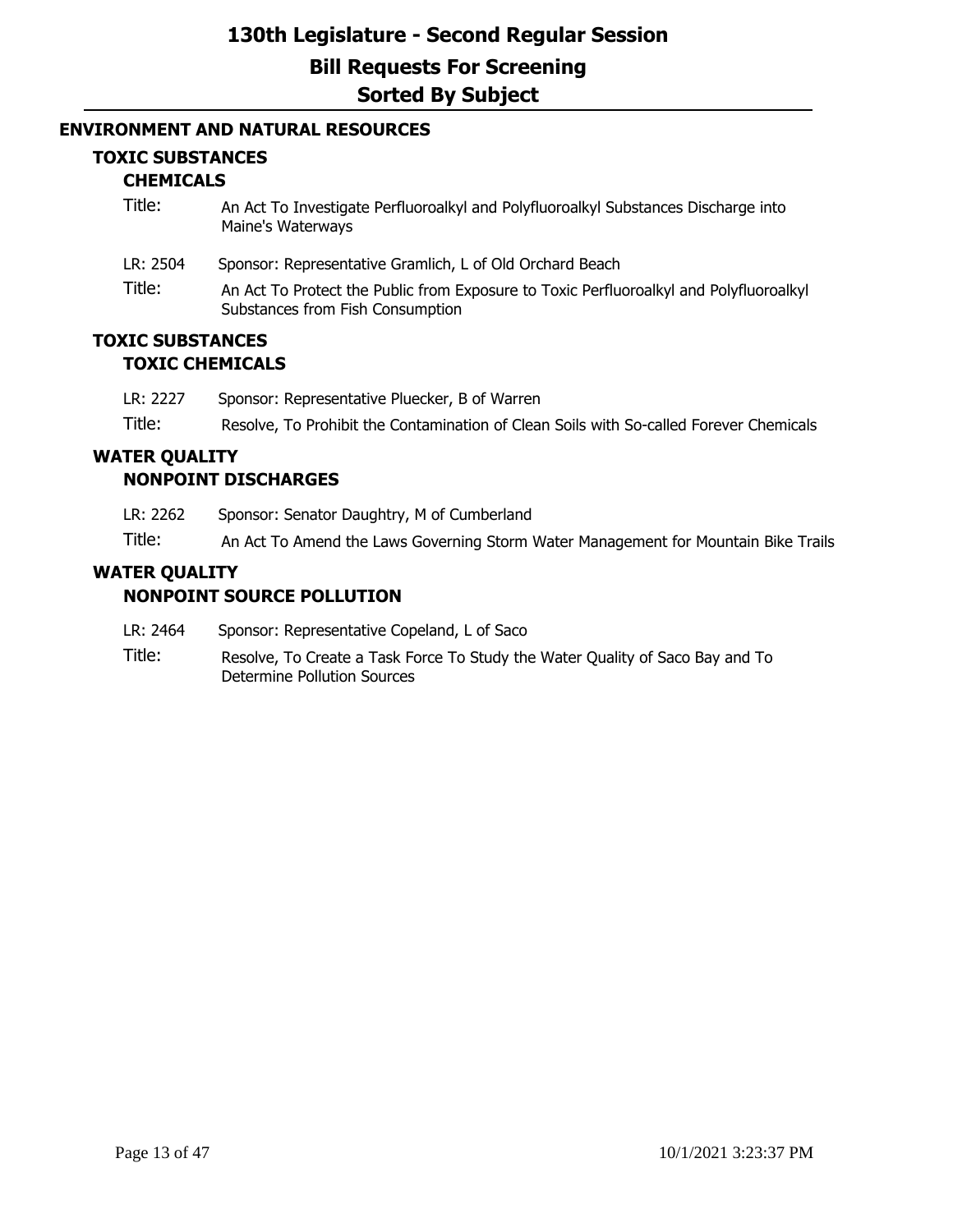### **ENERGY, UTILITIES AND TECHNOLOGY**

## **ALTERNATIVE ENERGY RENEWABLE RESOURCES**

- LR: 2473 Sponsor: Representative Cuddy, S of Winterport
- Title: An Act To Ensure Maine Citizens Benefit from Renewable Energy Generation Projects by Establishing Job Quality and Hiring Standards

#### **ELECTRIC UTILITIES RATES**

| LR: 2187<br>Title: | Sponsor: Senator Brenner, S of Cumberland<br>Resolve, To Require the Public Utilities Commission To Conduct a Study of Rate Design |
|--------------------|------------------------------------------------------------------------------------------------------------------------------------|
|                    | for Customers Whose Administrative Customer Charges Exceed Their Overall Utility Bill                                              |
| LR: 2295           | Sponsor: Senator Vitelli, E of Sagadahoc                                                                                           |
| Title:             | An Act To Review Utility Rates                                                                                                     |

### **ENERGY**

### **PLANNING**

| LR: 2302 | Sponsor: Senator Vitelli, E of Sagadahoc                                                                             |
|----------|----------------------------------------------------------------------------------------------------------------------|
| Title:   | An Act To Facilitate Net Energy Generation Billing                                                                   |
| LR: 2391 | Sponsor: Representative Grohoski, N of Ellsworth                                                                     |
| Title:   | An Act To Define "Discrete Electric Generating Facility"                                                             |
| LR: 2489 | Sponsor: Representative Grohoski, N of Ellsworth                                                                     |
| Title:   | An Act To Strengthen Maine's Clean Energy Economy through the Use of Community<br><b>Choice Aggregation Entities</b> |

### **PUBLIC UTILITIES COMMISSION PROCEDURES**

- LR: 2122 Sponsor: Representative Berry, S of Bowdoinham
- Title: An Act To Prohibit a Regulated Utility from Disconnecting Service to a Designated Public Safety Facility without 60 Days' Advance Notice
- LR: 2124 Sponsor: Representative Berry, S of Bowdoinham
- Title: An Act To Require the Public Utilities Commission To Specify the Percentage Increase or Decrease in the Delivery Portion of an Electricity Customer's Bill in All Communications Relating to Delivery Rate Adjustments

### **TELECOMMUNICATIONS BROADBAND SERVICES**

- LR: 2293 Sponsor: Senator Vitelli, E of Sagadahoc
- Title: An Act To Support Municipal Broadband Infrastructure through Incentives and **Competition**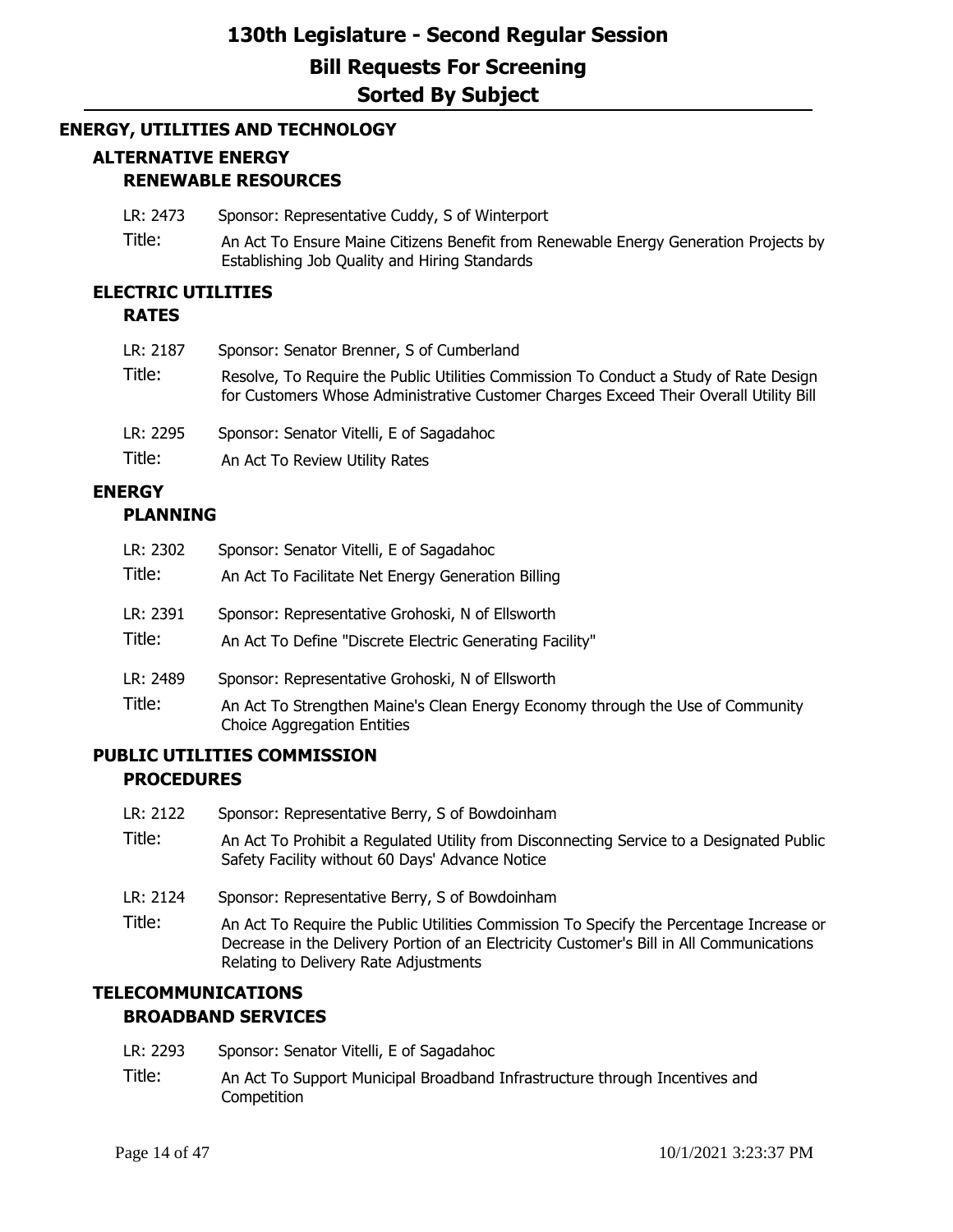## **ENERGY, UTILITIES AND TECHNOLOGY TELECOMMUNICATIONS CELLULAR PHONES**

| LR: 2171           | Sponsor: Representative Hymanson, P of York                                                    |
|--------------------|------------------------------------------------------------------------------------------------|
| Title:             | An Act To Establish a Commission To Study the Health Effects of 5G Cellular Towers             |
| LR: 2432<br>Title: | Sponsor: Senator Baldacci, J of Penobscot<br>An Act To Combat Unwanted Telephone Solicitations |
|                    |                                                                                                |

## **UTILITIES PROVIDERS**

| LR: 2174 | Sponsor: Representative Zeigler, S of Montville |
|----------|-------------------------------------------------|
| Title:   | An Act Regarding Public Utility Investments     |

## **UTILITY DISTRICTS CHARTER CHANGES**

| LR: 2161 | Sponsor: President Jackson, T of Aroostook                                           |
|----------|--------------------------------------------------------------------------------------|
| Title:   | An Act To Amend the Charter of the St. Francis Water District                        |
| LR: 2275 | Sponsor: President Jackson, T of Aroostook                                           |
| Title:   | An Act To Amend the Caribou Utilities District Charter To Include Broadband Services |
| LR: 2294 | Sponsor: Representative Stover, H of Boothbay                                        |
| Title:   | An Act To Amend the Charter of the Boothbay Harbor Sewer District                    |
| LR: 2305 | Sponsor: Senator Lawrence, M of York                                                 |
| Title:   | An Act To Repeal and Replace the Charter of the Ogunguit Sewer District              |

## **UTILITY DISTRICTS POWERS**

| LR: 2445 | Sponsor: Representative Sylvester, M of Portland                  |
|----------|-------------------------------------------------------------------|
| Title:   | An Act To Strengthen Water Districts and Keep Maine's Water Clean |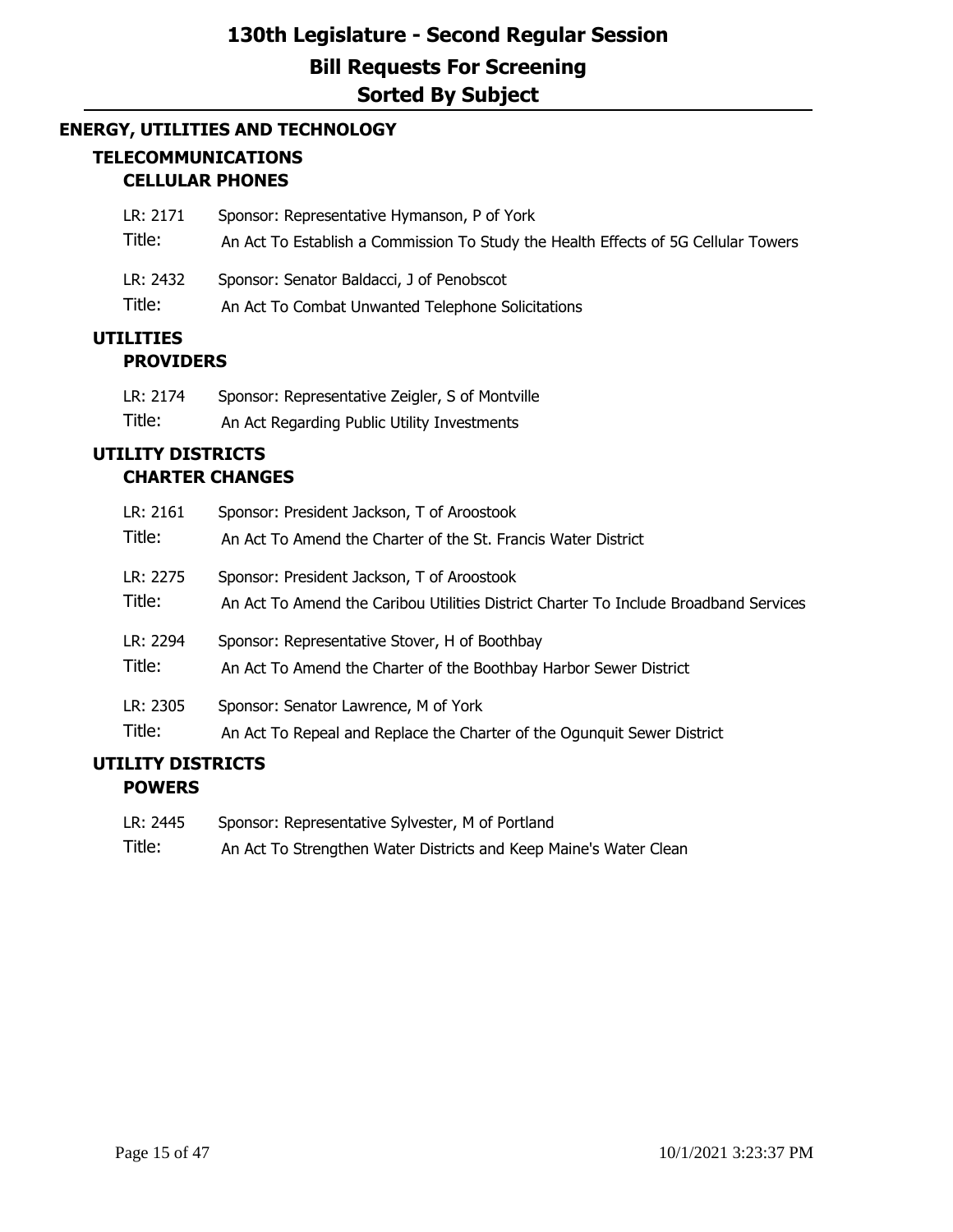### **HEALTH COVERAGE, INSURANCE AND FINANCIAL SERVICES**

## **FINANCIAL INSTITUTIONS LOAN COMPANIES**

LR: 2426 Sponsor: Senator Rafferty, J of York

Title: An Act To Establish the State of Maine Infrastructure Bank

### **FINANCIAL PRACTICES ANNUITIES SALES**

- LR: 2415 Sponsor: Representative Morris, J of Turner
- Title: An Act To Promote Diversity in Financial Product Offerings by Changing the Minimum Nonforfeiture Amount for Deferred Annuities to 0.15%

### **FINANCIAL PRACTICES CONSUMER CREDIT**

LR: 2168 Sponsor: Senator Woodsome, D of York

Title: An Act Regarding Credit Checks

### **HEALTH CARE SERVICES AFFORDABLE**

- LR: 2451 Sponsor: Representative Evans, R of Dover-Foxcroft
- Title: An Act To Improve Health Care Affordability and Increase Options for Comprehensive Coverage for Families and Small Businesses in Maine

### **HEALTH CARE SERVICES DELIVERY**

| LR: 2135 | Sponsor: Representative Perry, J of Bangor                                                                                                              |
|----------|---------------------------------------------------------------------------------------------------------------------------------------------------------|
| Title:   | An Act To Require That Information Regarding the Distance between the Pupils of a<br>Patient's Eyes Be Included Free of Charge on All Eye Prescriptions |
| LR: 2136 | Sponsor: Representative O'Connell, K of Brewer                                                                                                          |
| Title:   | Resolve, To Require the Maine Board of Pharmacy To Review Work Practices and<br><b>Treatment of Pharmacists</b>                                         |
| LR: 2331 | Sponsor: Senator Brenner, S of Cumberland                                                                                                               |
| Title:   | An Act To Enable Participation in the Physical Therapy Compact                                                                                          |

## **HEALTH CARE SERVICES PRESCRIPTION DRUGS**

| LR: 2273 | Sponsor: Representative Roeder, A of Bangor                                                 |
|----------|---------------------------------------------------------------------------------------------|
| Title:   | An Act To Allow Pharmacists To Dispense an Emergency Supply of Chronic Maintenance<br>Drugs |
| LR: 2296 | Sponsor: Senator Vitelli, E of Sagadahoc                                                    |
| Title:   | An Act To Clarify the Definition and Functions of Long-term Care Pharmacies                 |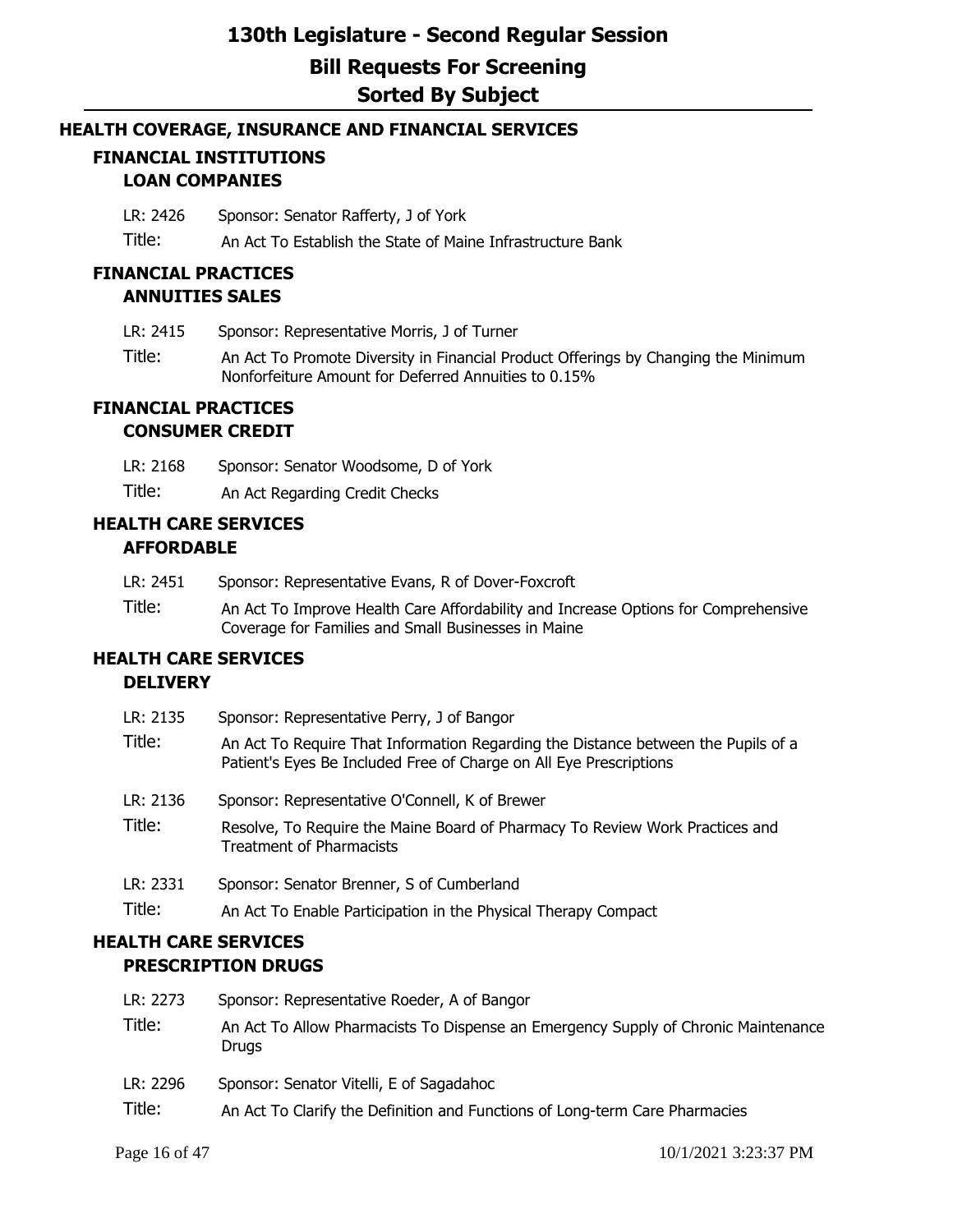### **HEALTH COVERAGE, INSURANCE AND FINANCIAL SERVICES**

## **HEALTH DATA ORGANIZATION PROCEDURES**

LR: 2364 Sponsor: Senator Sanborn, H of Cumberland

Title: Resolve, To Identify and Report Prescription Drugs with Unsupported Price Increases

### **INSURANCE**

### **HEALTH CARE**

- LR: 2286 Sponsor: Senator Baldacci, J of Penobscot
- Title: An Act To Ensure All Maine Children Have a Healthy Start by Providing Health Care Coverage

## **INSURANCE**

### **HEALTH INSURANCE**

| LR: 2244 | Sponsor: Representative Tepler, D of Topsham                                                                                                               |
|----------|------------------------------------------------------------------------------------------------------------------------------------------------------------|
| Title:   | An Act To Improve Children's Mental Health by Requiring Insurance Coverage for COVID-<br>19-related Mental Health Treatment                                |
| LR: 2323 | Sponsor: Representative Millett, R of Cape Elizabeth                                                                                                       |
| Title:   | An Act To Ensure Health Insurance Coverage for Certain Adults with Disabilities                                                                            |
| LR: 2333 | Sponsor: Representative Morales, V of South Portland                                                                                                       |
| Title:   | An Act To Improve Access to Behavioral Health Services by Limiting Cost Sharing by<br><b>Insurers</b>                                                      |
| LR: 2363 | Sponsor: Senator Sanborn, H of Cumberland                                                                                                                  |
| Title:   | An Act To Require Health Insurance Carriers and Pharmacy Benefits Managers To<br>Appropriately Account for Cost-sharing Amounts Paid on Behalf of Insureds |
| LR: 2433 | Sponsor: Senator Baldacci, J of Penobscot                                                                                                                  |
| Title:   | An Act To Expand the Scope of the Retired County and Municipal Law Enforcement<br>Officers and Municipal Firefighters Health Insurance Program             |
|          |                                                                                                                                                            |

### **INSURANCE**

### **LITIGATION**

| LR: 2325 | Sponsor: Representative Morris, J of Turner |
|----------|---------------------------------------------|
| Title:   | An Act To Regulate Litigation Financing     |

### **INSURANCE PROPERTY**

LR: 2396 Sponsor: Senator Bailey, D of York Title: An Act To Provide Insurance Coverage for a Beneficiary on a Transfer on Death Deed

## **INSURANCE PRACTICES MANDATED COVERAGE**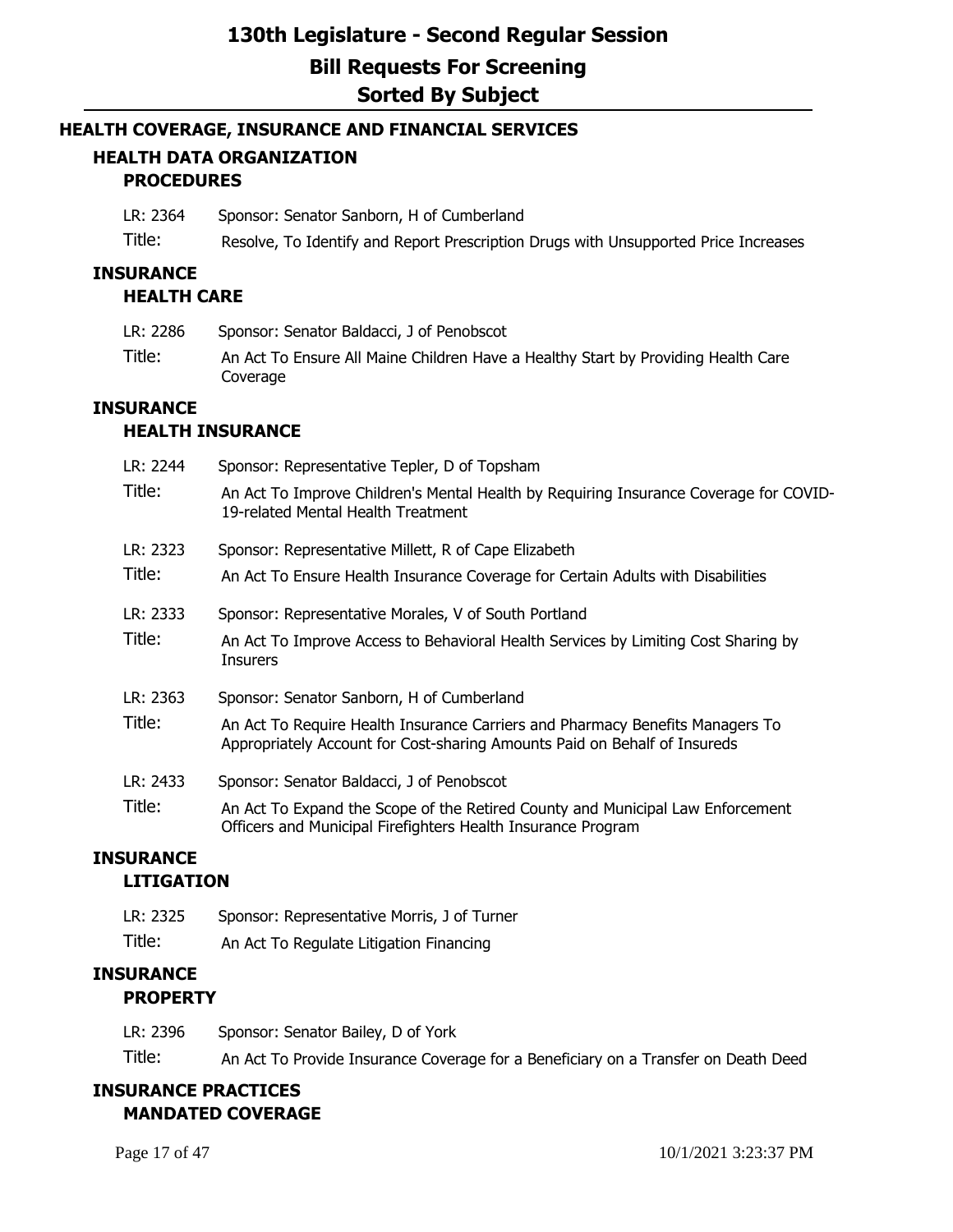### **HEALTH COVERAGE, INSURANCE AND FINANCIAL SERVICES**

## **INSURANCE PRACTICES**

## **MANDATED COVERAGE**

LR: 2298 Sponsor: President Jackson, T of Aroostook

Title: An Act To Ensure Access to Prescription Contraceptives

### **MENTAL HEALTH SERVICES DELIVERY**

- LR: 2317 Sponsor: Representative Madigan, C of Waterville
- Title: An Act Regarding Access to Telehealth Behavioral Health Services during Public Health **Emergencies**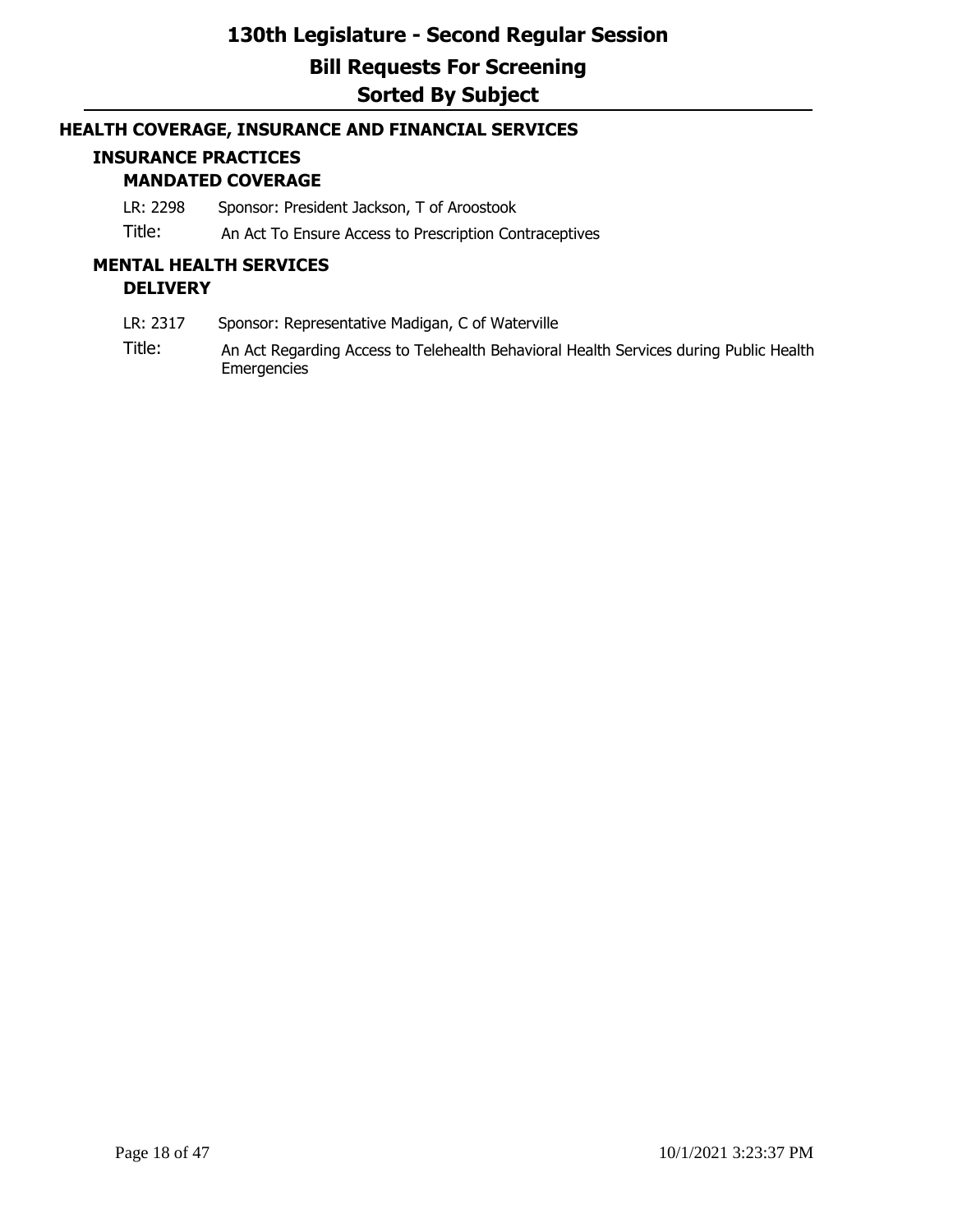## **HEALTH AND HUMAN SERVICES CHILDREN AND FAMILIES ABUSE AND NEGLECT**

LR: 2280 Sponsor: Senator Baldacci, J of Penobscot

Title: An Act To Establish the Office of the Inspector General of Maine Child Protection

- LR: 2482 Sponsor: Representative Hymanson, P of York
- Title: Resolve, To Ensure the Continuation of Services to Maine Children and Families through the Alternative Response Program

### **CHILDREN AND FAMILIES CHILD CARE**

| LR: 2435 | Sponsor: Representative McCrea, D of Fort Fairfield |
|----------|-----------------------------------------------------|
|----------|-----------------------------------------------------|

Title: An Act To Provide Quality Child Care in Northern Maine

## **CHILDREN AND FAMILIES CHILDREN IN NEED OF TREATMENT**

- LR: 2506 Sponsor: Representative Gramlich, L of Old Orchard Beach
- Title: An Act To Implement Best Practices Regarding Children's Behavioral and Mental Health Care

### **CHILDREN AND FAMILIES**

### **COORDINATION OF SERVICES**

| Sponsor: Representative Berry, S of Bowdoinham                                                                                                     |  |  |  |  |  |
|----------------------------------------------------------------------------------------------------------------------------------------------------|--|--|--|--|--|
| An Act To Improve Intensive Behavioral Health and Public Safety Case Management<br>Services by Providing a Pay Increase to Intensive Case Managers |  |  |  |  |  |
| Sponsor: Representative Gramlich, L of Old Orchard Beach                                                                                           |  |  |  |  |  |
| An Act To Ensure Low-income Families and Children with Special Needs Can Access<br>Aftercare School Programs                                       |  |  |  |  |  |
|                                                                                                                                                    |  |  |  |  |  |

### **CHILDREN AND FAMILIES PROTECTIVE SERVICES (CHILD)**

| LR: 2119 | Sponsor: Senator Curry, C of Waldo                                                                             |  |  |  |  |
|----------|----------------------------------------------------------------------------------------------------------------|--|--|--|--|
| Title:   | An Act To Reform Maine's Child Welfare System, Strengthen Oversight and Protect<br>Vulnerable Children         |  |  |  |  |
| LR: 2133 | Sponsor: Senator Diamond, B of Cumberland                                                                      |  |  |  |  |
| Title:   | An Act To Strengthen the Office of the Child Welfare Services Ombudsman by Providing<br>for Increased Staffing |  |  |  |  |
| LR: 2232 | Sponsor: Senator Diamond, B of Cumberland                                                                      |  |  |  |  |
| Title:   | An Act To Establish Ongoing Monitoring of Maine's Child Protective Services                                    |  |  |  |  |
| LR: 2278 | Sponsor: Senator Claxton, N of Androscoggin                                                                    |  |  |  |  |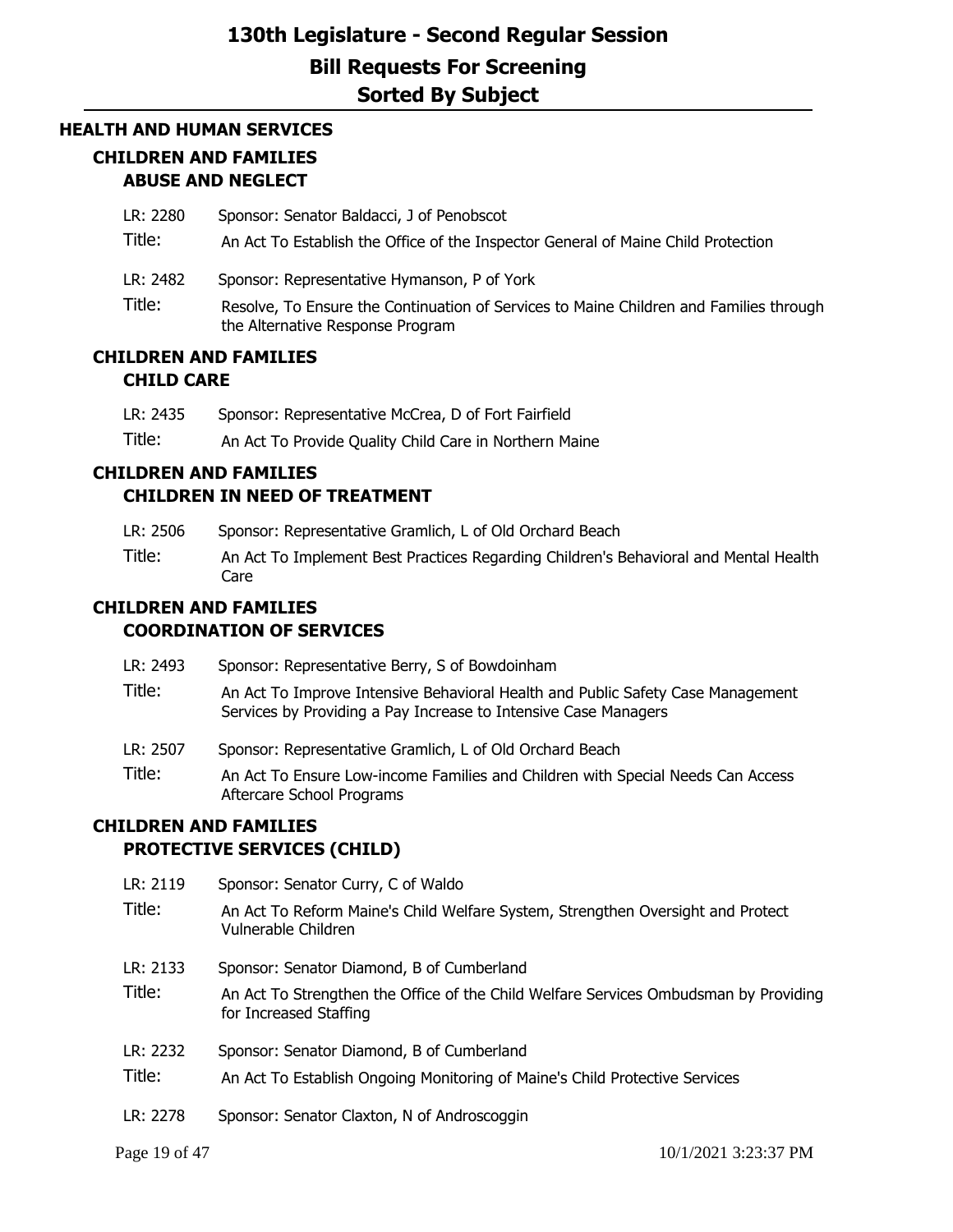### **HEALTH AND HUMAN SERVICES**

### **CHILDREN AND FAMILIES**

### **PROTECTIVE SERVICES (CHILD)**

- Title: An Act To Support Improvements in Child Protective Services
- LR: 2291 Sponsor: Senator Baldacci, J of Penobscot
- Title: An Act To Strengthen Maine's Child Protection Laws
- LR: 2318 Sponsor: Representative Madigan, C of Waterville
- Title: An Act To Establish Limits on the Number of Hours Worked By and Workloads of Child Protective Services Workers
- LR: 2358 Sponsor: Representative Perry, A of Calais

Title: An Act To Define "Substance-exposed Infant"

### **CHILDREN AND FAMILIES**

#### **SOCIAL SERVICES**

LR: 2399 Sponsor: Representative Stover, H of Boothbay Title: An Act To Improve the Maine Child Welfare Services Ombudsman Program by Providing Additional Resources

### **ELDERLY**

### **LONG-TERM CARE**

| LR: 2398 | Sponsor: President Jackson, T of Aroostook                                                                                                                                 |  |  |  |  |
|----------|----------------------------------------------------------------------------------------------------------------------------------------------------------------------------|--|--|--|--|
| Title:   | An Act To Ensure Equitable Geographical Access to Long-term Care Caseworkers in the<br>Department of Health and Human Services                                             |  |  |  |  |
| LR: 2425 | Sponsor: President Jackson, T of Aroostook                                                                                                                                 |  |  |  |  |
| Title:   | Resolve, To Assist Long-term Care Facilities                                                                                                                               |  |  |  |  |
| LR: 2449 | Sponsor: Representative Libby, L of Auburn                                                                                                                                 |  |  |  |  |
| Title:   | An Act To Ensure Services for Seniors during a State of Emergency by Waiving the<br>Certificate of Need Requirement for Nursing and Long-term Care Facilities              |  |  |  |  |
| LR: 2468 | Sponsor: Speaker Fecteau, R of Biddeford                                                                                                                                   |  |  |  |  |
| Title:   | An Act To Require Cultural Competency Training in State-licensed Assisted Living<br>Facilities, Nursing Homes, Rehabilitation Facilities and Independent Living Facilities |  |  |  |  |

## **GENERAL ASSISTANCE ADMINISTRATION**

- LR: 2314 Sponsor: Representative Morales, V of South Portland
- Title: An Act To Reduce Homelessness by Improving the General Assistance Program for Recipients and Landlords

## **HEALTH AND HUMAN SERVICES DEPT ADMINISTRATION**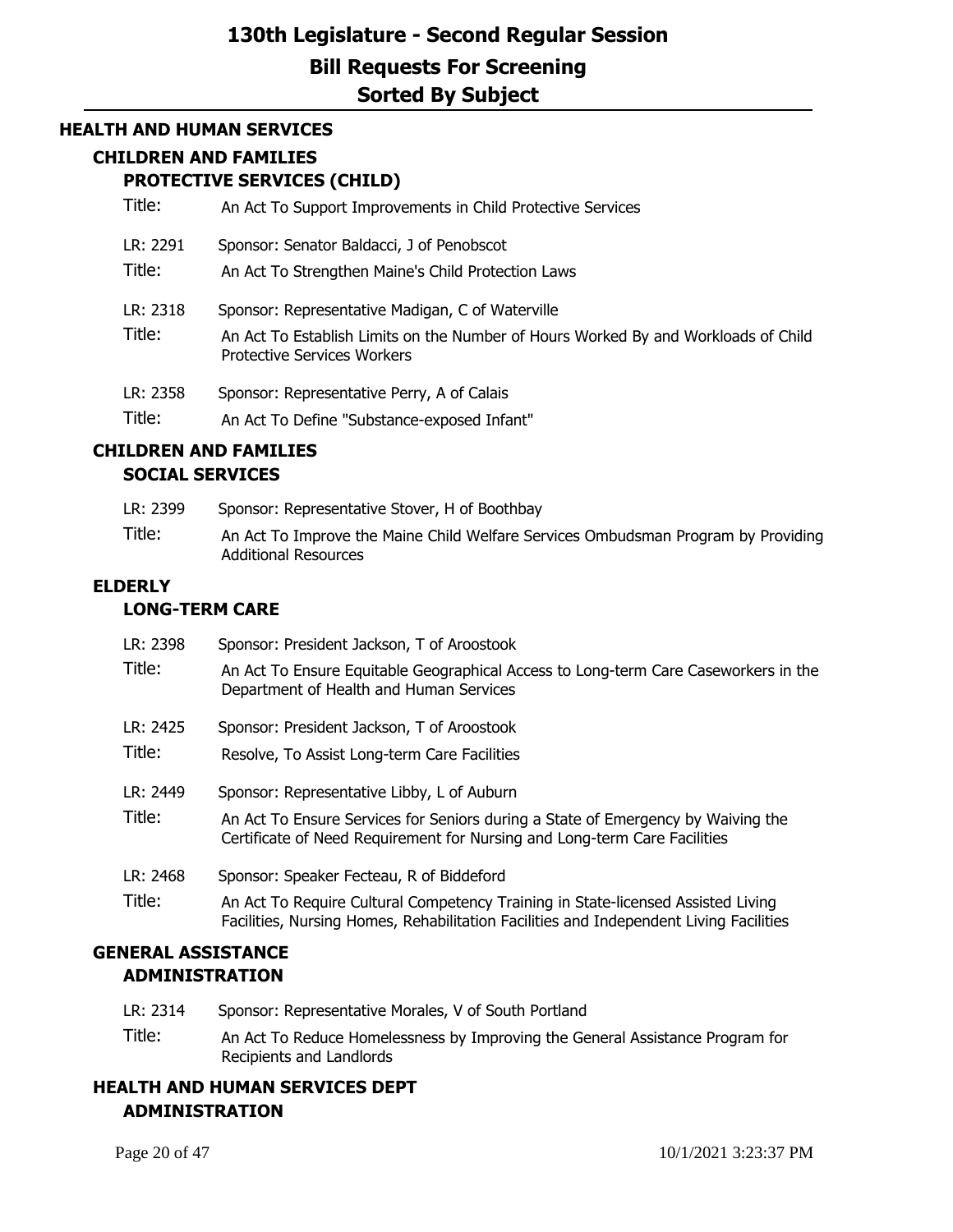#### **HEALTH AND HUMAN SERVICES**

### **HEALTH AND HUMAN SERVICES DEPT ADMINISTRATION**

- LR: 2279 Sponsor: Senator Claxton, N of Androscoggin
- Title: An Act To Improve the So-called Leveraging Investments so Families Can Thrive Report Produced by the Department of Health and Human Services
- LR: 2495 Sponsor: Representative Greenwood, R of Wales
- Title: An Act To Protect Maine Families by Removing Department of Health and Human Services Administrative Appeal Hearings from Department Oversight

### **HEALTH AND HUMAN SERVICES DEPT POWERS**

| LR: 2413 | Sponsor: Representative Sampson, H of Alfred                                                                                                                                       |  |  |  |  |  |
|----------|------------------------------------------------------------------------------------------------------------------------------------------------------------------------------------|--|--|--|--|--|
| Title:   | An Act To End the Public Health Emergency                                                                                                                                          |  |  |  |  |  |
| LR: 2437 | Sponsor: Representative Zager, S of Portland                                                                                                                                       |  |  |  |  |  |
| Title:   | Resolve, To Establish the Advisory Panel To Better Understand and Make<br>Recommendations Regarding the Implications of Genome-editing Technology for the<br>Citizens of the State |  |  |  |  |  |
| LR: 2439 | Sponsor: Representative Dillingham, K of Oxford                                                                                                                                    |  |  |  |  |  |
| Title:   | An Act To Direct the Department of Health and Human Services To Clarify and Amend                                                                                                  |  |  |  |  |  |

the Rules Related to Micropigmentation Practitioners

## **HEALTH AND HUMAN SERVICES DEPT PROCEDURES**

- LR: 2307 Sponsor: Senator Luchini, L of Hancock
- Title: Resolve, Directing the Department of Health and Human Services To Provide Notice of Nursing Home Closures

## **HEALTH AND HUMAN SERVICES DEPT STUDIES**

- LR: 2155 Sponsor: Representative Millett, R of Cape Elizabeth
- Title: Resolve, To Direct the Department of Health and Human Services and the Department of Labor To Analyze the Prevalence of Maine Citizens Suffering from Long-term Symptoms Related to Acute COVID-19 Infection

### **HEALTH CARE PERSONNEL MAINE INCENTIVES**

- LR: 2422 Sponsor: Representative Faulkingham, B of Winter Harbor
- Title: An Act To Retain and Expand Job Opportunities in the Health Care Industry

## **HEALTH CARE PERSONNEL**

**NURSES**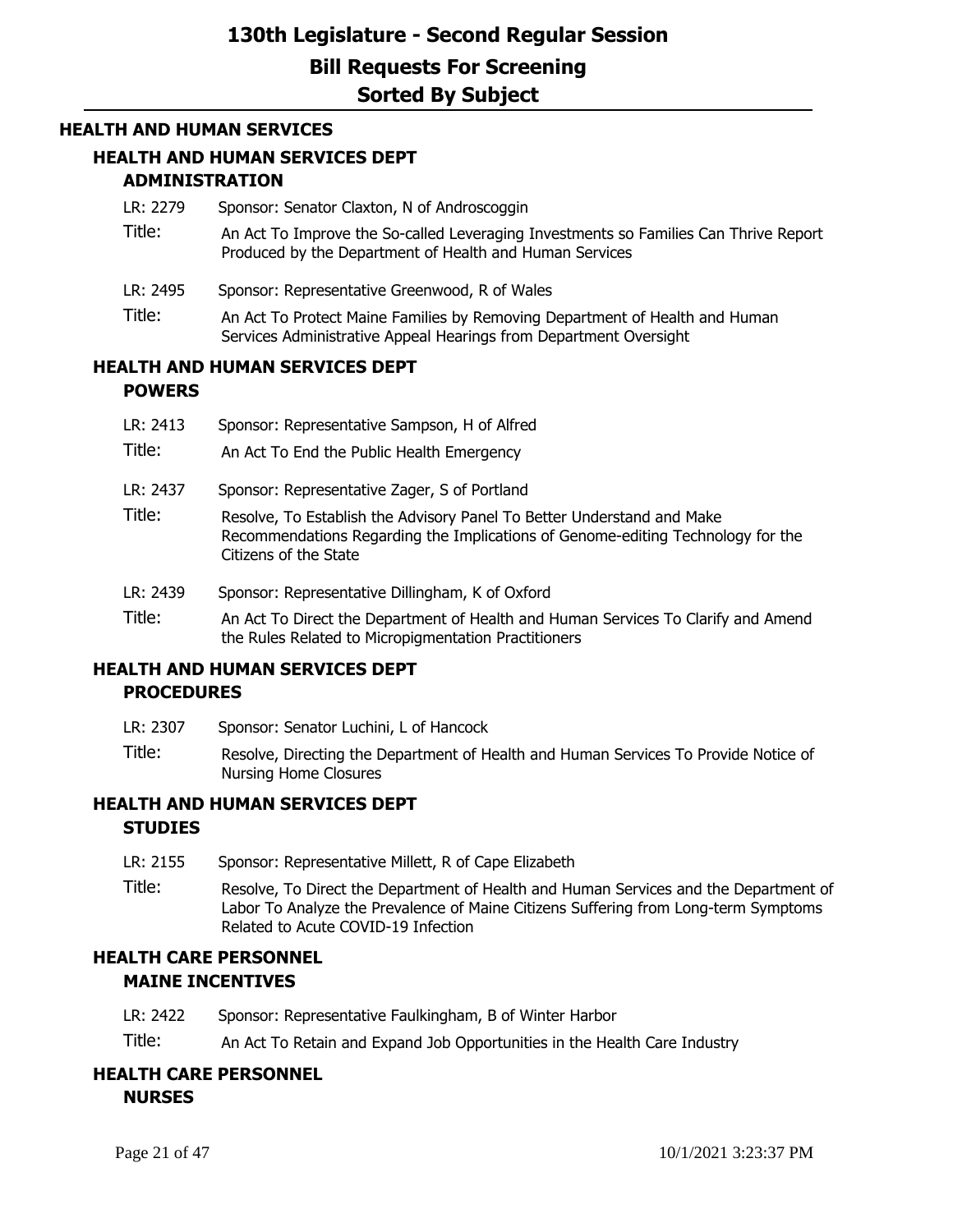### **HEALTH AND HUMAN SERVICES**

## **HEALTH CARE PERSONNEL**

### **NURSES**

| LR: 2329 | Sponsor: Senator Brenner, S of Cumberland                       |
|----------|-----------------------------------------------------------------|
| Title:   | An Act To Address Burnout among Nurses and improve Patient Care |

## **HEALTH CARE SERVICES**

## **CHILDREN**

| LR: 2144 | Sponsor: Senator Breen, C of Cumberland                                    |
|----------|----------------------------------------------------------------------------|
| Title:   | An Act To Require Screening for Cytomegalovirus in Certain Newborn Infants |

### **HEALTH CARE SERVICES DELIVERY**

| LR: 2147           | Sponsor: Senator Keim, L of Oxford                                                                                                                                  |
|--------------------|---------------------------------------------------------------------------------------------------------------------------------------------------------------------|
| Title:             | An Act To Protect Autonomy in Medical Care                                                                                                                          |
| LR: 2148<br>Title: | Sponsor: Senator Timberlake, J of Androscoggin<br>An Act To Preserve the Freedom and Rights of the People of the State of Maine<br><b>Regarding Vaccinations</b>    |
| LR: 2149           | Sponsor: Senator Farrin, B of Somerset                                                                                                                              |
| Title:             | An Act To Prevent State Government from Influencing Health Care Decisions                                                                                           |
| LR: 2150           | Sponsor: Senator Pouliot, M of Kennebec                                                                                                                             |
| Title:             | An Act To Prohibit Mandatory Vaccinations                                                                                                                           |
| LR: 2162           | Sponsor: Senator Guerin, S of Penobscot                                                                                                                             |
| Title:             | An Act To Allow Health Care Workers To Direct Their Own Health Care Choices                                                                                         |
| LR: 2170           | Sponsor: Senator Sanborn, H of Cumberland                                                                                                                           |
| Title:             | An Act Regarding Point-of-dispensing Sites for Immunizations against COVID-19                                                                                       |
| LR: 2172<br>Title: | Sponsor: Representative Hymanson, P of York<br>An Act To Allow Certain Nonresidents Access to Department of Health and Human<br>Services Waiting Lists for Services |
| LR: 2215           | Sponsor: Senator Bennett, R of Oxford                                                                                                                               |
| Title:             | An Act To Provide for a Religious Exemption from All Vaccine Mandates                                                                                               |
| LR: 2374           | Sponsor: Representative Perkins, M of Oakland                                                                                                                       |
| Title:             | An Act To Establish Certain Exemptions to Required Immunizations                                                                                                    |
| LR: 2386           | Sponsor: Representative McCreight, J of Harpswell                                                                                                                   |
| Title:             | An Act To Ensure Safe Entry and Access for People Seeking Health Care                                                                                               |
| LR: 2428           | Sponsor: Representative Libby, L of Auburn                                                                                                                          |
| Page 22 of 47      | 10/1/2021 3:23:37 PM                                                                                                                                                |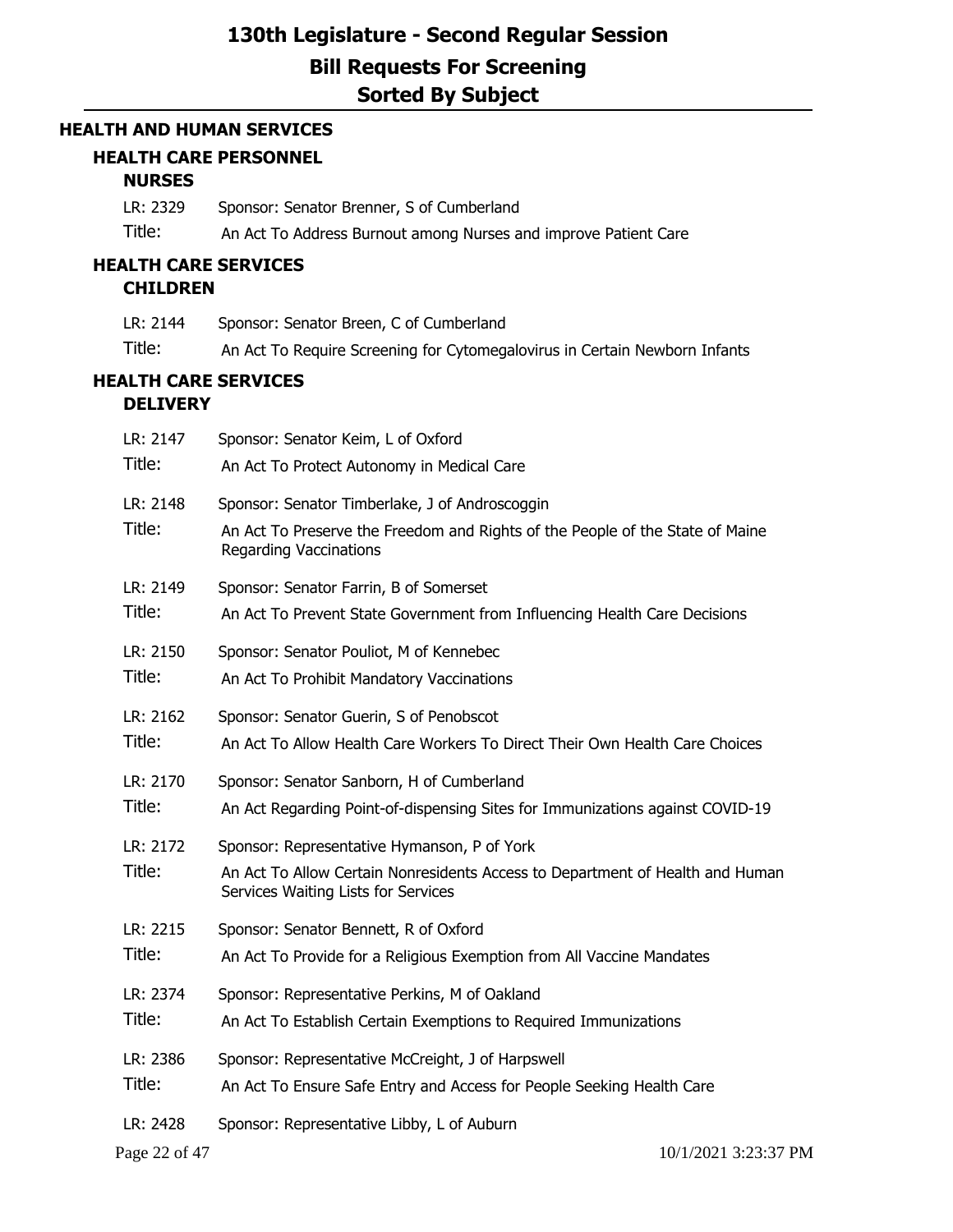### **HEALTH AND HUMAN SERVICES**

### **HEALTH CARE SERVICES**

## **DELIVERY**

| Title:                      | An Act To Clarify Medical Exemption Allowances under State Law                                                                                                                                 |  |  |
|-----------------------------|------------------------------------------------------------------------------------------------------------------------------------------------------------------------------------------------|--|--|
| LR: 2499<br>Title:          | Sponsor: Representative Greenwood, R of Wales<br>An Act To Restore Religious and Philosophical Exemptions from Vaccination Requirements                                                        |  |  |
| LR: 2512<br>Title:          | Sponsor: Senator Moore, M of Washington<br>An Act To Address Maine's Suicide and Opioid Crises through the Construction of<br>Affordable Recovery Facilities in Underserved Areas of the State |  |  |
| <b>HEALTH CARE SERVICES</b> |                                                                                                                                                                                                |  |  |

# **ORGAN TRANSPLANTS**

| LR: 2474 |  |  | Sponsor: Senator Dill, J of Penobscot |
|----------|--|--|---------------------------------------|
|          |  |  |                                       |

Title: An Act Providing for Nondiscrimination in Access to Anatomical Donation and Organ **Transplantation** 

### **HEALTH CARE SERVICES PLANNING**

| LR: 2355 | Sponsor: Senator Claxton, N of Androscoggin                                                             |
|----------|---------------------------------------------------------------------------------------------------------|
| Title:   | An Act To Improve the Quality and Affordability of Primary Health Care by Stabilizing<br><b>Funding</b> |
|          |                                                                                                         |

### **HEALTH CARE SERVICES**

### **PRESCRIPTION DRUGS**

- LR: 2335 Sponsor: Senator Claxton, N of Androscoggin
- Title: An Act To Establish the 340B Drug Pricing Nondiscrimination Act

### **HOMELESS PERSONS SERVICES**

| LR: 2471 | Sponsor: Senator Baldacci, J of Penobscot                                            |
|----------|--------------------------------------------------------------------------------------|
| Title:   | An Act To Assist Communities in Dealing with Homelessness by Providing State Funding |
| LR: 2491 | Sponsor: Representative Madigan, C of Waterville                                     |
|          |                                                                                      |

# **MEDICAID**

## **MAINECARE**

| LR: 2229 | Sponsor: Senator Pouliot, M of Kennebec                                                                                               |
|----------|---------------------------------------------------------------------------------------------------------------------------------------|
| Title:   | Resolve, To Address Maine's Direct Access Worker Shortage                                                                             |
| LR: 2383 | Sponsor: Representative Madigan, C of Waterville                                                                                      |
| Title:   | An Act To Protect MaineCare Recipients from Prior Authorization and Step Therapy for<br>Medications Addressing Serious Mental Illness |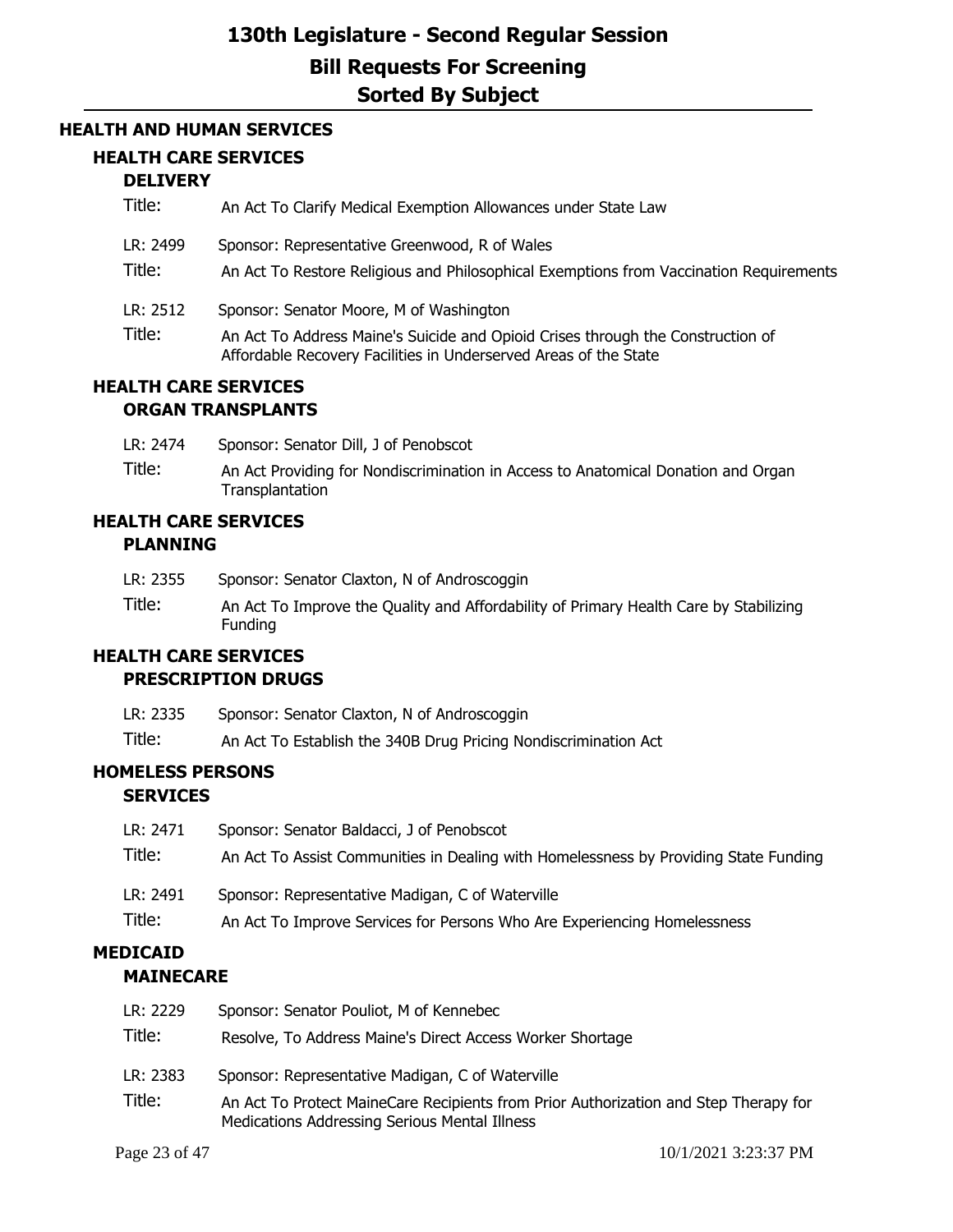### **HEALTH AND HUMAN SERVICES**

## **MEDICAID**

### **MAINECARE**

- LR: 2418 Sponsor: Representative Martin, J of Eagle Lake
- Title: An Act To Provide Clarity and Assistance to Rural Maine Providers in the Implementation of the Medicaid Home and Community-based Services Waiver Rule
- LR: 2429 Sponsor: Representative Craven, M of Lewiston
- Title: An Act To Make a Proposed MaineCare Benefits Manual Rule Pertaining to Global Home and Community-based Services Waiver Programs and Person-centered Planning and Settings a Major Substantive Rule

## **MENTAL HEALTH SERVICES**

### **DELIVERY**

| LR: 2352 | Sponsor: Representative Talbot Ross, R of Portland                                                                                                                                                      |
|----------|---------------------------------------------------------------------------------------------------------------------------------------------------------------------------------------------------------|
| Title:   | An Act To Expand Access to Mental Health and Crisis Care                                                                                                                                                |
| LR: 2470 | Sponsor: Senator Baldacci, J of Penobscot                                                                                                                                                               |
| Title:   | Resolve, Directing the Commissioner of Health and Human Services and the<br>Commissioner of Corrections To Develop Alternative Responses to Mental Health and<br>Substance Use Disorder Emergency Calls |
|          | <b>MENTAL HEALTH SERVICES</b>                                                                                                                                                                           |

# **MENTAL HEALTH INSTITUTIONS**

- LR: 2492 Sponsor: Representative Berry, S of Bowdoinham
- Title: An Act To Support Employees of the Riverview Psychiatric Center and Riverview Psychiatric Center Outpatient Services

## **PUBLIC HEALTH DISEASE CONTROL**

LR: 2407 Sponsor: Representative Sampson, H of Alfred

Title: An Act To Promote Government Accountability for Maine's COVID-19 Recovery

## **PUBLIC SAFETY**

### **HAZARDOUS MATERIALS**

- LR: 2361 Sponsor: Senator Deschambault, S of York
- Title: An Act To Establish the Safe Homes Program

## **PUBLIC SAFETY**

### **SAFE DRINKING WATER**

| LR: 2210 | Sponsor: Representative Fay, J of Raymond                            |
|----------|----------------------------------------------------------------------|
| Title:   | An Act To Continue Supporting Safe Drinking Water for Maine Families |
| LR: 2297 | Sponsor: Senator Daughtry, M of Cumberland                           |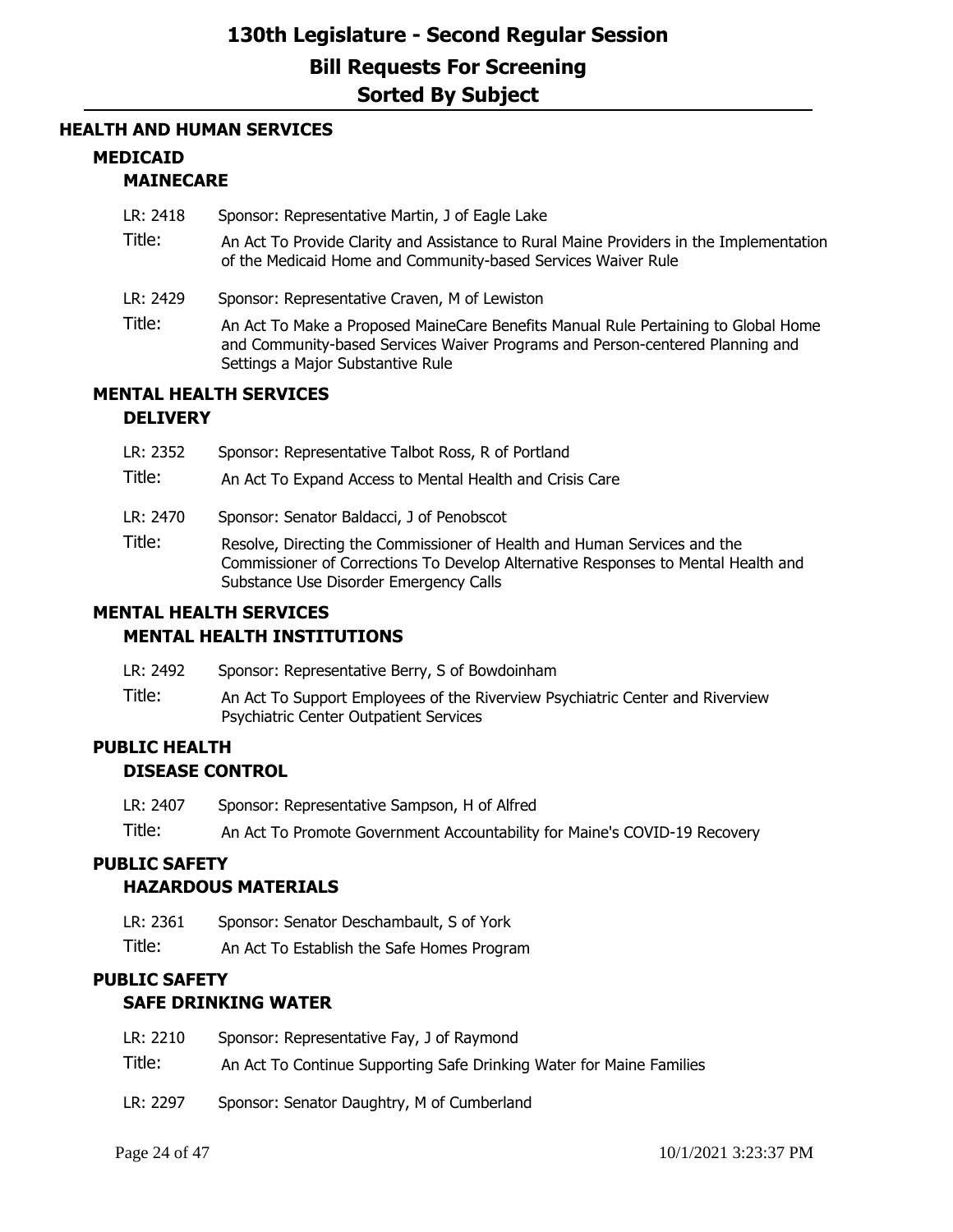#### **HEALTH AND HUMAN SERVICES**

### **PUBLIC SAFETY**

### **SAFE DRINKING WATER**

Title: An Act To Establish a Drinking Water Quality Council in the State

#### **SMOKING**

### **TOBACCO PRODUCTS**

- LR: 2261 Sponsor: Representative Cloutier, K of Lewiston
- Title: An Act To Restore Funding to the State's Tobacco Prevention and Control Program

### **SUBSTANCE USE DISORDER EDUCATION**

LR: 2184 Sponsor: Senator Cyrway, S of Kennebec Title: An Act Regarding Funding for Educational Programs for Drug Treatment Facilities

# **SUBSTANCE USE DISORDER**

### **TREATMENT**

| LR: 2384 | Sponsor: Representative McDonald, G of Stonington                                                                            |
|----------|------------------------------------------------------------------------------------------------------------------------------|
| Title:   | An Act To Promote Community Health and Safety by Supporting Overdose Prevention<br>Services                                  |
| LR: 2409 | Sponsor: Representative Sampson, H of Alfred                                                                                 |
| Title:   | Resolve, To Establish the Task Force To Study Methods To Mitigate the Impacts of the<br>Opioid Epidemic on Rural Communities |
| LR: 2469 | Sponsor: Senator Baldacci, J of Penobscot                                                                                    |
| Title:   | An Act Regarding Syringe Exchange Programs                                                                                   |

## **TEMPORARY ASSIST TO NEEDY FAMILIES PROVISIONS**

- LR: 2341 Sponsor: Representative Meyer, M of Eliot
- Title: An Act To Develop Maine's Workforce and Improve Economic Security for Maine's Families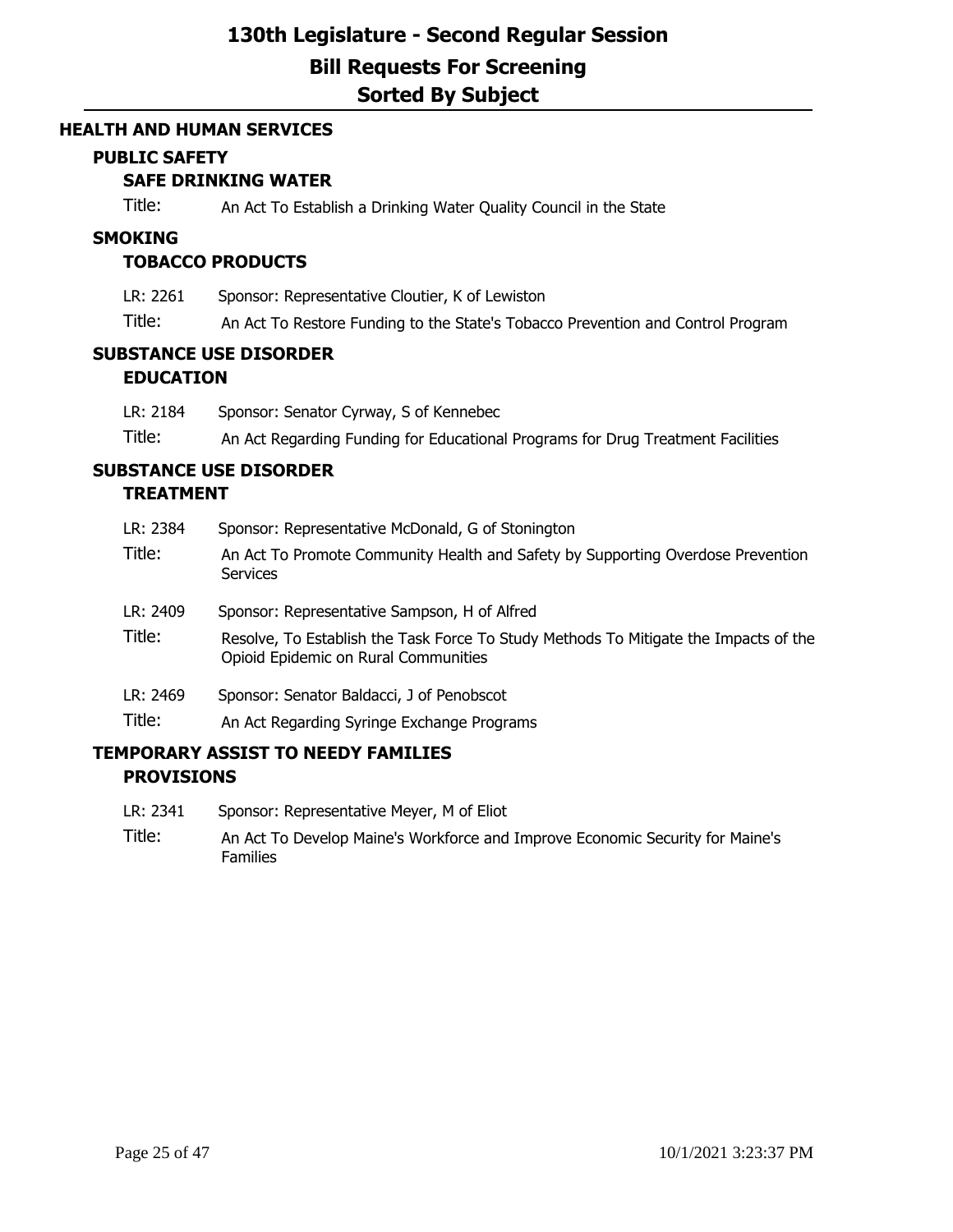## **INNOVATION, DEVELOPMENT, ECONOMIC ADVANCEMENT AND BUSINESS**

## **BUSINESS PRACTICES DATA COLLECTION**

| LR: 2336 | Sponsor: Senator Rafferty, J of York                                              |
|----------|-----------------------------------------------------------------------------------|
| Title:   | An Act To Protect Consumers' Privacy by Giving Them Greater Control of Their Data |
| LR: 2477 | Sponsor: Representative O'Neil, M of Saco                                         |
| Title:   | An Act To Protect the Privacy of Maine Residents                                  |

## **BUSINESS PRACTICES RESTAURANTS**

| LR: 2461 | Sponsor: Representative Sheehan, E of Biddeford                            |
|----------|----------------------------------------------------------------------------|
| Title:   | An Act To Support Restaurants in the State through Service Charge Revenues |

## **BUSINESS PRACTICES**

### **SALES**

| LR: 2258 | Sponsor: Senator Daughtry, M of Cumberland                     |
|----------|----------------------------------------------------------------|
| Title:   | An Act To Allow Customers To Opt Out of Paper Delivery Tickets |

### **ECONOMIC DEVELOPMENT BUSINESS ASSISTANCE**

LR: 2271 Sponsor: Representative Evans, R of Dover-Foxcroft

Title: An Act To Encourage Job Growth in the Forestry Sector through Tax Incentives

# **ECONOMIC DEVELOPMENT**

## **INTERNATIONAL TRADE**

| LR: 2390 | Sponsor: Representative Gere, T of Kennebunkport        |
|----------|---------------------------------------------------------|
| Title:   | An Act To Amend the Maine Jobs, Trade and Democracy Act |

# **ECONOMIC DEVELOPMENT**

## **PLANNING**

| LR: 2163 | Sponsor: Senator Breen, C of Cumberland             |
|----------|-----------------------------------------------------|
| Title:   | An Act To Promote Workforce Development in Maine    |
| LR: 2347 | Sponsor: Senator Daughtry, M of Cumberland          |
| Title:   | An Act To Establish the Maine Spaceport Corporation |

## **FINANCE AUTHORITY PROGRAMS**

| LR: 2431 | Sponsor: Senator Baldacci, J of Penobscot |
|----------|-------------------------------------------|
|----------|-------------------------------------------|

Title: An Act To Address Staffing Shortages in Critical Public Safety Jobs through Economic **Incentives**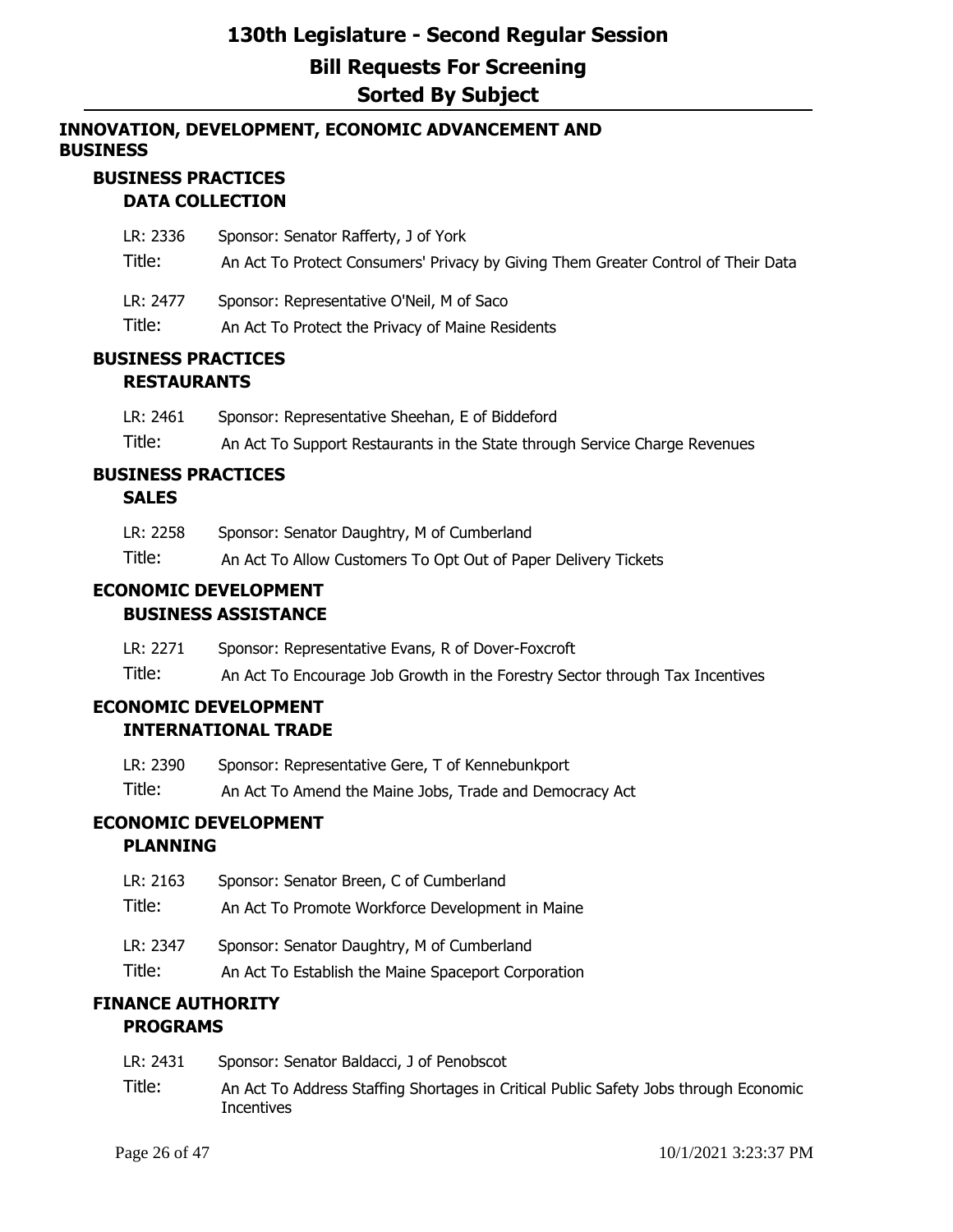## **INNOVATION, DEVELOPMENT, ECONOMIC ADVANCEMENT AND BUSINESS**

## **FINANCE AUTHORITY**

## **PROGRAMS**

LR: 2453 Sponsor: Representative Fay, J of Raymond

Title: An Act To Increase Maine's Veterinary Workforce and Keep Maine Farms Healthy through a Scholarship Program

# **INDUSTRIES**

## **MOTOR VEHICLES**

| LR: 2125 | Sponsor: Senator Stewart, T of Aroostook                                           |
|----------|------------------------------------------------------------------------------------|
| Title:   | An Act To Exempt Certain Motor Vehicle Dealers from Display Area Size Requirements |

## **LICENSING**

## **COUNSELORS**

| LR: 2233 | Sponsor: Representative McCreight, J of Harpswell                                    |
|----------|--------------------------------------------------------------------------------------|
| Title:   | An Act To Have Maine Join the Interstate Counseling Compact To Address Inequities in |
|          | Access to Clinical Counseling Services and Increase Maine's Provider Workforce       |

## **LICENSING**

## **ELECTRICIANS**

| LR: 2467 | Sponsor: Representative Crafts, L of Newcastle |  |
|----------|------------------------------------------------|--|
|----------|------------------------------------------------|--|

Title: An Act Regarding the Regulation of Electrical Work and Equipment on Boats

## **LICENSING**

### **ENGINEERS**

| LR: 2214 | Sponsor: Senator Pouliot, M of Kennebec                            |
|----------|--------------------------------------------------------------------|
| Title:   | An Act Regarding the Novel Engineering Journeyman Training Program |

## **LICENSING**

## **MEDICAL PRACTITIONERS**

| LR: 2348 | Sponsor: Representative Arford, P of Brunswick                                |
|----------|-------------------------------------------------------------------------------|
| Title:   | An Act To Address the Urgent Need for Primary Care Providers in Maine through |
|          | Licensing Medical School Graduates as Assistant Physicians                    |

### **LICENSING OMNIBUS**

LR: 2371 Sponsor: Representative Andrews, J of Paris Title: An Act To Improve Pathways to Certain Professional Licenses By Removing the Good Moral Character Requirement

## **PROFESSIONAL & FINANCIAL REG. DEPT POWERS**

LR: 2448 Sponsor: Representative Roberts, T of South Berwick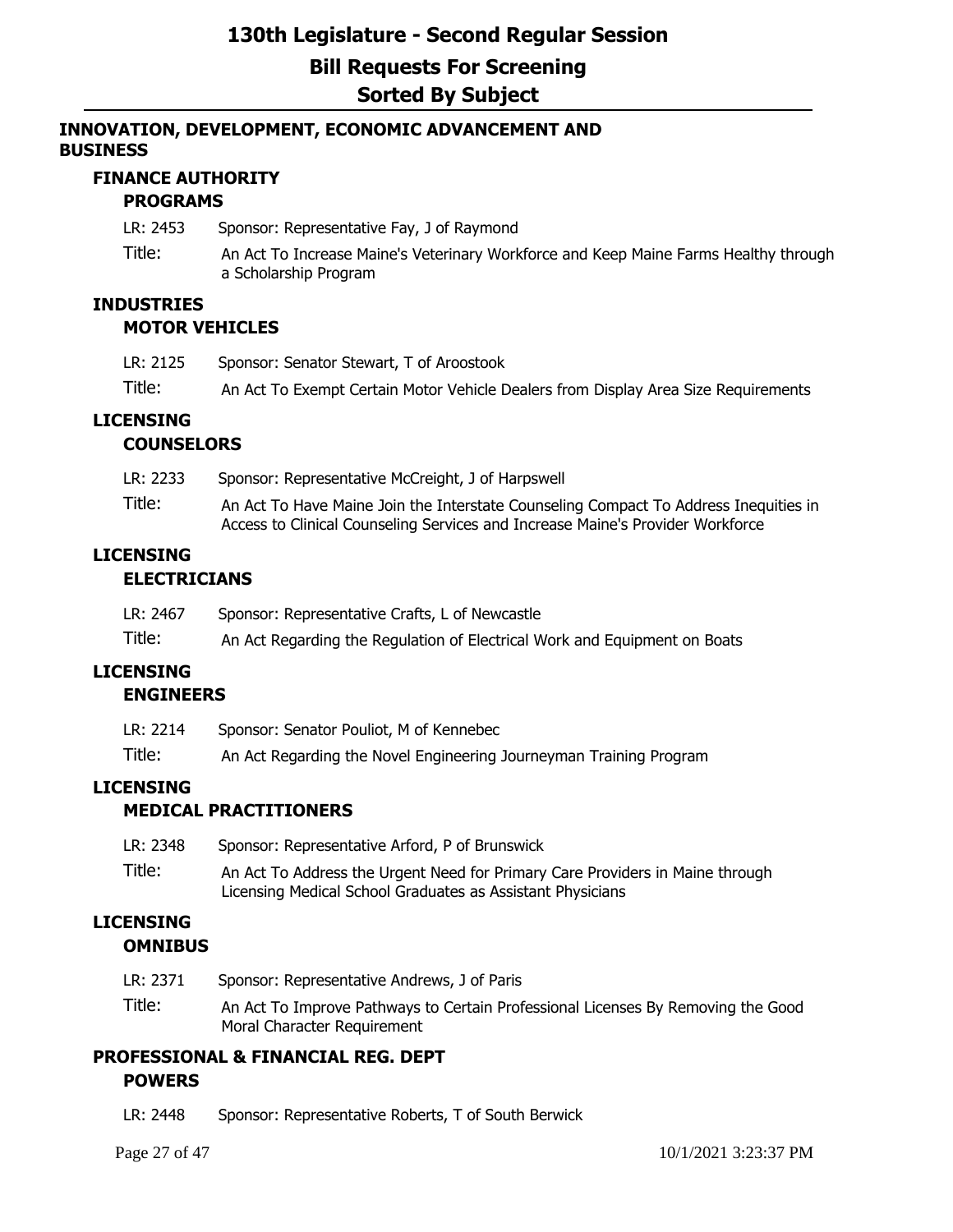## **INNOVATION, DEVELOPMENT, ECONOMIC ADVANCEMENT AND BUSINESS**

### **PROFESSIONAL & FINANCIAL REG. DEPT**

## **POWERS**

Title: Resolve, Directing the Department of Professional and Financial Regulation To Conduct a Sunrise Review of General Contractors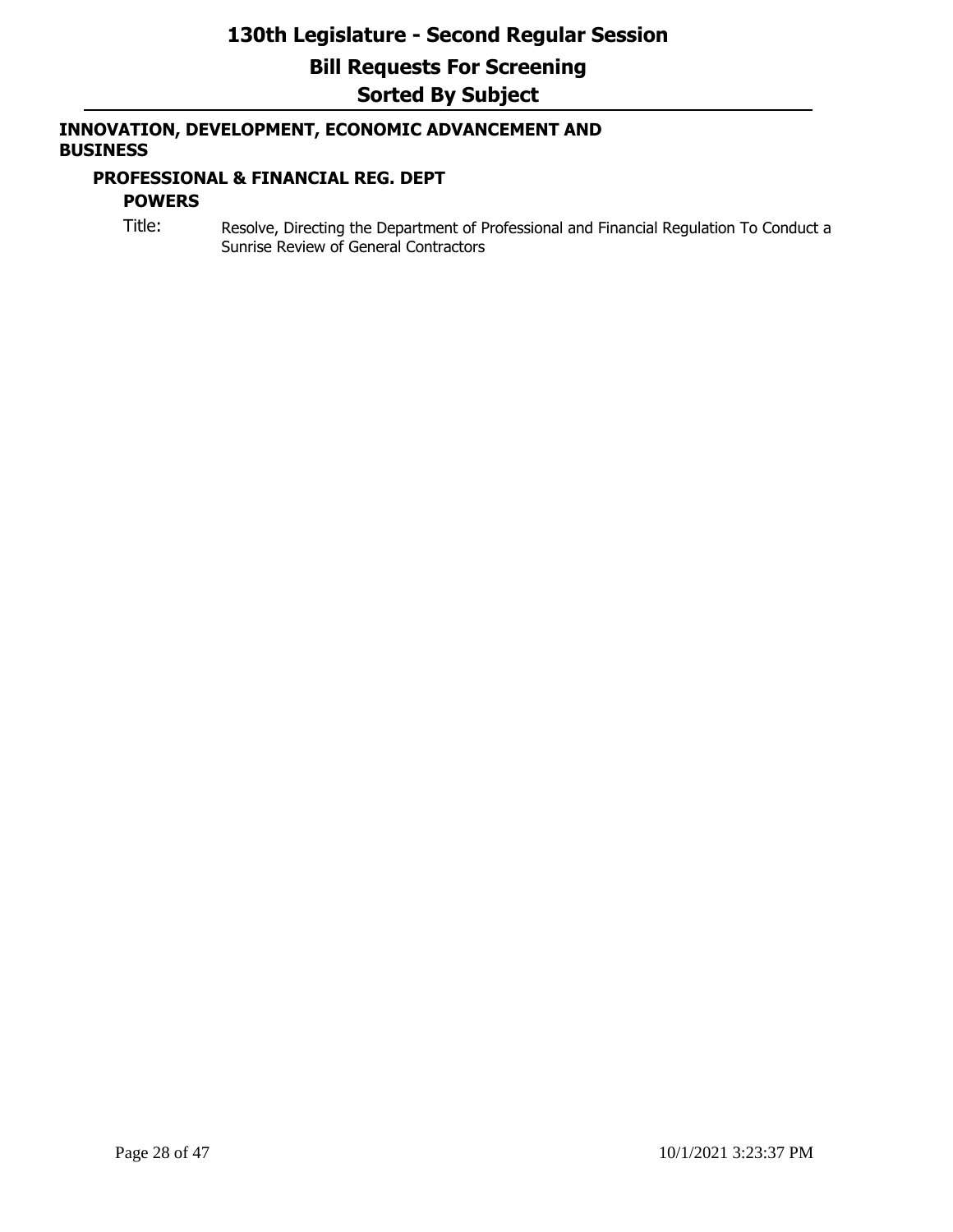### **INLAND FISHERIES AND WILDLIFE**

### **HUNTING MOOSE**

LR: 2179 Sponsor: Senator Dill, J of Penobscot Title: An Act To Allow Deferment of a Moose Permit When More than One Is Granted to the Same Household

## **RECREATION**

### **WATERCRAFT**

- LR: 2185 Sponsor: Representative Sachs, M of Freeport
- Title: An Act To Require the Use of Mufflers on Airboats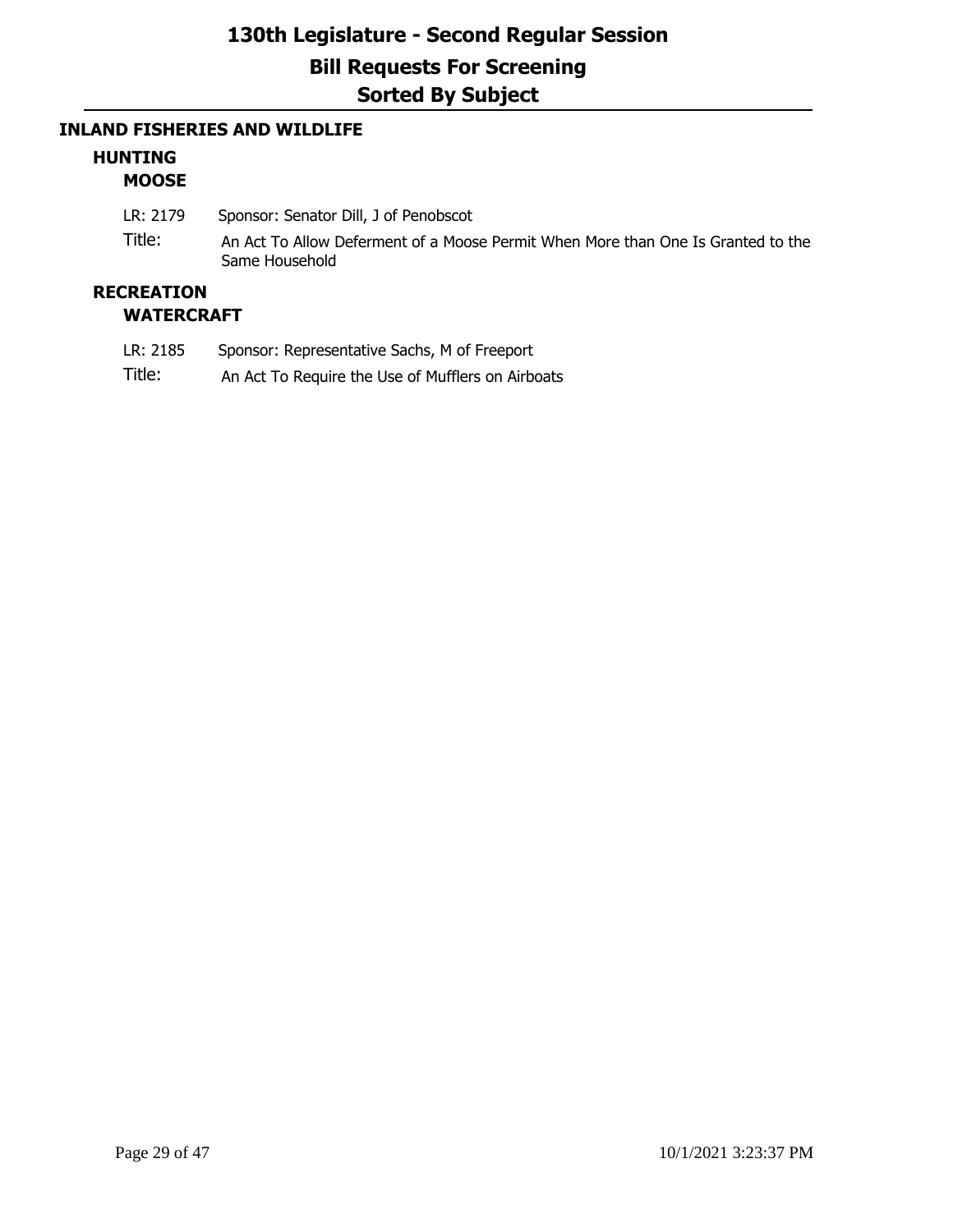#### **JUDICIARY**

### **ACTIONS**

## **INITIATING LAWSUITS**

| LR: 2129 | Sponsor: Senator Stewart, T of Aroostook                            |
|----------|---------------------------------------------------------------------|
| Title:   | An Act Regarding Persons Whose Parental Rights Have Been Terminated |

### **COURTS**

### **FAMILY DIVISION**

| LR: 2285 | Sponsor: Senator Baldacci, J of Penobscot            |
|----------|------------------------------------------------------|
| Title:   | An Act To Improve the Child and Family Court Process |

### **CRIMES**

### **DRUG RELATED**

| LR: 2476 | Sponsor: Senator Maxmin, C of Lincoln            |
|----------|--------------------------------------------------|
| Title:   | An Act To Strengthen Maine's Good Samaritan Laws |

## **CRIMINAL HISTORIES**

## **CRIMINAL HISTORY RECORDS**

| LR: 2508 | Sponsor: Representative Talbot Ross, R of Portland                     |
|----------|------------------------------------------------------------------------|
| Title:   | Resolve, To Continue the Work of the Criminal Records Review Committee |

### **CRIMINAL PROCEDURE**

### **OTHER**

| LR: 2502 | Sponsor: Representative Talbot Ross, R of Portland                            |
|----------|-------------------------------------------------------------------------------|
| Title:   | An Act To Facilitate Data Collection in Order To Eliminate Profiling in Maine |

## **DOMESTIC RELATIONS CHILD CUSTODY**

| LR: 2490 | Sponsor: Representative Madigan, C of Waterville |
|----------|--------------------------------------------------|
| Title:   | An Act To Protect Children in Shared Custody     |

## **DOMESTIC RELATIONS DOMESTIC PARTNERS**

LR: 2455 Sponsor: Representative Roberts, T of South Berwick

Title: An Act To Provide Consistency in the Laws Regarding Domestic Partnership

## **DOMESTIC RELATIONS GRANDPARENTS**

LR: 2269 Sponsor: Senator Stewart, T of Aroostook Title: An Act To Guarantee Grandparents the Right to Visitation with Their Grandchildren

## **DOMESTIC RELATIONS GUARDIAN AD LITEM**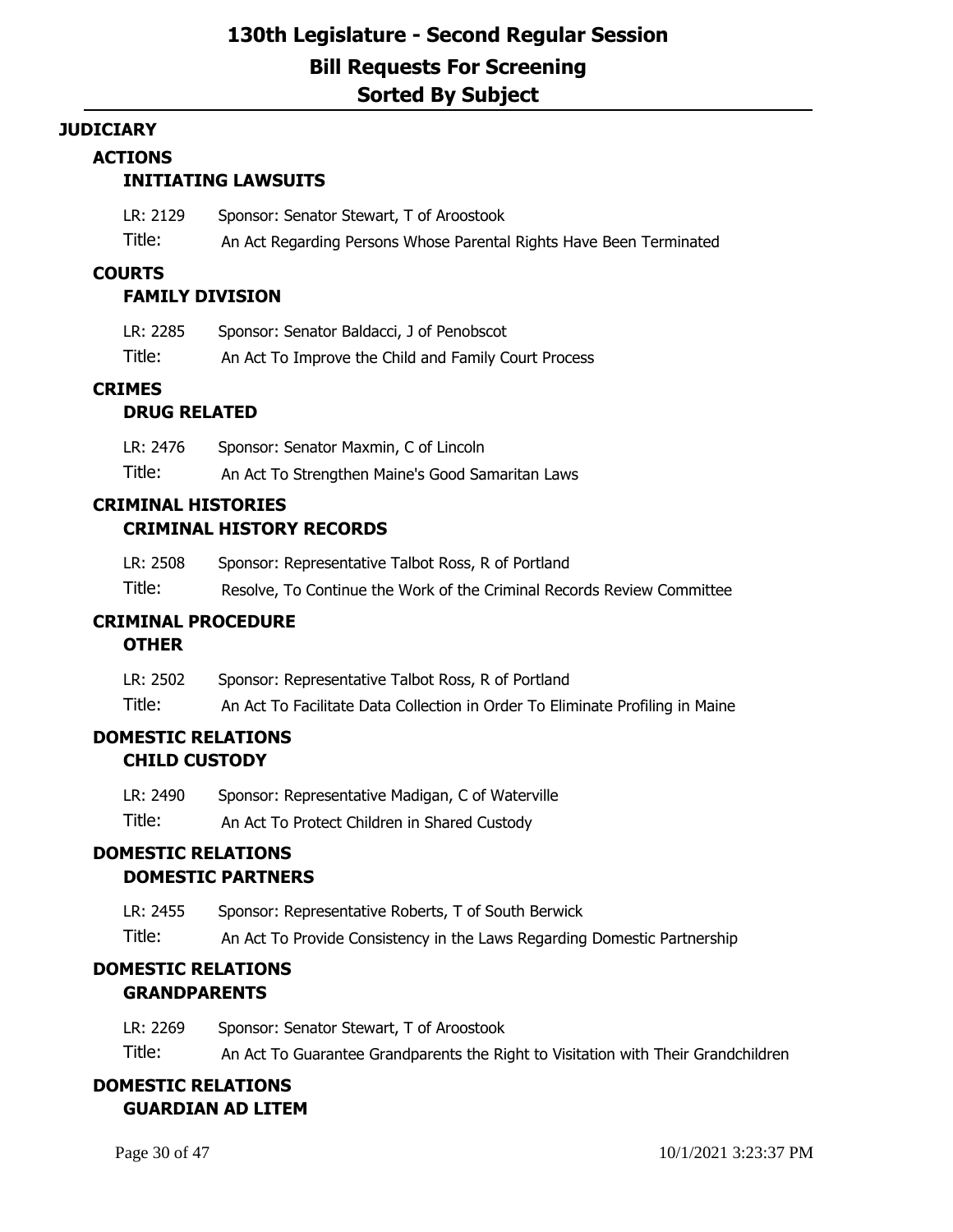### **JUDICIARY**

# **DOMESTIC RELATIONS**

- **GUARDIAN AD LITEM**
- LR: 2142 Sponsor: Representative Craven, M of Lewiston
- Title: An Act To Provide Funding for Guardians Ad Litem

### **FREEDOM OF ACCESS**

### **PUBLIC PROCEEDINGS**

| LR: 2382 | Sponsor: Representative Harnett, T of Gardiner                          |
|----------|-------------------------------------------------------------------------|
| Title:   | An Act To Amend the Remote Meeting Law in Maine's Freedom of Access Act |

## **HUMAN RIGHTS**

## **CONSTITUTIONAL RIGHTS**

| LR: 2440 | Sponsor: Senator Hickman, C of Kennebec         |
|----------|-------------------------------------------------|
| Title:   | An Act To Strengthen the Maine Civil Rights Act |

# **HUMAN RIGHTS**

### **DISCRIMINATION**

| LR: 2402<br>Title: | Sponsor: Senator Carney, A of Cumberland<br>An Act To Maintain Consistency among Maine's Nondiscrimination Statutes                                                                                           |
|--------------------|---------------------------------------------------------------------------------------------------------------------------------------------------------------------------------------------------------------|
| LR: 2488           | Sponsor: Representative Greenwood, R of Wales                                                                                                                                                                 |
| Title:             | An Act To Protect Maine Citizens from Discrimination by Including Vaccination Status as a<br><b>Protected Class</b>                                                                                           |
| LR: 2498           | Sponsor: Representative Talbot Ross, R of Portland                                                                                                                                                            |
| Title:             | Resolve, Directing the Maine Human Rights Commission To Extend Its Pilot Program To<br>Investigate and Report on Incidents of Harassment Due to Housing Status, Lack of<br><b>Employment and Other Issues</b> |

### **HUMAN RIGHTS HOUSING**

| LR: 2292 | Sponsor: Representative Stover, H of Boothbay                                                                                                                |
|----------|--------------------------------------------------------------------------------------------------------------------------------------------------------------|
| Title:   | An Act To Clarify the Application of the Maine Human Rights Act to Persons Actively Using<br>Illegal Drugs in Recovery Residences or Sober Living Facilities |

## **HUMAN RIGHTS PRIVACY**

| LR: 2303 | Sponsor: Senator Deschambault, S of York                                   |
|----------|----------------------------------------------------------------------------|
| Title:   | An Act To Prohibit Invasion of Privacy on Property by Surveillance Cameras |

## **LAW ENFORCEMENT PROCEDURES**

LR: 2282 Sponsor: Representative Andrews, J of Paris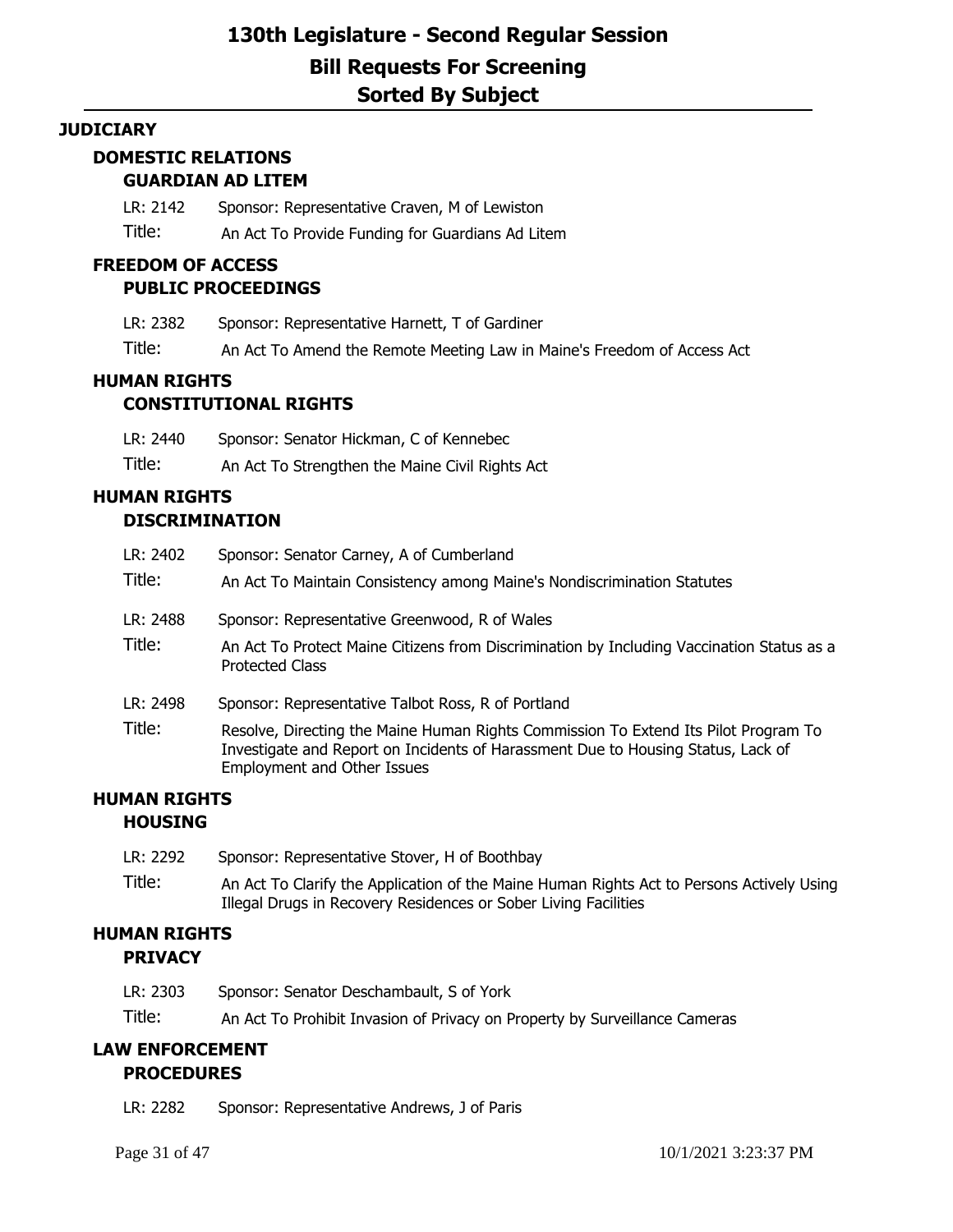### **JUDICIARY**

### **LAW ENFORCEMENT**

### **PROCEDURES**

| Title:                             | An Act To Protect Financial Privacy by Prohibiting the Surveillance of Financial<br>Transactions |
|------------------------------------|--------------------------------------------------------------------------------------------------|
| LR: 2475                           | Sponsor: Representative Lookner, G of Portland                                                   |
| Title:                             | An Act To Prohibit the Use of Choke Holds and Prone Restraints by Public Employees               |
| <b>PROBATE</b><br><b>GUARDIANS</b> |                                                                                                  |
| LR: 2141                           | Sponsor: Representative Craven, M of Lewiston                                                    |
| Title:                             | An Act To Safeguard the Privacy of Individuals Applying for Guardianship in Probate<br>Court     |

# **PROBATE**

## **PROCEEDINGS**

| LR: 2462<br>Title: | Sponsor: Representative Sheehan, E of Biddeford<br>An Act To Amend the Laws Governing Name Changes |
|--------------------|----------------------------------------------------------------------------------------------------|
| Title:             | An Act Clarifying the Right to Legal Representation for Individuals Subject to<br>Guardianship     |
| LR: 2414           | Sponsor: Representative Harnett, T of Gardiner                                                     |

## **REAL ESTATE CONVEYANCES**

| LR: 2272 | Sponsor: Representative Roeder, A of Bangor                          |
|----------|----------------------------------------------------------------------|
| Title:   | An Act To Remove Discriminatory Restrictions Regarding Real Property |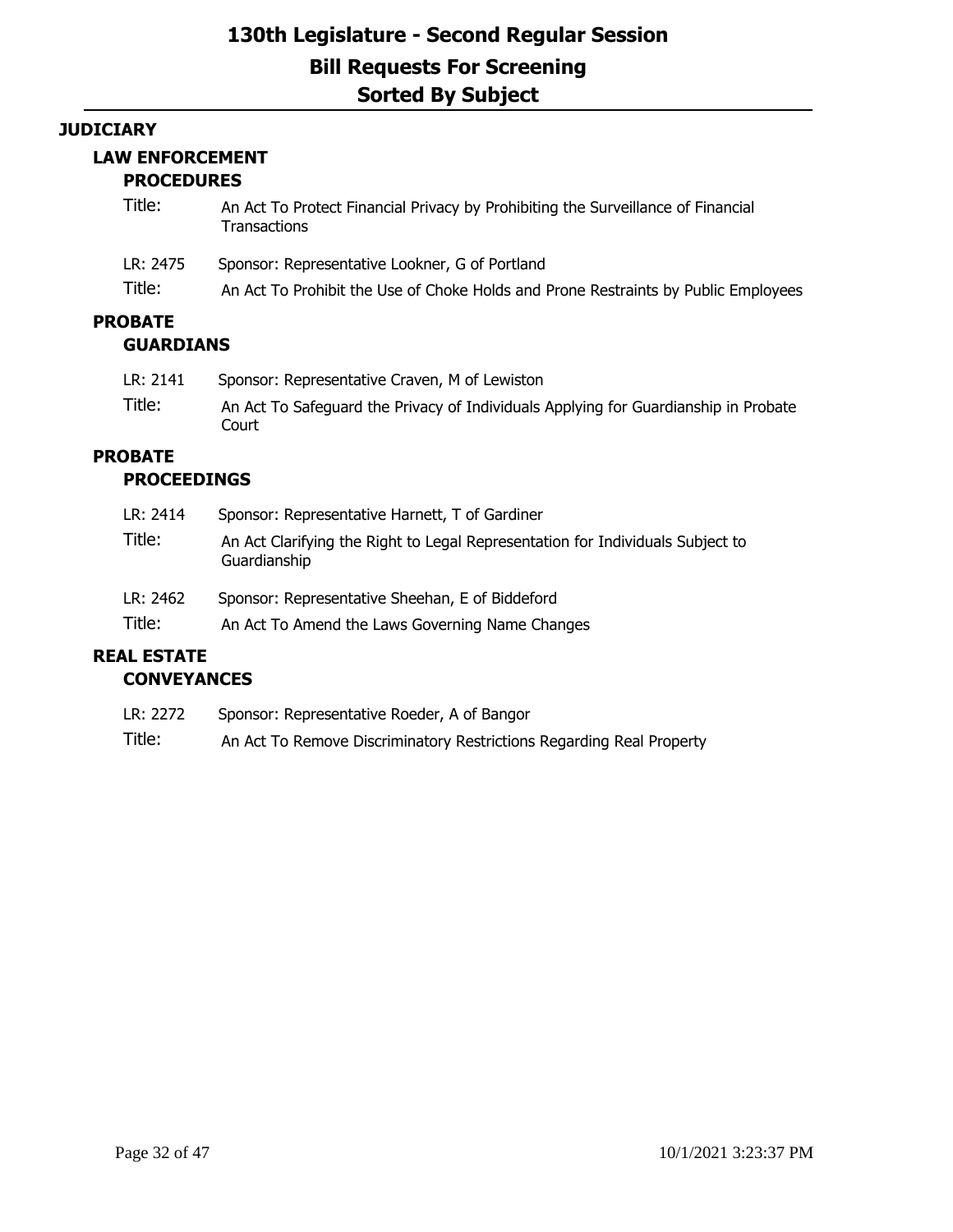## **LABOR AND HOUSING COMPENSATION HAZARD PAY**

| LR: 2416 | Sponsor: President Jackson, T of Aroostook |
|----------|--------------------------------------------|
|----------|--------------------------------------------|

Title: An Act To Support Health Care Workers by Providing Hazard Reimbursements and Hazard Pay

## **COMPENSATION**

### **MINIMUM WAGE**

| LR: 2354           | Sponsor: Representative Geiger, V of Rockland                                                                                              |
|--------------------|--------------------------------------------------------------------------------------------------------------------------------------------|
| Title:             | An Act To Create a Livable Wage across Maine                                                                                               |
| LR: 2459<br>Title: | Sponsor: Senator Baldacci, J of Penobscot<br>An Act To Establish a Minimum Wage for All Health Care Workers Including All Support<br>Staff |

## **EMPLOYMENT PRACTICES**

### **LEAVE**

| LR: 2403 | Sponsor: Representative Millett, R of Cape Elizabeth                              |
|----------|-----------------------------------------------------------------------------------|
| Title:   | An Act To Amend the Enforcement Provisions of the Law Governing Earned Paid Leave |

### **EMPLOYMENT PRACTICES**

### **MINORS**

| LR: 2404 | Sponsor: Representative Poirier, J of Skowhegan |
|----------|-------------------------------------------------|
| Title:   | An Act To Expand Working Hours for Minors       |

## **EMPLOYMENT SECURITY PROVISIONS REVISED**

| LR: 2372 | Sponsor: Representative Sylvester, M of Portland         |
|----------|----------------------------------------------------------|
| Title:   | An Act To Establish a Worker and Employer Bill of Rights |

## **HOUSING**

## **REGULATION**

| LR: 2249      | Sponsor: Representative Craven, M of Lewiston                                                                                              |
|---------------|--------------------------------------------------------------------------------------------------------------------------------------------|
| Title:        | An Act To Provide Personal Mailboxes to All Tenants of Multiple-dwelling Houses                                                            |
| LR: 2367      | Sponsor: Senator Bailey, D of York                                                                                                         |
| Title:        | An Act To Promote Affordable Housing by Allowing the Adoption of Subdivision Standards<br>Established by the Maine State Housing Authority |
| <b>ICTNIC</b> |                                                                                                                                            |

## **HOUSING**

## **RENTAL**

| LR: 2516 | Sponsor: Representative Collings, B of Portland              |
|----------|--------------------------------------------------------------|
| Title:   | Resolve, To Study Discrimination in Section 8 Rental Housing |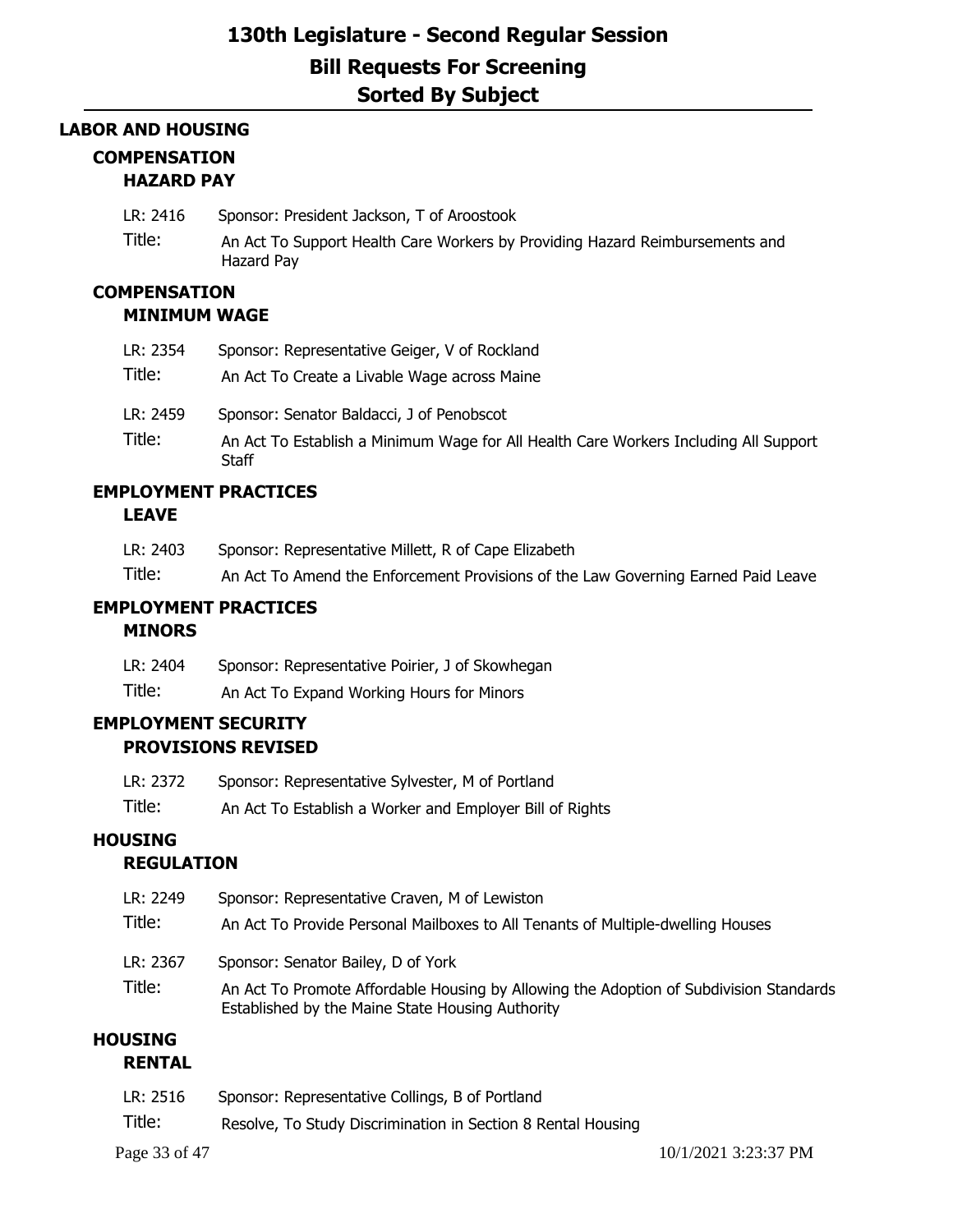### **LABOR AND HOUSING**

### **HOUSING**

### **STATE FUNDED**

- LR: 2245 Sponsor: Representative Millett, R of Cape Elizabeth
- Title: An Act To Establish Green Building Standards for Maine

### **HOUSING**

### **ZONING AND LAND USE RESTRICTIONS**

| LR: 2299<br>Title: | Sponsor: Speaker Fecteau, R of Biddeford                                                                                                             |  |  |  |
|--------------------|------------------------------------------------------------------------------------------------------------------------------------------------------|--|--|--|
|                    | An Act To Implement the Recommendations of the Commission To Increase Housing<br>Opportunities in Maine by Studying Zoning and Land Use Restrictions |  |  |  |
| LR: 2339           | Sponsor: Senator Hickman, C of Kennebec                                                                                                              |  |  |  |
| Title:             | An Act To Help Alleviate Maine's Housing Shortage through Changes to Zoning Laws                                                                     |  |  |  |
| LR: 2378           | Sponsor: Representative Bickford, B of Auburn                                                                                                        |  |  |  |
| Title:             | An Act To Create Affordable Agriculture Homesteads                                                                                                   |  |  |  |

## **LABOR RELATIONS ARBITRATION**

| LR: 2188 | Sponsor: Senator Miramant, D of Knox                                                                         |
|----------|--------------------------------------------------------------------------------------------------------------|
| Title:   | An Act To Enact the Maine Workplace Transparency Act To Regulate Employment<br><b>Arbitration Agreements</b> |

#### **LABOR RELATIONS MEDIATION**

| LR: 2400 | Sponsor: Senator Black, R of Franklin                     |
|----------|-----------------------------------------------------------|
| Title:   | An Act To Create the Logging Contractor Relations Program |

## **LABOR RELATIONS**

### **WORKFORCE EDUCATION**

LR: 2356 Sponsor: Speaker Fecteau, R of Biddeford

Title: An Act To Promote Labor Education

## **STATE RETIREMENT SYSTEM LAW ENFORCEMENT OFFICERS**

LR: 2164 Sponsor: Senator Davis, Sr., P of Piscataquis

Title: An Act Regarding the Retirement of Law Enforcement Officers

## **STATE RETIREMENT SYSTEM SERVICE CREDITS**

LR: 2159 Sponsor: Senator Dill, J of Penobscot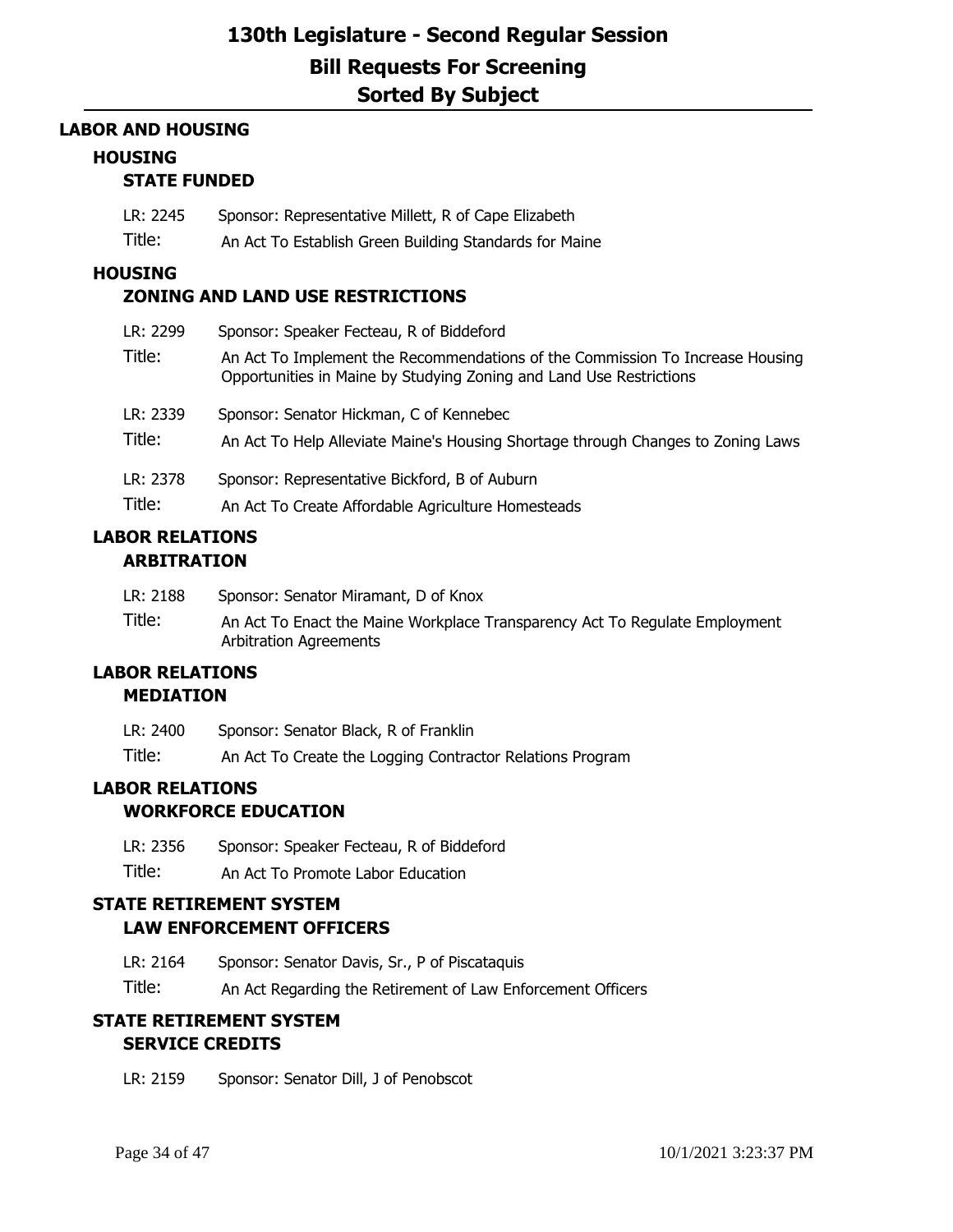#### **LABOR AND HOUSING**

### **STATE RETIREMENT SYSTEM**

## **SERVICE CREDITS**

Title: An Act To Provide Funding for the Purchase of Maine Public Employees Retirement System Service Credit at a Subsidized Cost by Certain Persons Who Served in the Armed Forces of the United States

### **STATE RETIREMENT SYSTEM SPECIAL PLANS**

- LR: 2123 Sponsor: Senator Hickman, C of Kennebec
- Title: An Act To Expand the 1998 Special Plan for Retirement To Include Staff of the Office of Chief Medical Examiner
- LR: 2154 Sponsor: Senator Pouliot, M of Kennebec
- Title: An Act Regarding the Expansion of the 1998 Special Retirement Plan to Civilian Employees of the Department of Public Safety Crime Laboratory and Computer Crimes Unit
- LR: 2287 Sponsor: President Jackson, T of Aroostook
- Title: An Act To Fix Split Retirement Benefits for Certain State Employees
- LR: 2288 Sponsor: Senator Diamond, B of Cumberland
- Title: An Act To Address Retention at the Maine State Police Crime Laboratory and the Department of Public Safety Computer Crimes Unit
- LR: 2290 Sponsor: President Jackson, T of Aroostook
- Title: An Act To Address Inequality in Retirement for Department of Corrections Supervisors

### **STATE RETIREMENT SYSTEM TEACHERS**

| LR: 2406 | Sponsor: Representative Tuell, W of East Machias                                                                                                                             |
|----------|------------------------------------------------------------------------------------------------------------------------------------------------------------------------------|
| Title:   | An Act To Incrementally Change the Maine Public Employees Retirement System Penalty<br>for Early Retirement for Members Working as Educators in the System from 1983 to 1993 |

#### **STATE RETIREMENT SYSTEM**

#### **UNFUNDED LIABILITY**

- LR: 2395 Sponsor: Representative Dodge, J of Belfast
- Title: Resolve, To Protect Funding for the State Employee Health Care Program

### **WORKERS COMPENSATION BENEFITS**

- LR: 2421 Sponsor: Representative Sylvester, M of Portland
- Title: An Act To Support Law Enforcement Officers, Corrections Officers, E-9-1-1 Dispatchers, Firefighters and Emergency Medical Services Persons Diagnosed with Post-traumatic Stress Disorder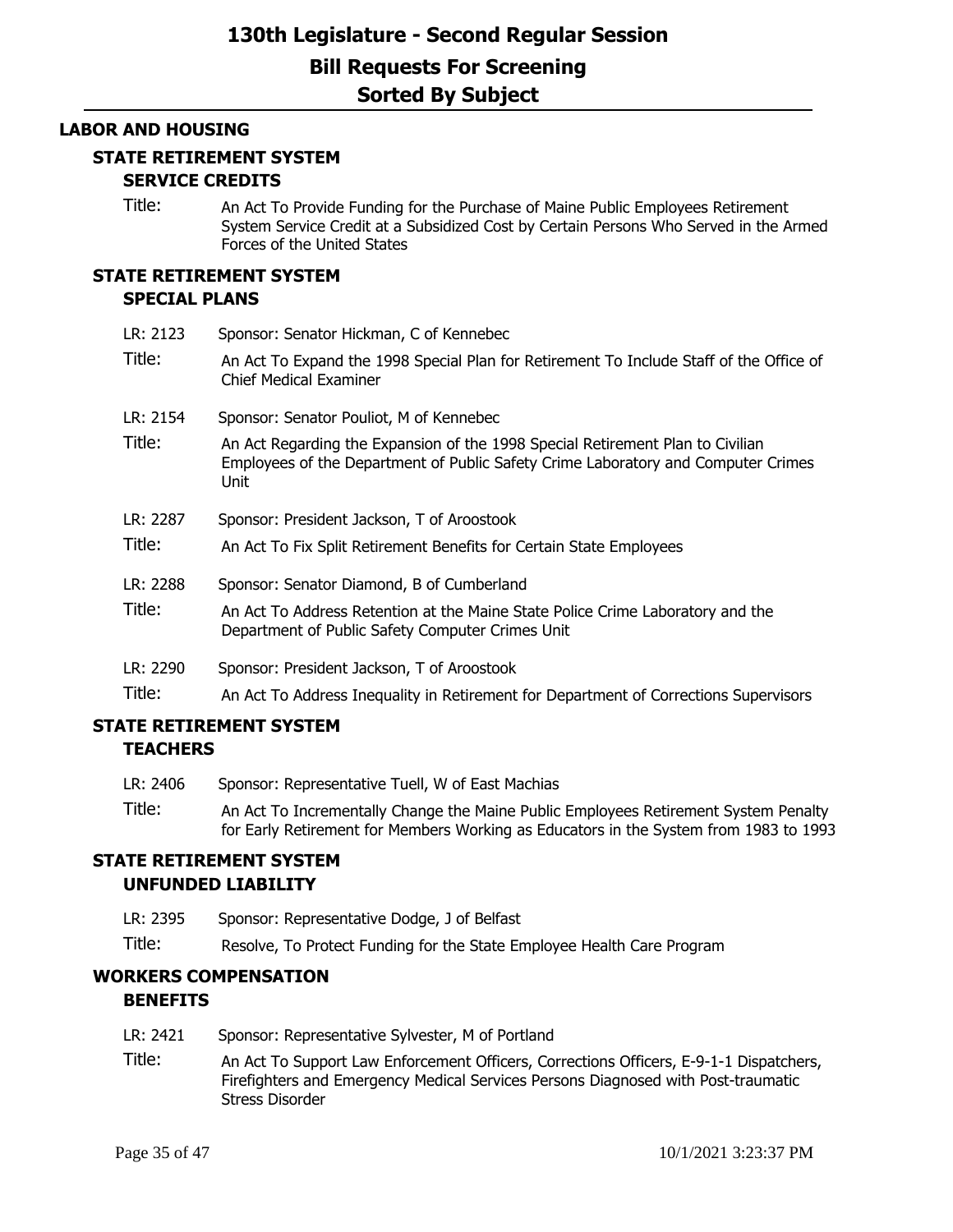### **LABOR AND HOUSING**

### **WORKERS COMPENSATION PROCEDURES**

LR: 2465 Sponsor: Representative Copeland, L of Saco

Title: An Act To Protect Access to Workers' Compensation Benefits

## **WORKERS COMPENSATION PROVISIONS REVISED**

- LR: 2438 Sponsor: Representative Dillingham, K of Oxford
- Title: An Act To Clarify the Laws Related to the Use of Medical Marijuana and Workers' Compensation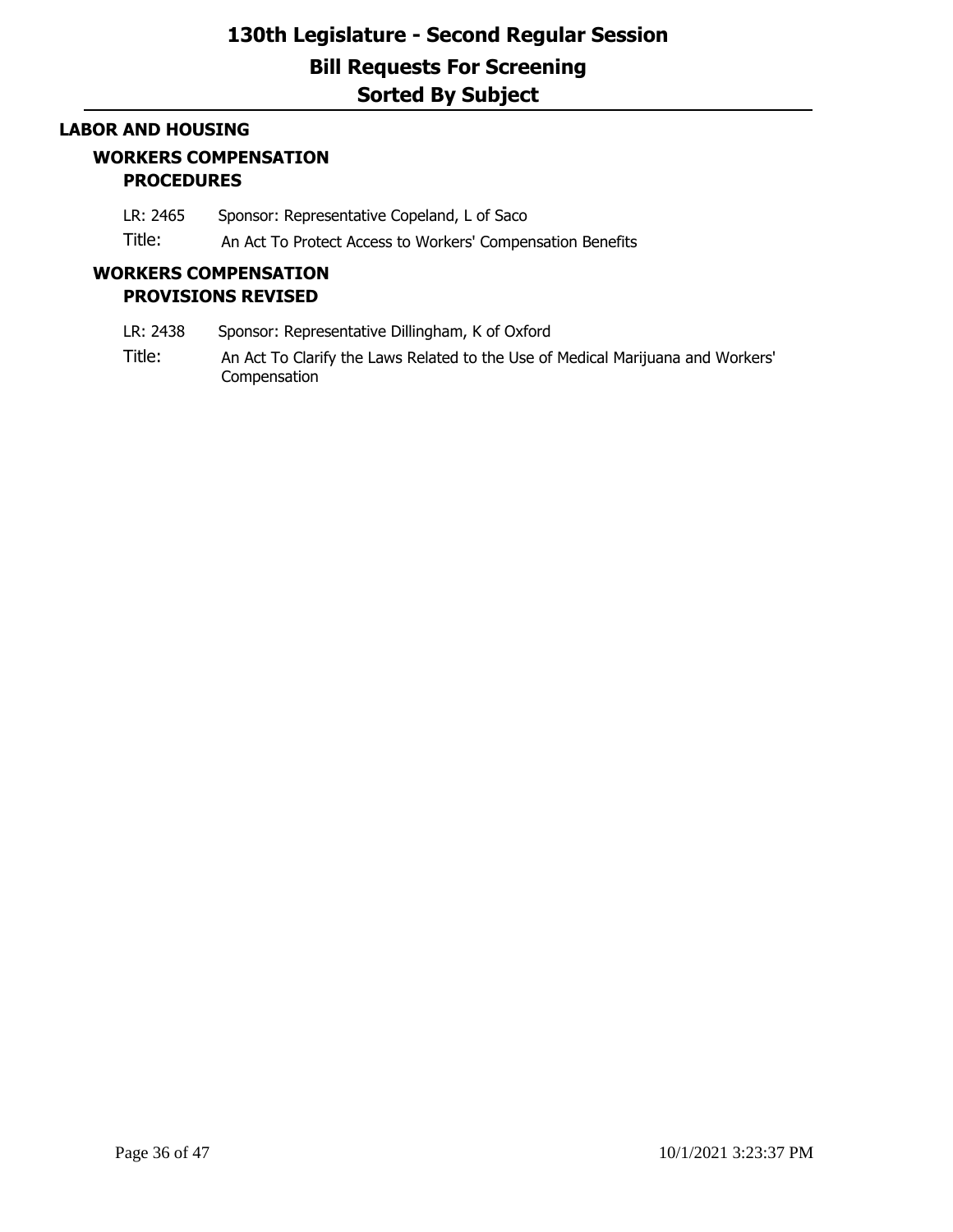#### **MARINE RESOURCES**

# **COMMERCIAL FISHING**

## **PRACTICES**

| LR: 2497 | Sponsor: Representative Martin, J of Eagle Lake |
|----------|-------------------------------------------------|
| Title:   | An Act Regarding Green Crab Fishing             |

### **LOBSTERS**

## **FISHING RESTRICTIONS**

| LR: 2158 | Sponsor: Representative McDonald, G of Stonington                                |
|----------|----------------------------------------------------------------------------------|
| Title:   | An Act To Extend the Legal Hours for Harvesting Lobster                          |
| LR: 2270 | Sponsor: Representative Alley, R of Beals                                        |
| Title:   | An Act To Help the Lobster Industry Respond to New Federal Rules and Regulations |

### **LOBSTERS INDUSTRY**

| LR: 2313 | Sponsor: Representative Stover, H of Boothbay                                         |  |  |  |
|----------|---------------------------------------------------------------------------------------|--|--|--|
| Title:   | An Act To Address the Economic Impact of Federal Closures on Maine's Lobster Industry |  |  |  |
| LR: 2463 | Sponsor: Representative Faulkingham, B of Winter Harbor                               |  |  |  |
| Title:   | An Act To Create a Legal Defense Fund for the Maine Lobster Industry                  |  |  |  |

# **MARINE RESOURCES DEPT**

## **ADMINISTRATION**

LR: 2289 Sponsor: President Jackson, T of Aroostook Title: An Act To Create the Office of Federal Liaison for Maine's Heritage Lobster Industry

## **SEAFOOD INDUSTRY PROMOTION**

- LR: 2405 Sponsor: Representative Tuell, W of East Machias
- Title: An Act To Promote Maine Seafood

### **SHELLFISH HARVESTING**

- LR: 2501 Sponsor: Representative Matlack, A of St. George
- Title: An Act To Provide Municipal Shellfish Conservation Programs Greater Flexibility in Protecting Restricted Shellfish Growing Areas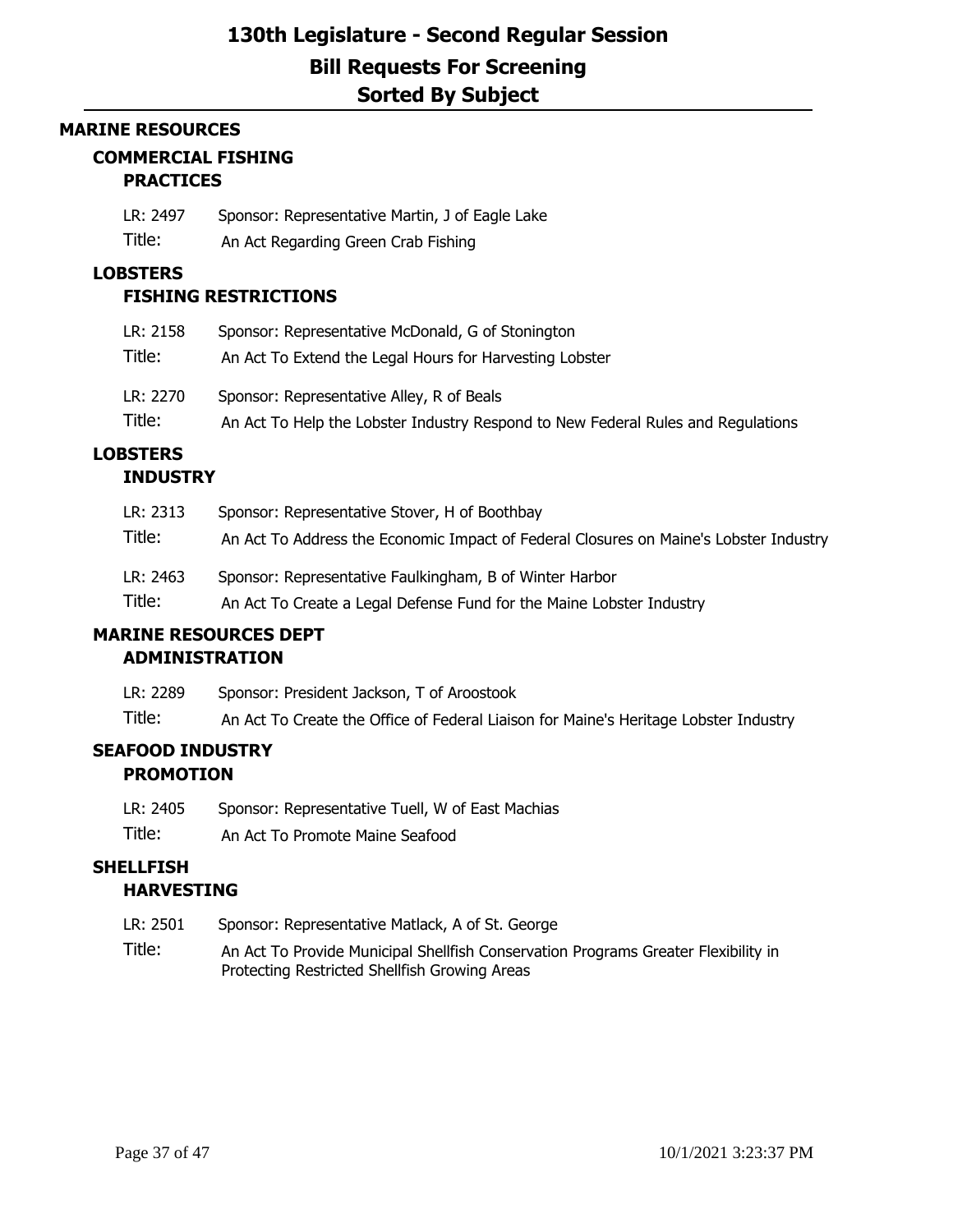### **STATE AND LOCAL GOVERNMENT**

### **COUNTIES**

### **BOUNDARIES**

- LR: 2441 Sponsor: Senator Curry, C of Waldo
- Title: An Act To Clarify the Boundary between Waldo County and Knox County in Penobscot Bay

# **COUNTY GOVERNMENT**

## **OFFICERS**

| LR: 2319 | Sponsor: Representative Madigan, C of Waterville        |
|----------|---------------------------------------------------------|
| Title:   | An Act To Establish a Board To Oversee County Officials |

## **LEGISLATURE**

### **ADMINISTRATION**

| LR: 2452 | Sponsor: Representative Sylvester, M of Portland                                                               |
|----------|----------------------------------------------------------------------------------------------------------------|
| Title:   | Resolve, To Study the Legislature as a Workforce and Suggest Improvements To Ensure<br>a Citizens' Legislature |

## **STATE AGENCIES EXECUTIVE DEPT**

| LR: 2234 | Sponsor: Representative Rielly, M of Westbrook |  |  |
|----------|------------------------------------------------|--|--|
|          |                                                |  |  |

Title: An Act To Amend the Authorizing Statutes of the Maine Commission for Community Service To Incorporate the Maine Climate Corps and Address Climate Challenges

## **STATE AGENCIES**

## **SECRETARY OF STATE DEPT**

- LR: 2412 Sponsor: Senator Brenner, S of Cumberland
- Title: An Act To Establish the Position of Deputy Secretary of State for Diversity, Equity and Inclusion in the Department of the Secretary of State

## **STATE GOVERNMENT**

### **PLANNING**

- LR: 2478 Sponsor: Representative O'Neil, M of Saco
- Title: An Act To Create a Task Force To Study and Catalog the Use of Artificial Intelligence in State Government

## **STATE GOVERNMENT STATE EMBLEMS**

- LR: 2166 Sponsor: Senator Vitelli, E of Sagadahoc
- Title: An Act To Establish the Lobster Roll as the Maine State Sandwich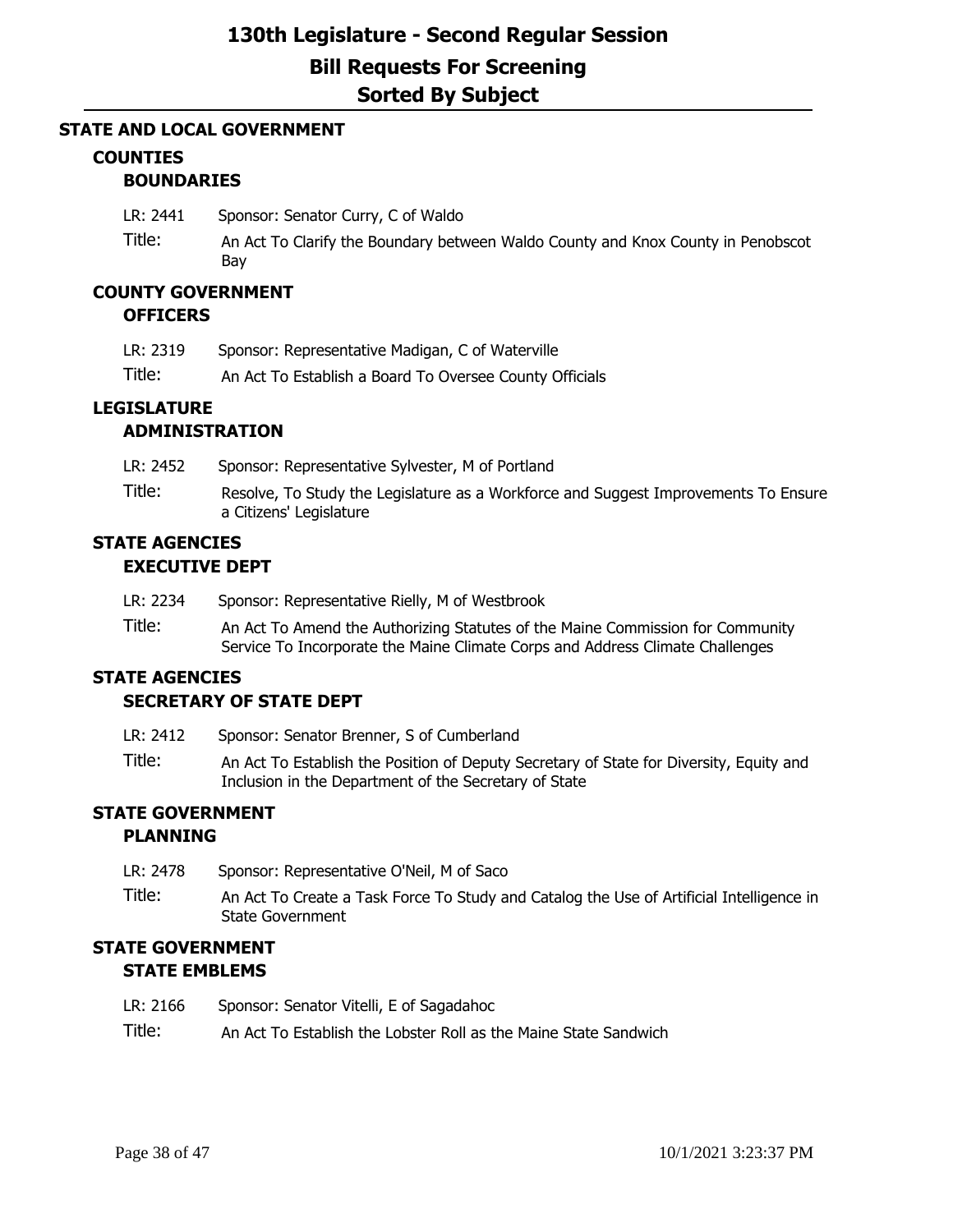### **TAXATION**

### **INCOME TAX CREDITS**

| LR: 2143 | Sponsor: Senator Curry, C of Waldo                                     |
|----------|------------------------------------------------------------------------|
| Title:   | An Act To Clarify and Update the Maine Seed Capital Tax Credit Program |
| LR: 2368 | Sponsor: Representative Moriarty, S of Cumberland                      |
| Title:   | An Act To Amend the Credit for Educational Opportunity                 |

## **INCOME TAX EXEMPTIONS**

| LR: 2484 | Sponsor: Senator Sanborn, H of Cumberland                                                                                                                                                                                   |
|----------|-----------------------------------------------------------------------------------------------------------------------------------------------------------------------------------------------------------------------------|
| Title:   | An Act To Clarify the Exemption from Income Tax and Pass-through Entity Withholding<br>Tax Liability for Certain Out-of-state Suppliers of Spirits Purchased by the Bureau of<br>Alcoholic Beverages and Lottery Operations |

#### **INCOME TAX RATE**

| LR: 2283 | Sponsor: Representative Andrews, J of Paris                                                                    |
|----------|----------------------------------------------------------------------------------------------------------------|
| Title:   | An Act To Stimulate Economic Recovery for Hourly Workers Paid Overtime at Time and a<br>Half for Tax Year 2022 |

## **INCOME TAX**

## **SURCHARGE**

| LR: 2500 | Sponsor: Representative Collings, B of Portland                              |
|----------|------------------------------------------------------------------------------|
| Title:   | An Act To Place a 3 Percent Income Tax Surcharge on Incomes over \$1,000,000 |

### **MISCELLANEOUS TAXES EXCISE TAX**

| LR: 2494 | Sponsor: Representative Wadsworth, N of Hiram                                |
|----------|------------------------------------------------------------------------------|
| Title:   | An Act To Exclude Capital Purchases from the Forestry Excise Tax Calculation |

## **MISCELLANEOUS TAXES**

## **MINING EXCISE TAX**

- LR: 2483 Sponsor: Representative Collings, B of Portland
- Title: An Act To Increase the Tax on Mining Operations to 10 Percent

## **OMNIBUS**

## **TAX REFORM**

| LR: 2436 | Sponsor: Representative Kryzak, T of Acton |
|----------|--------------------------------------------|
|----------|--------------------------------------------|

Title: An Act To Amend the State's Tax Laws

## **PROPERTY TAX EXEMPTIONS**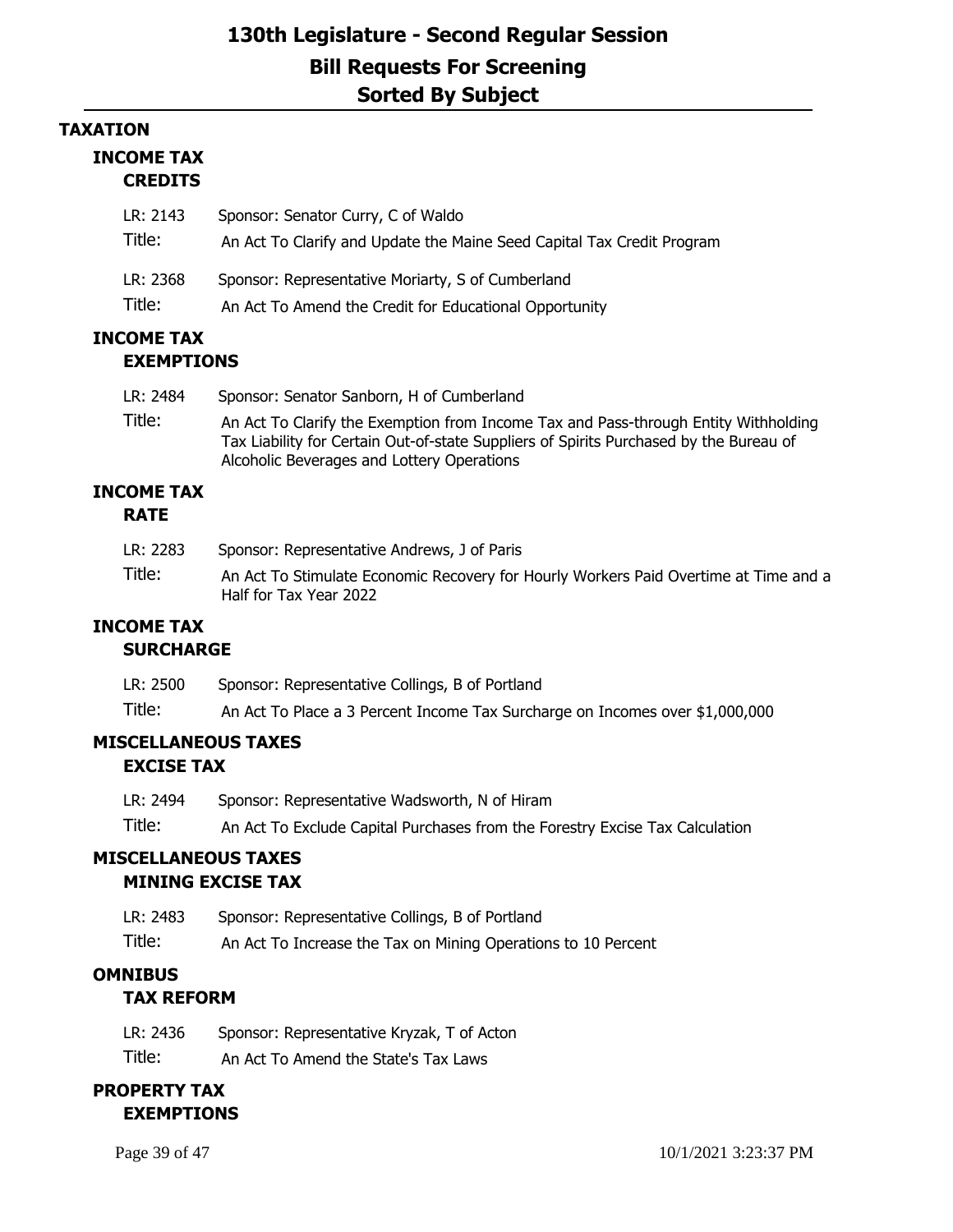### **TAXATION**

## **PROPERTY TAX**

## **EXEMPTIONS**

LR: 2268 Sponsor: Senator Brenner, S of Cumberland

Title: An Act To Provide Tax Benefits to Persons Constructing Accessory Dwelling Units on Residential-zoned Property

### **PROPERTY TAX**

### **PERSONAL PROPERTY TAX**

| LR: 2330 | Sponsor: Senator Brenner, S of Cumberland                               |
|----------|-------------------------------------------------------------------------|
| Title:   | An Act To Adjust the Personal Property Tax Exemption for Farm Machinery |

## **PROPERTY TAX**

## **PROVISIONS REVISED**

LR: 2263 Sponsor: Senator Chipman, B of Cumberland

Title: An Act To Improve the Property Tax System

## **SALES AND USE TAX EXEMPT ITEMS**

| LR: 2320 | Sponsor: Representative Madigan, C of Waterville |  |
|----------|--------------------------------------------------|--|
|----------|--------------------------------------------------|--|

Title: An Act To Exempt Sanitizing Products from Sales Tax and Other State Fees

## **SALES AND USE TAX**

## **EXEMPT PURCHASERS**

- LR: 2284 Sponsor: Senator Claxton, N of Androscoggin
- Title: An Act To Promote Nonprofit Organizations That Support the Training and Safety of Service and Working Dogs through a Sales Tax Exemption

## **SALES AND USE TAX**

### **RATE**

- LR: 2430 Sponsor: Senator Baldacci, J of Penobscot
- Title: An Act To Reduce the Sales Tax on Automobiles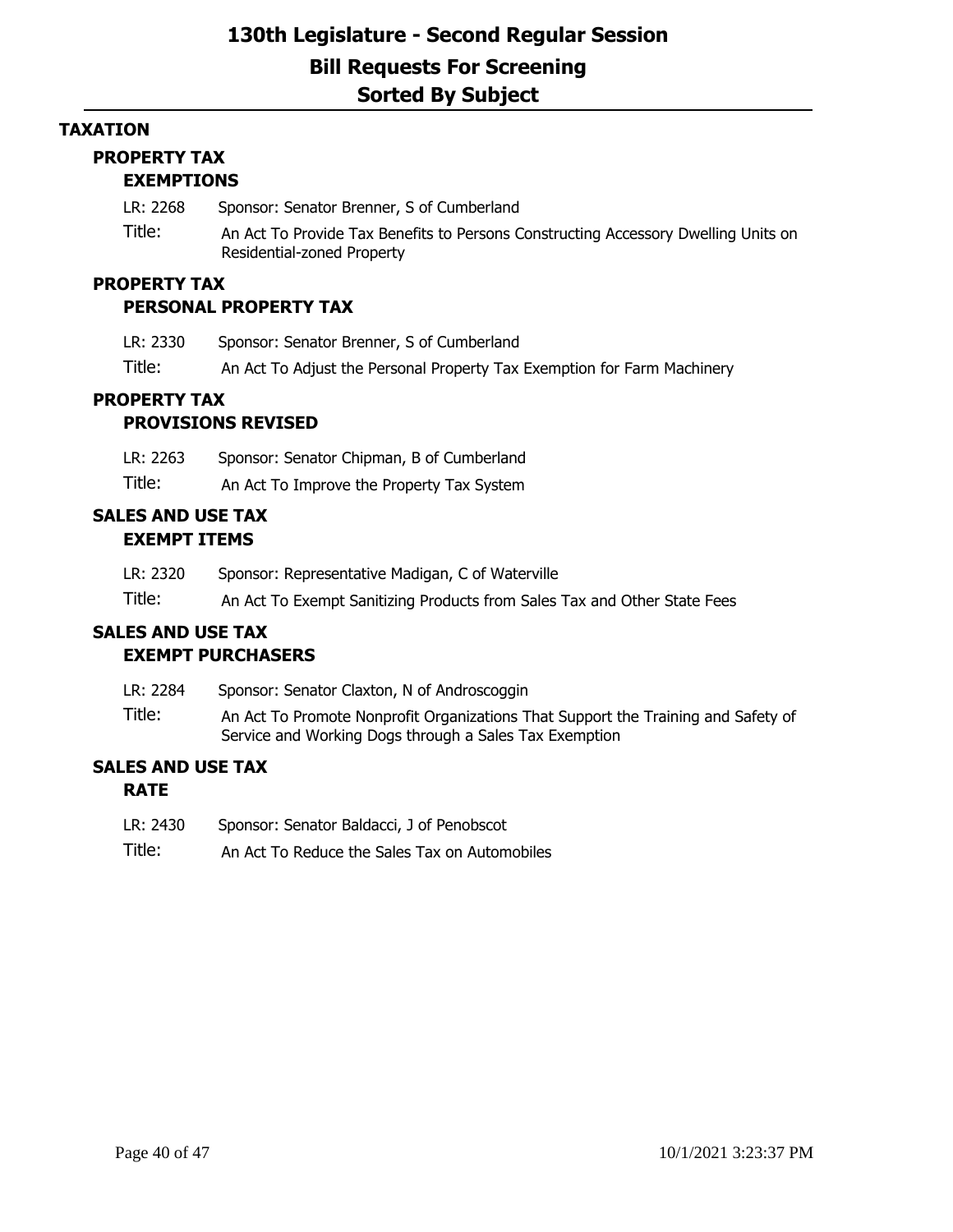### **TRANSPORTATION**

### **BUSES**

### **EQUIPMENT**

- LR: 2138 Sponsor: Senator Pouliot, M of Kennebec
- Title: An Act To Allow Organizations Other Than Schools To Have Yellow Buses with Red Flashing Lights and Stop Signs

## **MOTOR VEHICLES**

## **ABANDONED**

| LR: 2177 | Sponsor: Representative Bryant, M of Windham                         |
|----------|----------------------------------------------------------------------|
| Title:   | An Act Regarding Abandoned Motor Vehicle Fines and Disposal          |
| LR: 2304 | Sponsor: Representative Bryant, M of Windham                         |
| Title:   | An Act To Increase the Limit for Storage Fees for Abandoned Vehicles |

### **MOTOR VEHICLES**

### **DRIVERS EDUCATION**

| LR: 2423 | Sponsor: Representative Roberts, T of South Berwick |
|----------|-----------------------------------------------------|
| Title:   | An Act To Increase Access to Driver Education       |

## **MOTOR VEHICLES DRIVERS LICENSES**

| LR: 2420 | Sponsor: Representative Roberts, T of South Berwick       |
|----------|-----------------------------------------------------------|
| Title:   | An Act To Increase Access to Driver's Licenses for Adults |

### **MOTOR VEHICLES NUMBER PLATES**

| LR: 2146<br>Title:    | Sponsor: Senator Breen, C of Cumberland<br>An Act To Exempt Specialty License Plates Already in the Process of Being Created from<br>the Moratorium on the Approval of Any New Motor Vehicle Registration Plates |
|-----------------------|------------------------------------------------------------------------------------------------------------------------------------------------------------------------------------------------------------------|
| LR: 2228              | Sponsor: Senator Diamond, B of Cumberland                                                                                                                                                                        |
| Title:                | An Act To Prohibit the Use of License Plate Coverings That Obstruct a Clear View of the<br>Plate                                                                                                                 |
| <b>MOTOR VEHICLES</b> |                                                                                                                                                                                                                  |

### **PARTS**

| LR: 2182 | Sponsor: Senator Dill, J of Penobscot                                        |
|----------|------------------------------------------------------------------------------|
| Title:   | An Act To Restrict the Sale of Used Catalytic Converters                     |
| LR: 2260 | Sponsor: Senator Dill, J of Penobscot                                        |
| Title:   | An Act To Change the Requirements for the Sales of Used Catalytic Converters |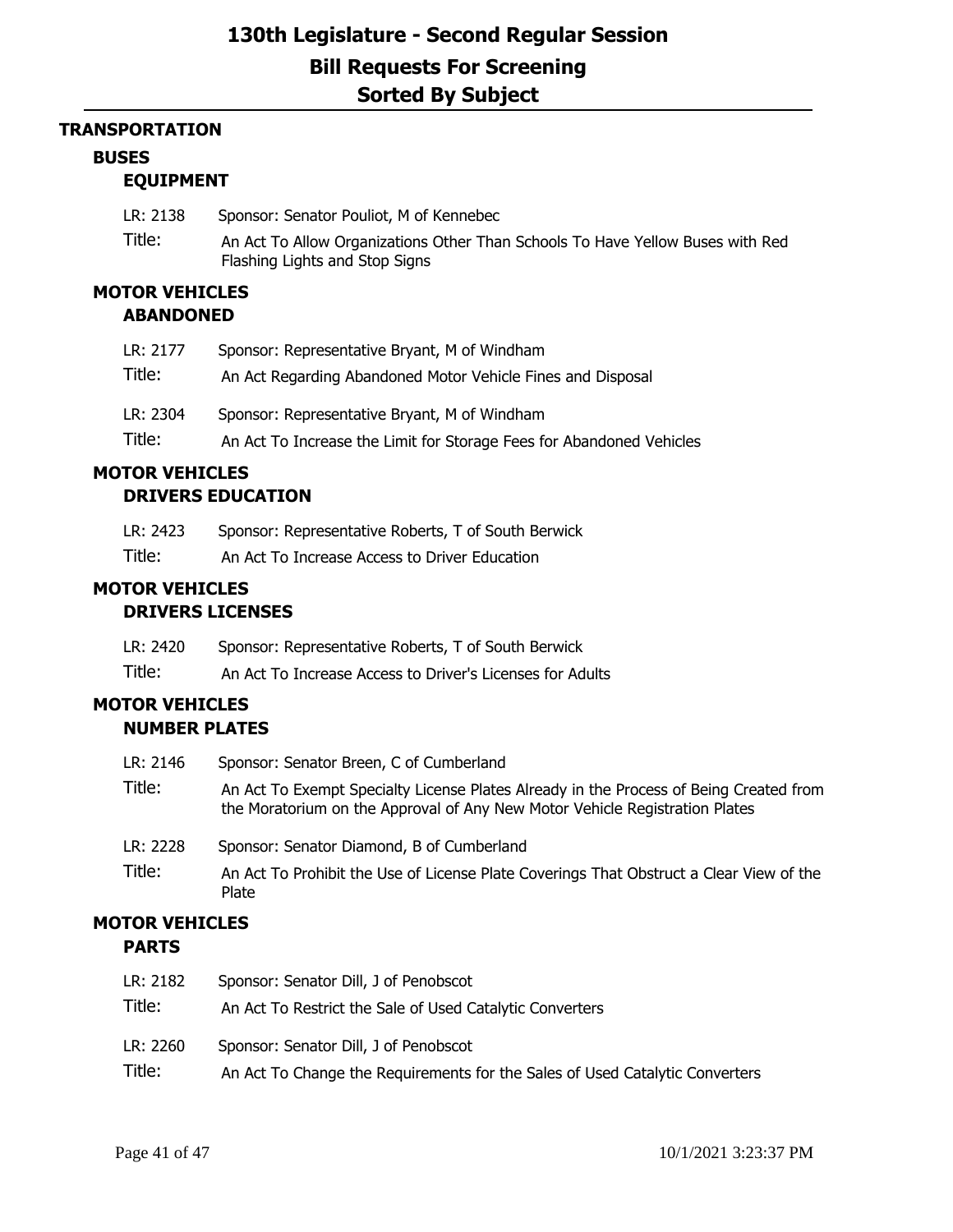## **TRANSPORTATION MOTOR VEHICLES RENTAL VEHICLES**

- LR: 2393 Sponsor: Representative Perry, J of Bangor
- Title: An Act To Modernize Maine's Rental Vehicle Industry and Equalize the Tax Rate Imposed on Rental Vehicles

### **MOTOR VEHICLES WINDOWS**

- LR: 2366 Sponsor: Representative Warren, C of Hallowell
- Title: An Act To Reduce the Percentage of Light Transmittance Required for Motor Vehicle Windows

## **OPERATORS LICENSES**

### **AUTOMOBILE**

| LR: 2267 | Sponsor: Senator Woodsome, D of York                                                                |
|----------|-----------------------------------------------------------------------------------------------------|
| Title:   | An Act To Prohibit the Electronic Scanning of Driver's Licenses by Certain Retail<br>Establishments |

## **OPERATORS LICENSES SUSPENSION**

| LR: 2139 | Sponsor: Senator Pouliot, M of Kennebec                                                                                                     |
|----------|---------------------------------------------------------------------------------------------------------------------------------------------|
| Title:   | An Act To Allow a Person To Appeal a Suspension of Driving Privileges That Is Based on<br>a Doctor's Report to the Bureau of Motor Vehicles |
| LR: 2376 | Sponsor: Representative Pluecker, B of Warren                                                                                               |
| Title:   | Resolve, To Study Driver's License Suspensions                                                                                              |

## **ROADS**

## **BRIDGES**

LR: 2231 Sponsor: Senator Davis, Sr., P of Piscataquis Title: Resolve, To Name Bridges in the Town of Milo for Veterans Who Died during the Vietnam War

### **ROADS**

### **CONSTRUCTION**

| LR: 2246 | Sponsor: Representative Tuell, W of East Machias                            |
|----------|-----------------------------------------------------------------------------|
| Title:   | An Act Requiring Local Approval of the Machias Causeway Replacement Project |

### **TRAFFIC REGULATIONS ACCIDENT REPORTS**

| LR: 2472 | Sponsor: Representative Morris, J of Turner      |
|----------|--------------------------------------------------|
| Title:   | An Act Regarding Free Access to Accident Reports |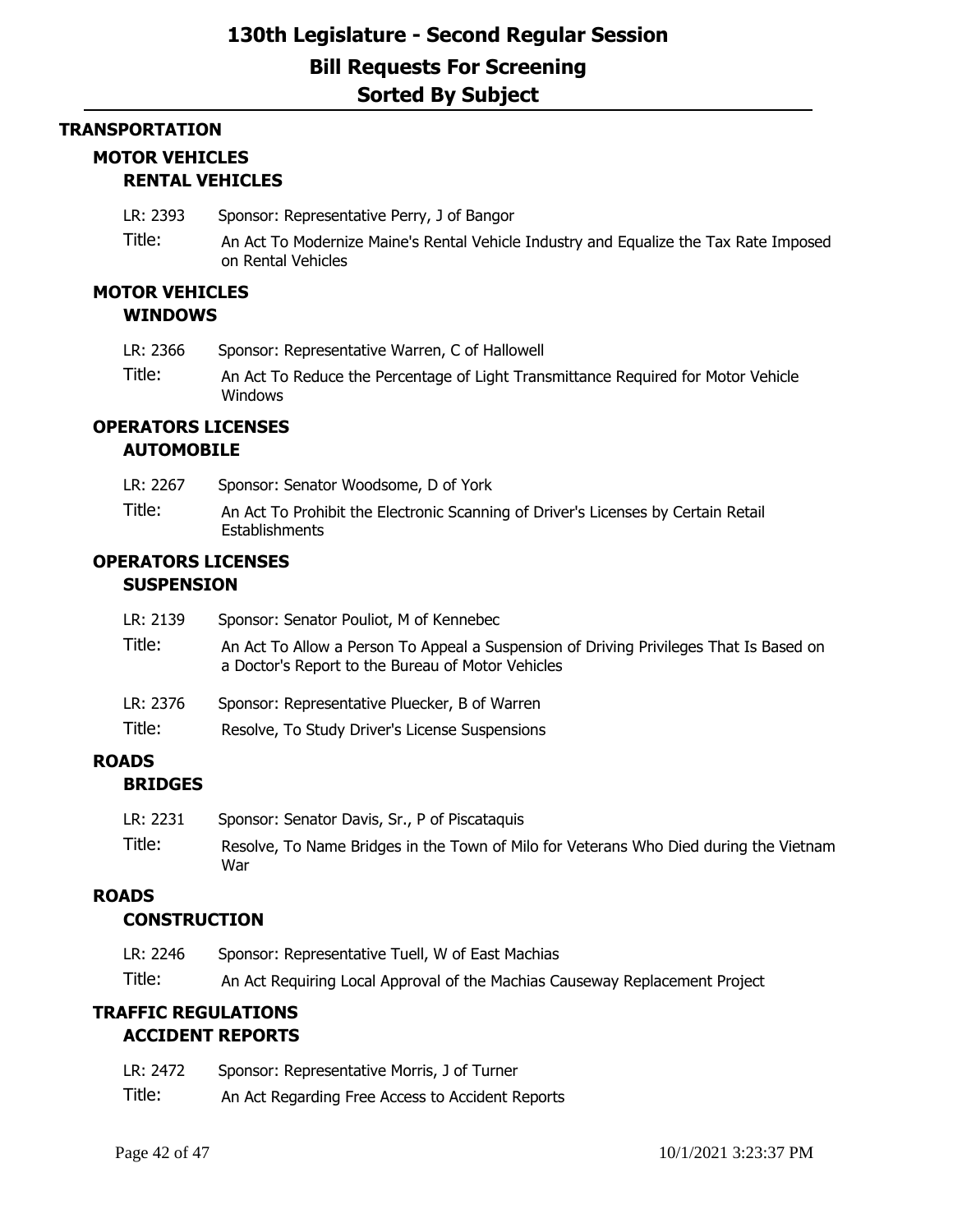#### **TRANSPORTATION**

# **TRAFFIC REGULATIONS**

## **ENFORCEMENT**

LR: 2454 Sponsor: Senator Daughtry, M of Cumberland

Title: An Act To Allow the Use of Speed Traps with Cameras To Promote Public Safety

### **TRAFFIC REGULATIONS PARKING**

- LR: 2248 Sponsor: Representative Cardone, B of Bangor
- Title: An Act To Limit Parking Reserved for Persons with Disabilities to Vehicles Transporting Persons with Disabilities

### **TRAFFIC REGULATIONS PEDESTRIANS**

LR: 2219 Sponsor: Senator Miramant, D of Knox Title: An Act To Amend the Traffic Safety Laws To Prevent Risky Pedestrian Road Activity

## **TRAFFIC REGULATIONS RIGHT OF WAY**

- LR: 2377 Sponsor: Representative Grohoski, N of Ellsworth
- Title: An Act To Improve Safety for Personnel Providing Public Services along Roads

### **TRANSPORTATION DEPARTMENT ADMINISTRATION**

- LR: 2300 Sponsor: Senator Vitelli, E of Sagadahoc
- Title: An Act To Promote Road Safety for Bicyclists and Pedestrians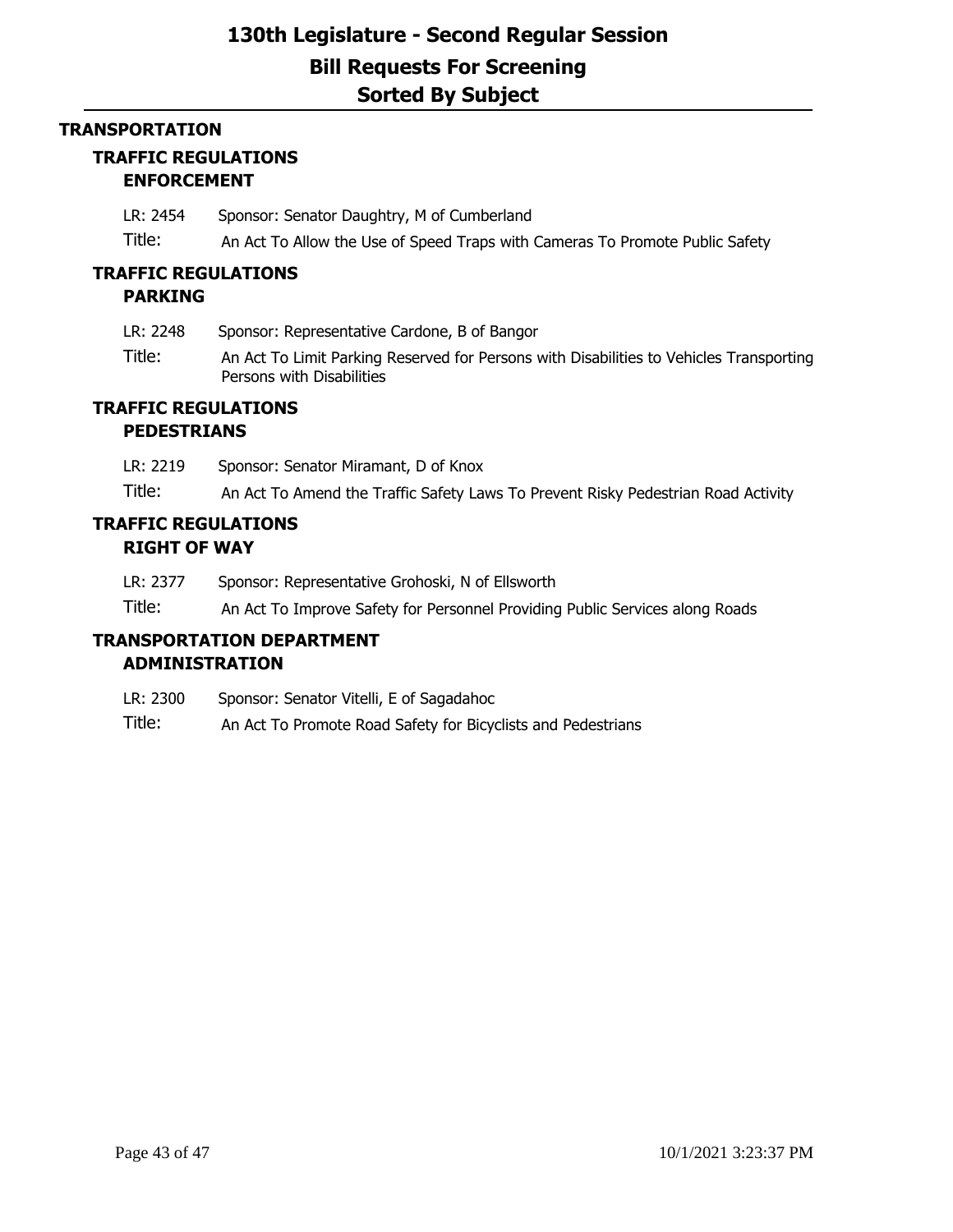### **VETERANS AND LEGAL AFFAIRS**

## **ALCOHOLIC BEVERAGES ALCOHOL AND LOTTERY BUREAU**

LR: 2226 Sponsor: Senator Luchini, L of Hancock

Title: An Act To Create a Framework for Maine's Spirits Contract

LR: 2511 Sponsor: Senator Hickman, C of Kennebec

Title: An Act To Streamline and Restructure the Department of Administrative and Financial Services, Bureau of Alcoholic Beverages and Lottery Operations

### **ALCOHOLIC BEVERAGES LIQUOR SALES**

LR: 2132 Sponsor: Senator Luchini, L of Hancock Title: An Act To Amend the Laws Governing Alcohol Sold for Off-premises Consumption

## **ALCOHOLIC BEVERAGES**

### **TAVERNS**

| LR: 2137 | Sponsor: Senator Pouliot, M of Kennebec                                                           |
|----------|---------------------------------------------------------------------------------------------------|
| Title:   | An Act To Allow Bars with an Occupancy of 30 or Fewer Persons To Have Only One<br><b>Bathroom</b> |

### **ALCOHOLIC BEVERAGES**

#### **WINE**

| LR: 2265 | Sponsor: Representative Crockett, E of Portland                                                                          |
|----------|--------------------------------------------------------------------------------------------------------------------------|
| Title:   | An Act To Allow Wine Retailers with 2 or More Licensed Facilities To Freely Transfer Wine<br>between Approved Facilities |

#### **ELECTIONS ABSENTEE VOTING**

| LR: 2342 | Sponsor: Representative Hutchins, S of Penobscot                            |
|----------|-----------------------------------------------------------------------------|
| Title:   | An Act To Protect Voter Integrity and Voter Authority over Absentee Ballots |

# **ELECTIONS**

**BALLOTS**

| LR: 2401 | Sponsor: Representative Pierce, T of Falmouth                           |
|----------|-------------------------------------------------------------------------|
| Title:   | An Act To Protect Election Integrity by Regulating Possesion of Ballots |

## **ELECTIONS**

### **CAMPAIGN FINANCE**

| LR: 2373 | Sponsor: Senator Luchini, L of Hancock                                       |
|----------|------------------------------------------------------------------------------|
| Title:   | An Act Regarding Contributions to Candidates and Political Action Committees |

## **GAMBLING GAMES OF CHANCE**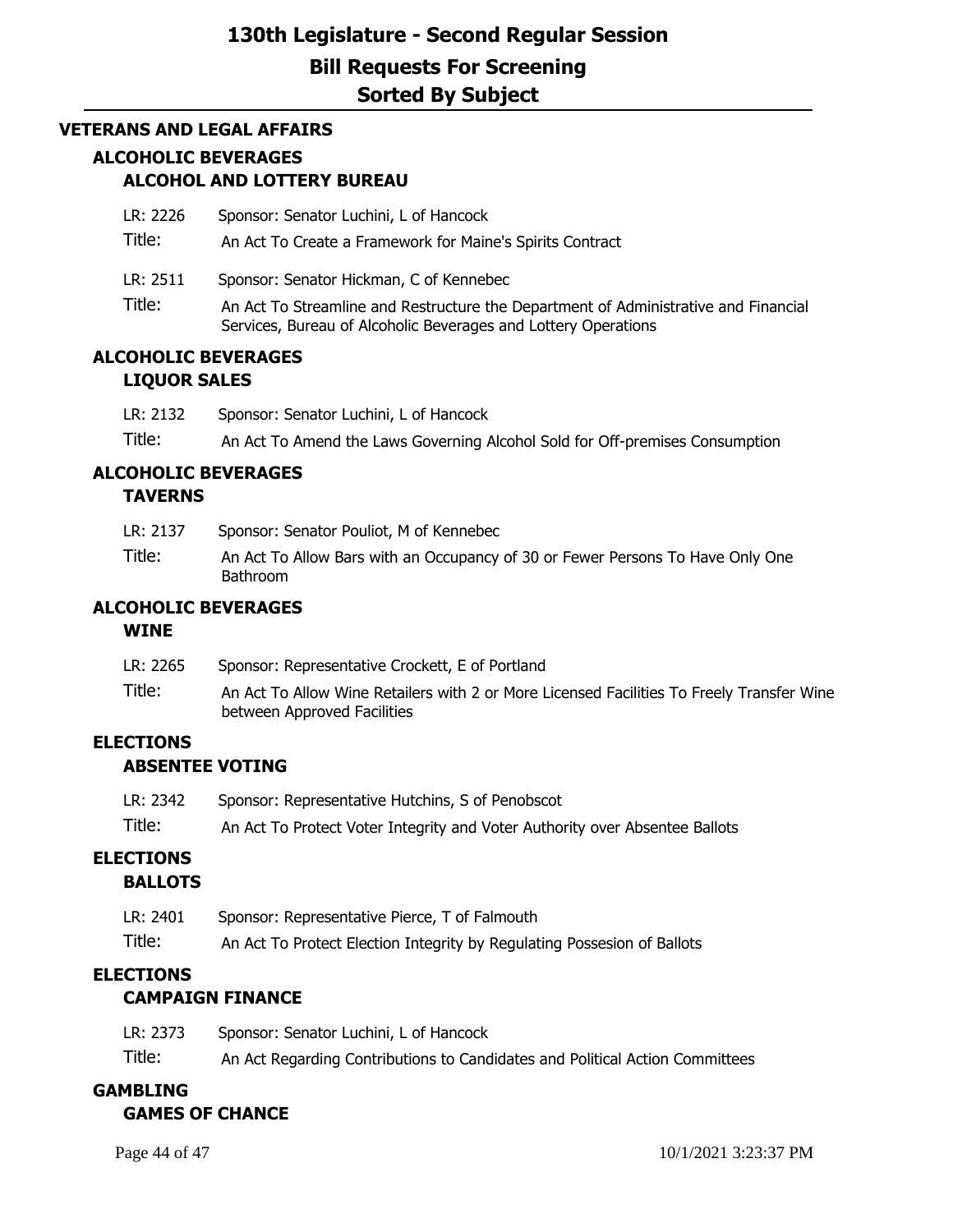### **VETERANS AND LEGAL AFFAIRS**

### **GAMBLING**

## **GAMES OF CHANCE**

LR: 2509 Sponsor: Representative Collings, B of Portland Title: An Act Regarding Tribal Gaming

### **GAMBLING**

#### **RAFFLES**

| LR: 2326 | Sponsor: President Jackson, T of Aroostook                                                              |
|----------|---------------------------------------------------------------------------------------------------------|
| Title:   | An Act To Clarify the Laws Related to Online Raffle Tickets To Reflect the True Intent of<br>Those Laws |

### **MARIJUANA**

### **ADULT USE**

| LR: 2301           | Sponsor: Representative Dillingham, K of Oxford                                                                                                                   |
|--------------------|-------------------------------------------------------------------------------------------------------------------------------------------------------------------|
| Title:             | An Act To Authorize Certain Off-premises Sales of Adult Use Marijuana                                                                                             |
| LR: 2360           | Sponsor: Representative Caiazzo, C of Scarborough                                                                                                                 |
| Title:             | An Act To Amend the Testing Requirements for Adult Use Marijuana                                                                                                  |
| LR: 2392<br>Title: | Sponsor: Representative Perry, J of Bangor<br>An Act To Allow for a Standard Deviation in Potency for the Manufacturing of Adult Use<br>Edible Marijuana Products |
| LR: 2479           | Sponsor: Representative Perry, J of Bangor                                                                                                                        |
| Title:             | An Act To Modernize Maine's Adult Use Marijuana Laws                                                                                                              |

## **MARIJUANA COMMERCIAL**

| LR: 2447 | Sponsor: Representative Supica, L of Bangor                                                                                            |
|----------|----------------------------------------------------------------------------------------------------------------------------------------|
| Title:   | An Act To Remove a Significant Administrative Burden from Maine Marijuana Businesses<br>That Use the State's Marijuana Tracking System |

### **MARIJUANA FACILITIES**

| LR: 2220<br>Title: | Sponsor: Senator Black, R of Franklin<br>An Act To Allow Plantations To Vote on Adult Use Marijuana Facilities and Stores and<br>Medical Marijuana Facilities and Stores                     |
|--------------------|----------------------------------------------------------------------------------------------------------------------------------------------------------------------------------------------|
| LR: 2503<br>Title: | Sponsor: Representative Talbot Ross, R of Portland<br>An Act To Increase Opportunities in the Cannabis Industry by Removing Restrictions<br>Related to Certain Convictions for Drug Offenses |

## **MARIJUANA MEDICAL**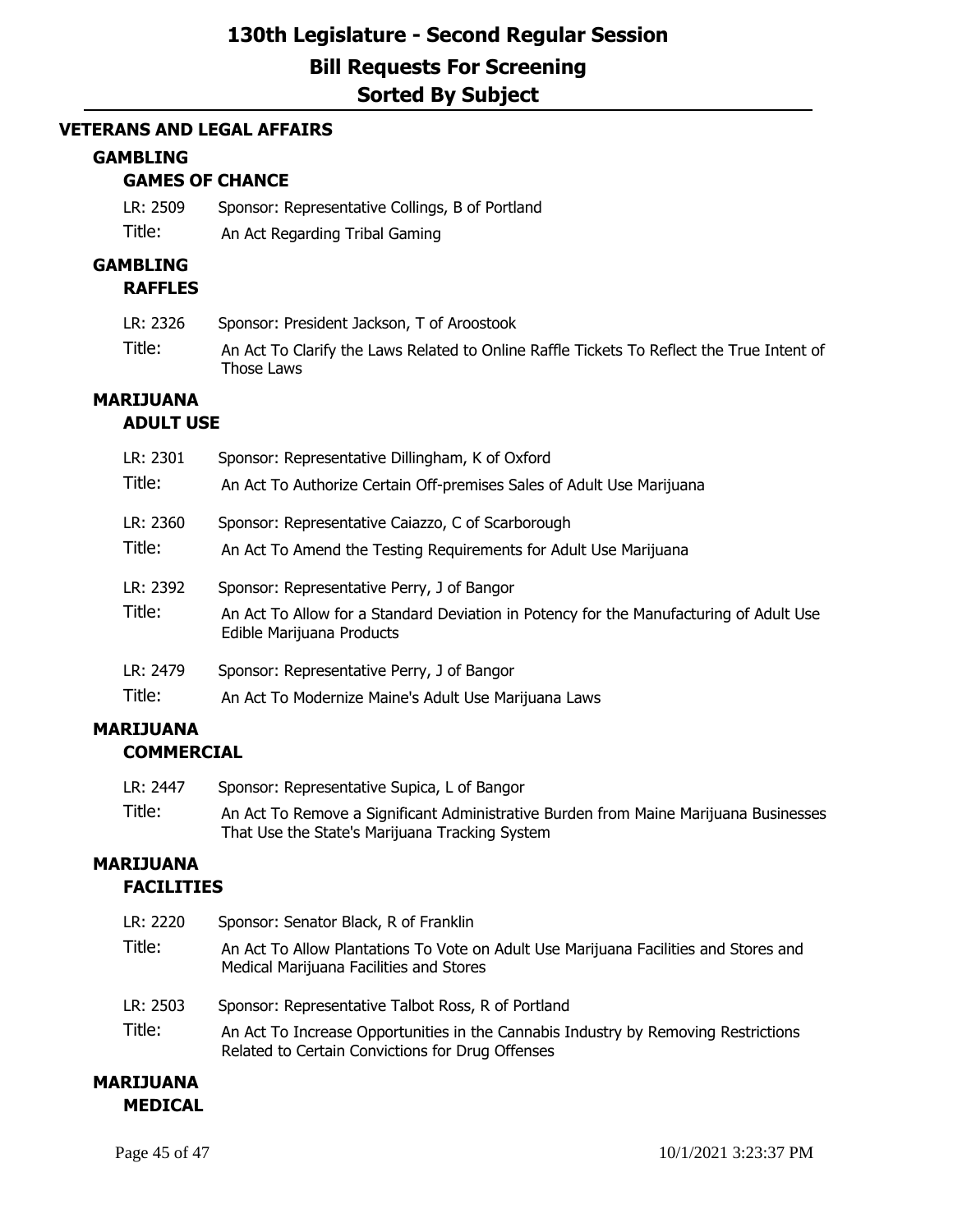### **VETERANS AND LEGAL AFFAIRS**

## **MARIJUANA**

## **MEDICAL**

| LR: 2277           | Sponsor: Senator Claxton, N of Androscoggin                                                                                      |
|--------------------|----------------------------------------------------------------------------------------------------------------------------------|
| Title:             | An Act To Enhance Access to, Education Regarding and Patient and Community Safety in<br>Maine's Medical Use of Marijuana Program |
| LR: 2424<br>Title: | Sponsor: Representative Williams, L of Bar Harbor                                                                                |
|                    | An Act To Update and Clarify the Maine Medical Use of Marijuana Act and Provide for<br><b>Greater Transparency</b>               |

#### **MARIJUANA REGULATORY BUREAU**

| LR: 2460 | Sponsor: Senator Maxmin, C of Lincoln |
|----------|---------------------------------------|
|          |                                       |

Title: An Act To Ensure Legislative Review of Rules for Maine's Medical Marijuana Programs

## **TORT CLAIMS**

## **CLAIMS AGAINST THE STATE**

- LR: 2151 Sponsor: Senator Timberlake, J of Androscoggin
- Title: Resolve, To Allow Ronald Caron To Sue the State